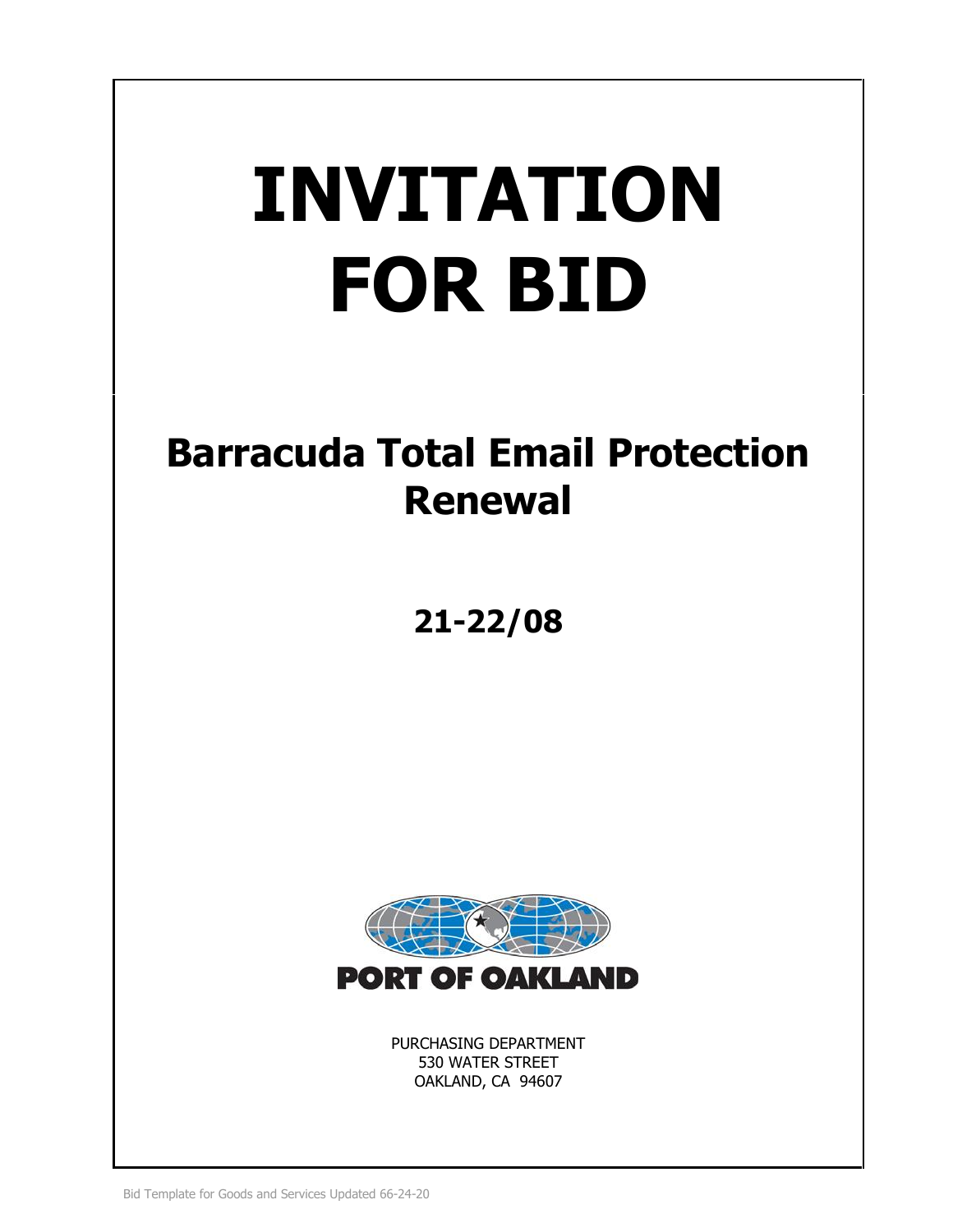

# **INVITATION FOR BID**

#### **Bid No.: 21-22/08 – Barracuda Total Email Protection Renewal**

The Port of Oakland ("Port"), Oakland, California, through the Purchasing Department, is hereby soliciting competitive bids for the above-mentioned project. The successful bidder ("Bidder") will be required to furnish all labor, material, equipment, supplies, applicable taxes, insurance, bonding (if applicable), permits, and licenses to complete this project.

# **General Bid Information**

| <b>Bid Title</b>                     | Barracuda Total Email Protection Renewal                                                                                                                                                                                      |
|--------------------------------------|-------------------------------------------------------------------------------------------------------------------------------------------------------------------------------------------------------------------------------|
| <b>Bid Type</b>                      | Goods                                                                                                                                                                                                                         |
| <b>Bid Number</b>                    | 21-22/08                                                                                                                                                                                                                      |
| <b>Bid Issued</b>                    | September 28, 2021                                                                                                                                                                                                            |
| <b>Issuing Department</b>            | <b>Information Technology</b>                                                                                                                                                                                                 |
| <b>Pre-bid Meeting</b>               | N/A                                                                                                                                                                                                                           |
| <b>Scheduled Publication</b><br>Date | October 1, 2021                                                                                                                                                                                                               |
| <b>Bid Due Date</b>                  | October 21, 2021 until 2:00 p.m. Bids received after the time<br>and date stated shall be returned unopened to the Bidder. All timely<br>submitted Bids are opened at the Submittal Address 15 minutes<br>after they are due. |

# **Instructions for Submitting Bids**

| <b>Submittal Address</b>                         | Port of Oakland (Second Floor, Purchasing Department)<br>Attn: Nickulaus Sioson<br>530 Water Street<br>Oakland, CA 94607                                                                                                                                          |  |
|--------------------------------------------------|-------------------------------------------------------------------------------------------------------------------------------------------------------------------------------------------------------------------------------------------------------------------|--|
| <b>Submittal Copies</b>                          | One (1) Original                                                                                                                                                                                                                                                  |  |
| <b>Submittal Envelope</b><br><b>Requirements</b> | Bids must be sealed and have the following information clearly<br>marked and visible on the outside of the envelope:<br><b>Bid Number and Title</b><br>$\bullet$<br>Name of Your Company<br>$\bullet$<br>Address<br>$\bullet$<br><b>Phone Number</b><br>$\bullet$ |  |
| <b>Late Submittals</b>                           | Bids received after the time and date stated in the Bid Due Date<br>section shall be returned unopened to the Bidder.                                                                                                                                             |  |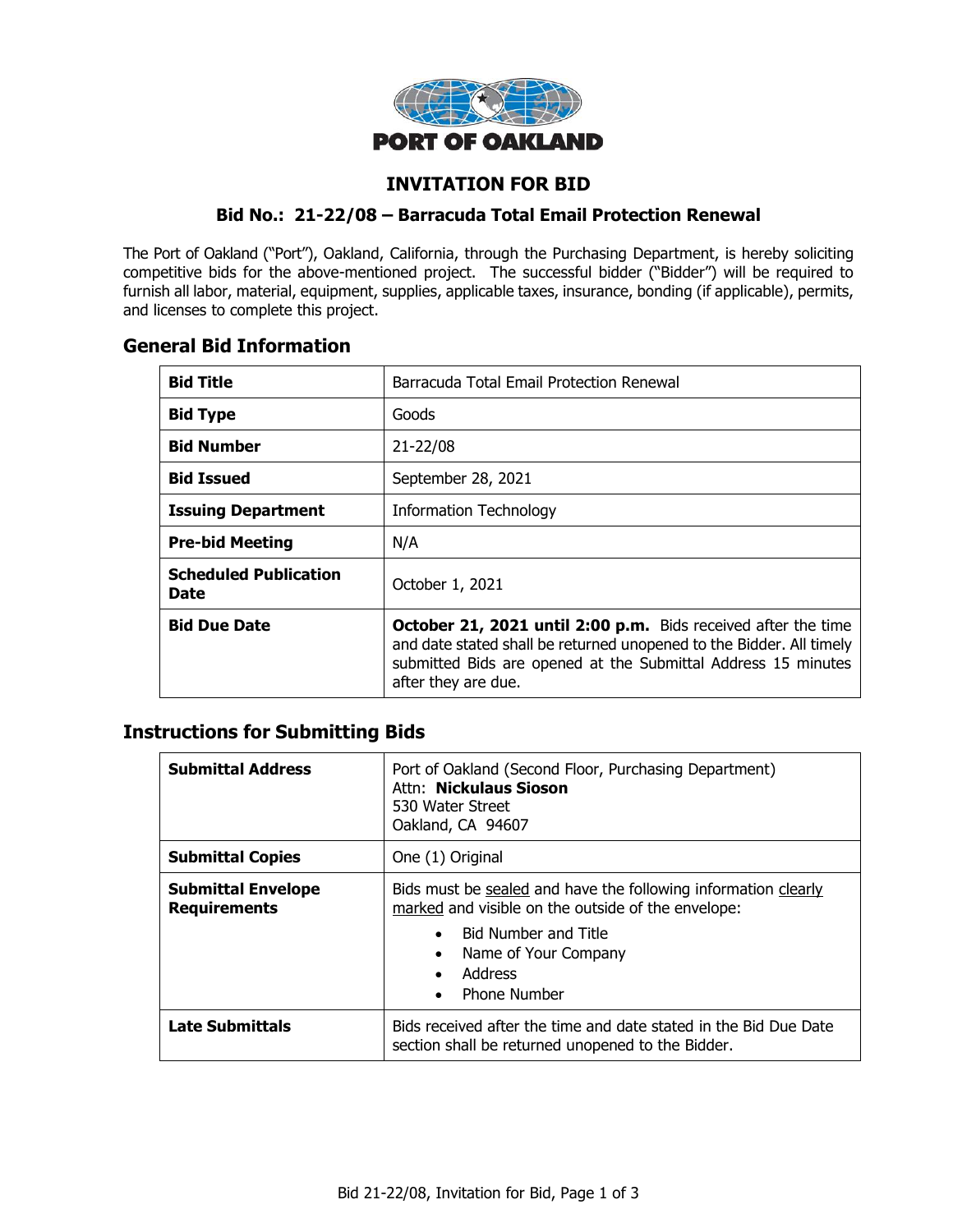# **How to Obtain Bid Documents**

| Location                     | <b>Address</b>                                                                                                                                                                                               |  |  |
|------------------------------|--------------------------------------------------------------------------------------------------------------------------------------------------------------------------------------------------------------|--|--|
| Website                      | http://www.portofoakland.com/business/bids-rfps/                                                                                                                                                             |  |  |
|                              | navigate to the Port of Oakland's main website at:<br>0r<br>http://www.portofoakland.com/, then click on "Bids/RFPs" from the<br>banner on the top of the page, and then scroll down to download<br>the Bid. |  |  |
| <b>Purchasing Department</b> | Please call Nickulaus Sioson at (510) 627-1140 or email<br>nsioson@portoakland.com for any issues downloading<br>Bid<br>document from Port website or to request an email copy.                              |  |  |

Bid documents may be obtained from the location(s) indicated in the table below:

# **Questions about the Bid or Request for Information**

Questions and or Requests for Information (RFI) must be submitted in writing and can be submitted by email as follows:

| <b>Primary Contact</b>       | Nickulaus Sioson                                                                                                                                                                                                                                                                                                                                                                    |  |  |
|------------------------------|-------------------------------------------------------------------------------------------------------------------------------------------------------------------------------------------------------------------------------------------------------------------------------------------------------------------------------------------------------------------------------------|--|--|
|                              | Email: nsioson@portoakland.com                                                                                                                                                                                                                                                                                                                                                      |  |  |
| <b>Question/RFI Due Date</b> | October 12, 2021 until 4:00 p.m.                                                                                                                                                                                                                                                                                                                                                    |  |  |
|                              | Please submit questions as soon as possible. No questions<br>regarding the specifications will be responded to after the above<br>date. All pertinent questions will be responded to and answered in<br>writing no later than the Response Date listed below.                                                                                                                       |  |  |
| <b>Response Date</b>         | <b>October 14, 2021</b>                                                                                                                                                                                                                                                                                                                                                             |  |  |
|                              | All pertinent questions will be responded to <b>via addendum</b> faxed<br>(or emailed) to all prospective Bidders and placed on the Port's<br>website. Bidders who did not receive a copy of the addendum<br>should download it from the Port's website. See the "How to Obtain<br>Bid Documents" section for our web address. All addenda must be<br>acknowledged on the Bid Form. |  |  |

# **Full Opportunity**

The Port's policy prohibits discrimination or preferential treatment because of race, color, religion, sex, national origin, ancestry, age (over 40), physical or mental disability, cancer-related medical condition, a known genetic pre-disposition to a disease or disorder, veteran status, marital status, or sexual orientation. It is the policy of the Port of Oakland to encourage and facilitate full and equitable opportunities for small local businesses to participate in its contracts for the provision of goods and services. It is further the Port's policy that no discrimination shall be permitted in small local business participation in Port contracts or in the subcontracting of Port contracts. The successful Bidder shall comply with the Port's Non-Discrimination and Small Local Business Utilization Policy.

**Title VI Solicitation Notice:** The Port of Oakland, in accordance with the provisions of Title VI of the Civil Rights Act of 1964 (78 Stat. 252, 42 U.S.C. §§ 2000d to 2000d-4) and the Regulations, hereby notifies all bidders that it will affirmatively ensure that any contract entered into pursuant to this advertisement, disadvantaged business enterprises will be afforded full and fair opportunity to submit bids in response to this invitation and will not be discriminated against on the grounds of race, color, or national origin in consideration for an award.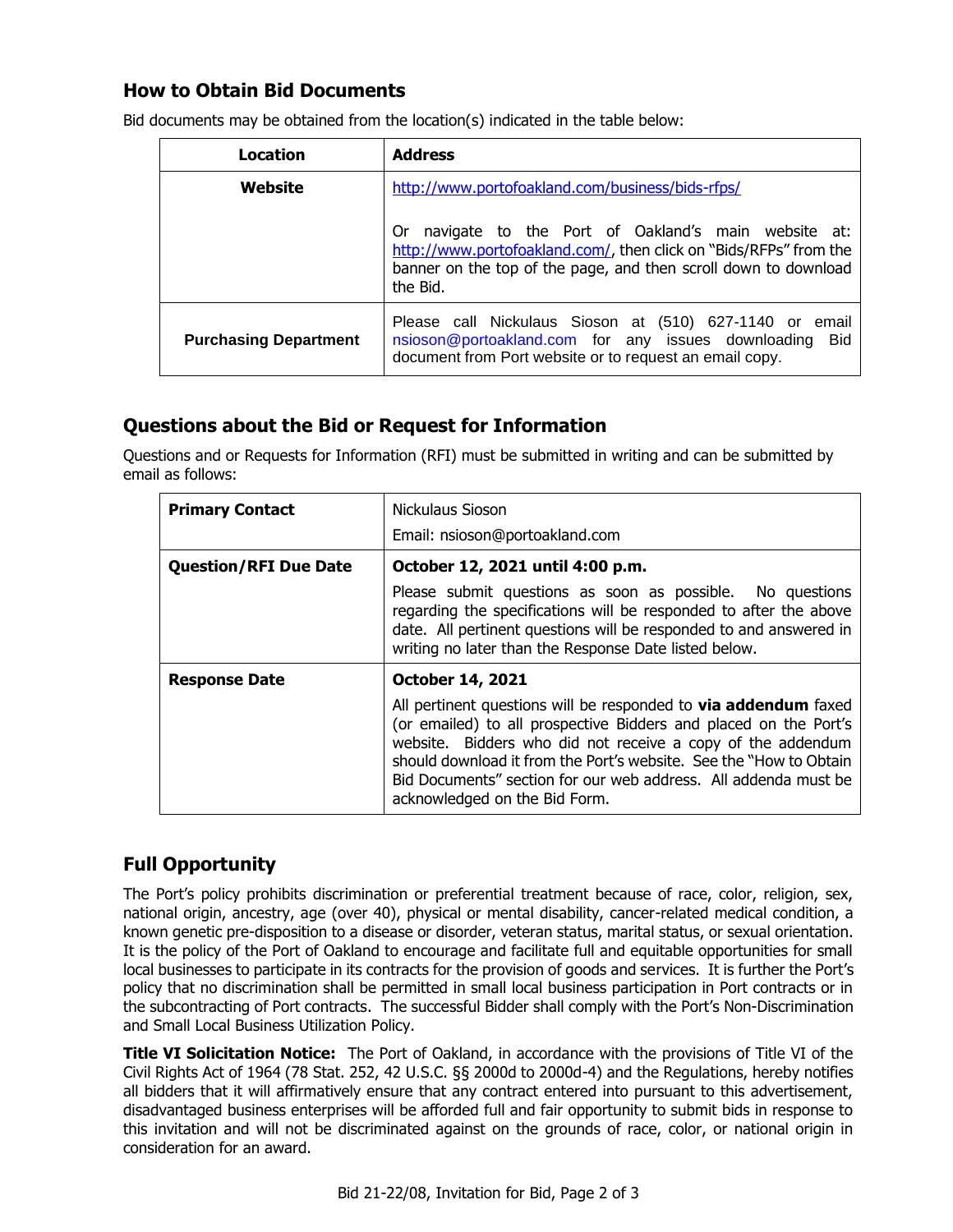The Port reserves the right to reject any or all Bids, to waive any irregularities or informalities not affected by law, to evaluate the Bids submitted, and to award the Contract (or Purchase Order) according to the Bid which best serves the interests of the Port.

John Banisadr, Purchasing Manager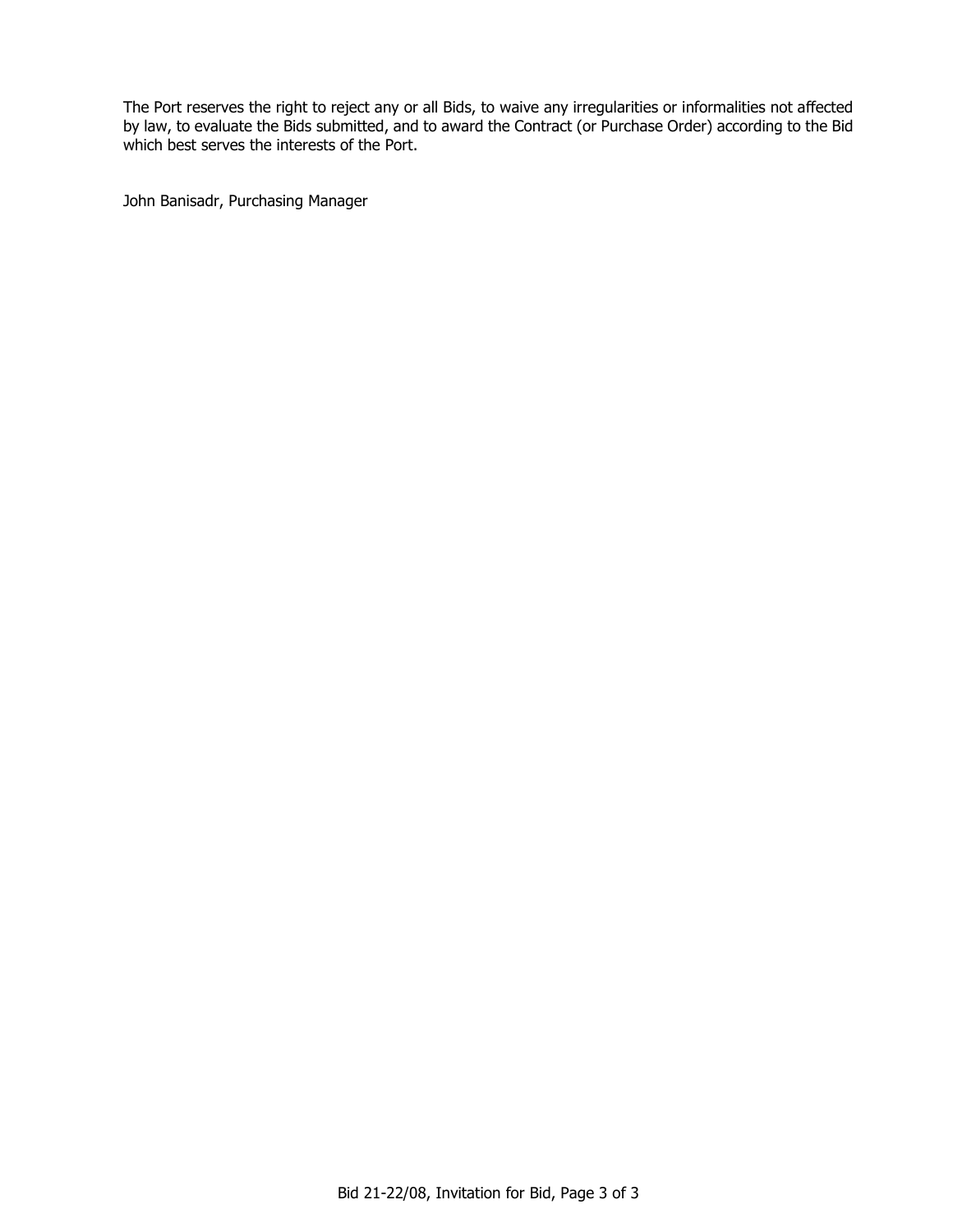# **Attachments:**

| Title          |                                                                                                                | Must Be Returned with Your<br><b>Bid</b> |
|----------------|----------------------------------------------------------------------------------------------------------------|------------------------------------------|
| 1              | Instruction to Bidders                                                                                         | No.                                      |
| 2              | <b>Bid Form</b>                                                                                                | Yes                                      |
| 3              | Standard Purchase Order Terms and Conditions                                                                   | No                                       |
| 4              | Supplier Insurance Requirements                                                                                | No                                       |
| 5              | Non-Collusion Declaration                                                                                      | Yes                                      |
| 6              | City of Oakland City Charter §728 Living Wage<br><b>Information</b><br>A. Employer Self-Evaluation for Port of | No                                       |
|                | Oakland Living Wage                                                                                            | (Required after award.)                  |
|                | B. Certificate of Compliance—Living Wage                                                                       |                                          |
| $\overline{7}$ | Statement of Living Wage Requirements                                                                          | Yes                                      |
| 8              | Statement of Equal Employment Opportunity                                                                      | Yes                                      |

# **Enclosures**

| Title |                              | Must Be Returned with Your<br><b>Bid</b> |  |
|-------|------------------------------|------------------------------------------|--|
| A     | <b>Product Specification</b> | No                                       |  |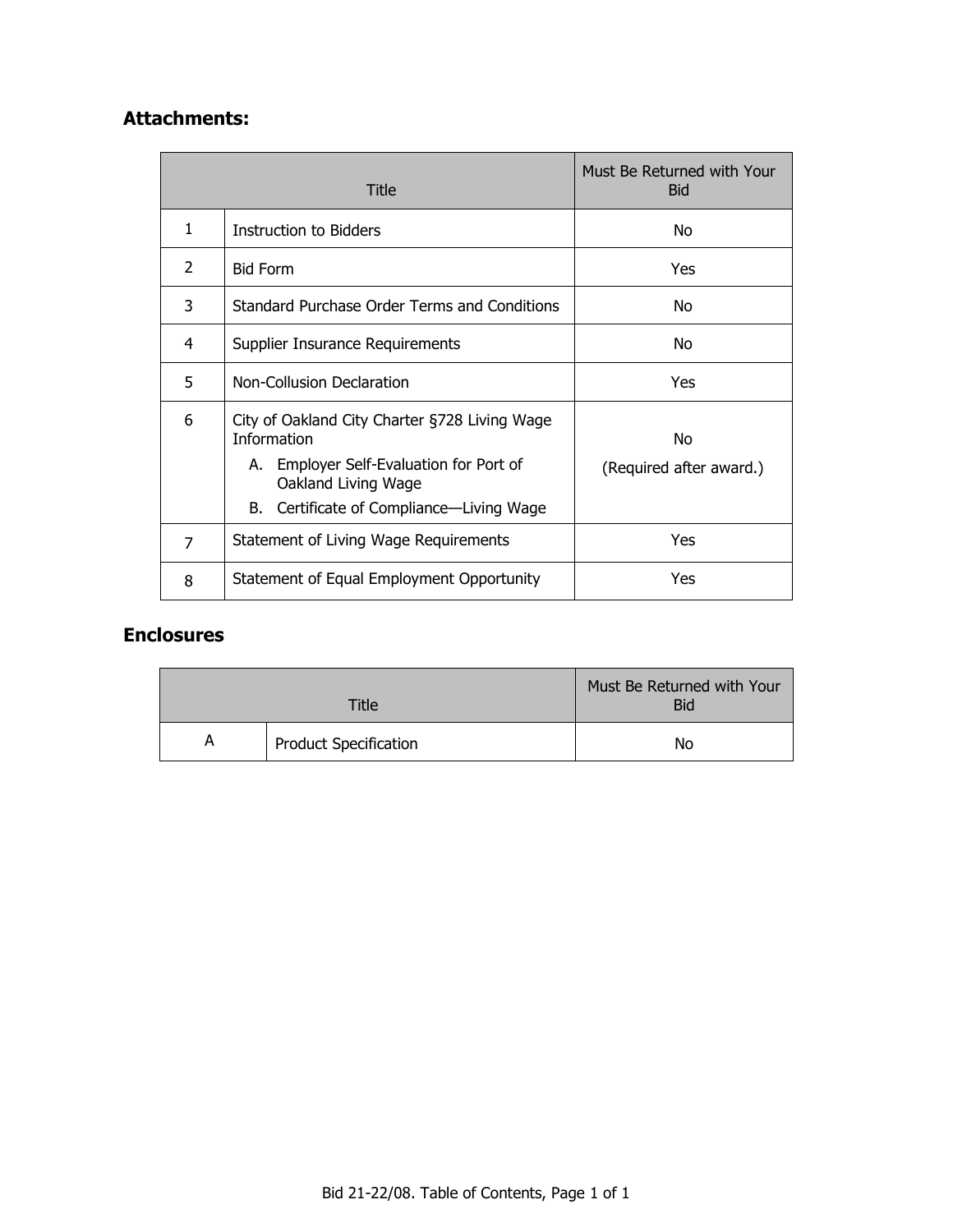



#### **Bid Submission:**

The submission of a Bid shall be considered conclusive evidence that the Bidder has fully investigated and understands all conditions related to the Bid. The Bidder has read and become familiar with all of the Bid Documents, Attachments, Enclosures, and any Contract or Agreements. No claim for adjustment of the provisions of the Agreement shall be honored on the grounds that the Bidder was not fully informed as to its terms or any of these conditions. No verbal interpretation provided to any Bidder as to the meaning or consequence of any portion of the Bid, the Bid Documents or the Contract or Agreement shall be considered binding on the Port. No Bids shall receive consideration by the Port unless made in accordance with the following instructions:

- 1. Port's Legal Name and Jurisdiction: The Port of Oakland (the "Port") is legally known as the **City of Oakland, a Municipal Corporation, Acting by and through its Board of Port Commissioners**. The Port is an independent department of the City of Oakland. The Port has exclusive control and management of all Port facilities and properties. Port facilities and properties consist of marine terminals, a railway intermodal terminal and container storage areas (collectively, the "Seaport"); the Oakland International Airport (the "Airport"); and commercial and industrial land and properties (collectively, "Commercial Real Estate"); and other recreational land, other land, undeveloped land, and water areas, all located in Oakland, CA. The Port issues Purchase Orders under the name Port of Oakland.
- 2. Definition of Bidder: The terms "Bidder", "Consultant", "Contractor", "Respondent", "Seller", "Supplier", and "Vendor" whenever appearing in this Invitation for Bid or any attachments, are used interchangeably to refer to the company or firm submitting a Bid in response to this Invitation for Bid.
- 3. Deadline for Receipt of Bids and Multiple Bids: Bids must be sealed and delivered to the Submittal Address listed in the Invitation to Bid no later than the time specified in the invitation. The Port will place a clock ("Clock") in a conspicuous location at the place designated for submittal of Bids. For purposes of determining the time that a Bid is submitted, the Clock shall be controlling (unless at the time of the receipt the Clock malfunctions, then the Port's clock on its network phone system shall be controlling). The Port suggests that Bids be hand delivered to the Submittal Address in order to ensure their timely receipt. Any Bids mailed via an express mail service, US Postal Service, or other courier service shall not be considered timely received until date and time stamped by the controlling Clock. Any Bids received after the time stated (regardless of the cause of the delay, including whether caused by the express mail service, US Postal Services, other courier service, or the Port's mail handling personnel) shall not be opened and shall be returned, sealed, to the Bidder. No person, Bidder, firm, or corporation shall be allowed to make or file or be interested in more than one Bid unless alternate Bids are specifically called for. A person, firm, or corporation that has submitted a sub-proposal to a Bidder, or that has quoted prices of materials to a Bidder, is not thereby disqualified from submitting a sub-proposal or quoting prices to other Bidders or make a Prime Bid.
- 4. Bidder's Conference: If applicable, a mandatory bidder's conference (Pre-bid Meeting) will be held on the date specified in the Invitation for Bid, for the purpose of acquainting all prospective Bidders with the bid documents. It is imperative that all prospective Bidders attend this conference. The Pre-bid Meeting is mandatory (when indicated) for any party submitting a Bid. If a Bidder fails to attend the Pre-bid Meeting, any Bid submitted by that Bidder will be rejected and returned unopened by the Port. Following this meeting, a site review may be conducted to acquaint Bidders with the site.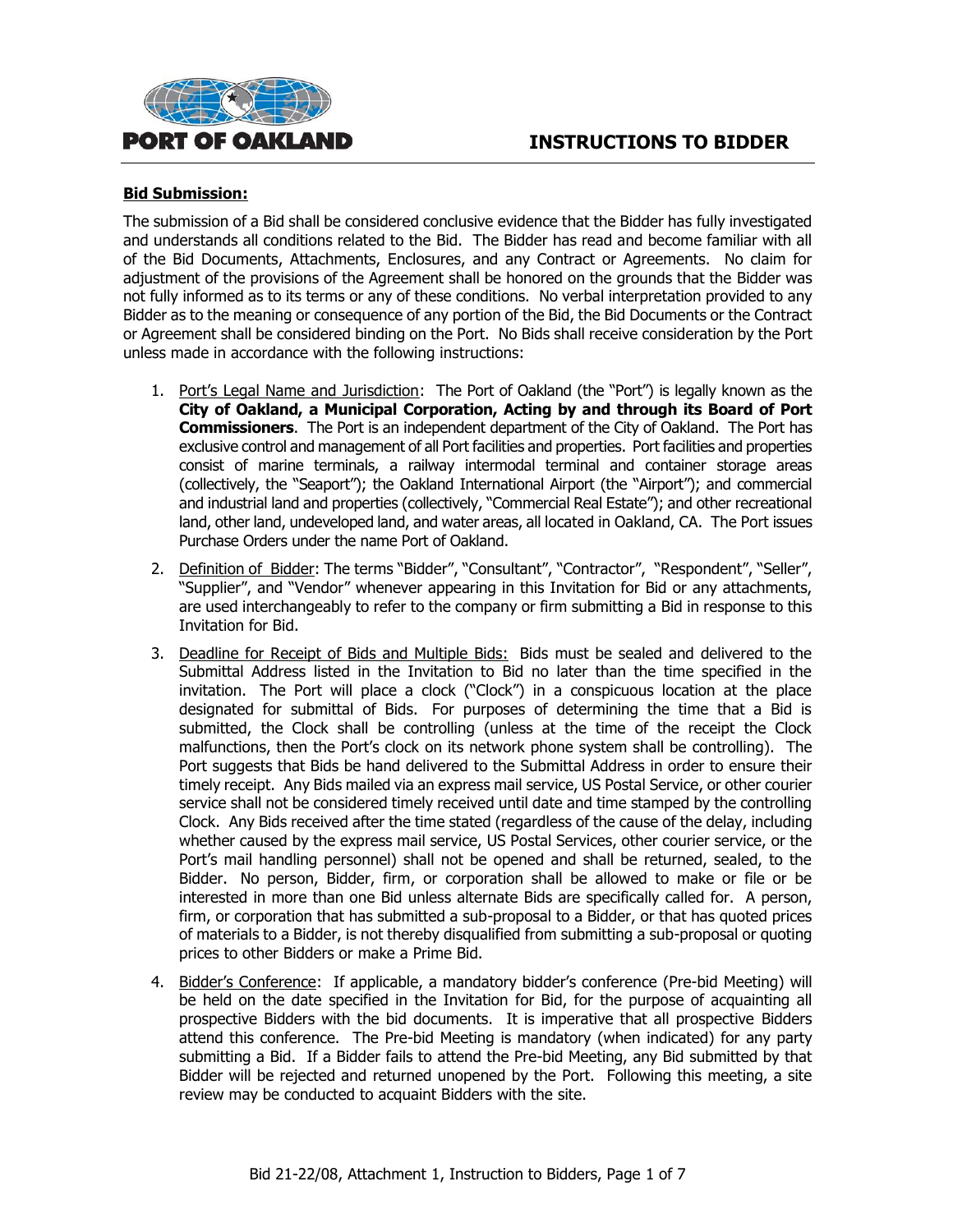- 5. Requests for Information: Any questions relative to the Bid should be in writing and directed to the designee specified in the Invitation for Bid and by the deadline for receipt of questions.
- 6. Bid Information: The information contained in this Bid is provided for the convenience of the Bidders. The Port does not represent or warrant the accuracy of any financial or statistical information contained in this Bid. In addition, any information contained in any other documents issued by the Port, about the Port, may only be relied upon by a Bidder at its sole risk. It is the responsibility of the Bidder and other interested parties to assure themselves that the information in this Bid packet is accurate and complete. The Port and the Board of Port Commissioners, and its employees and advisors, will have no liability arising out of the inaccuracy of any such information.
- 7. Bid Forms: Bids must be made on forms provided by the Port, unless otherwise specified. All items on the form should be filled out. Numbers should be stated in figures and written, and the signatures of all individuals must be in long hand. The completed form should be without interlineations, alterations, or erasures. Discrepancies between multiplication of units of work and unit prices will be resolved in favor of the unit prices. Discrepancies between the indicated sum of any column of numerals and the correct sum thereof will be resolved in favor of the correct sum. In case of conflict between words and numerals, the words shall govern.
- 8. Execution of Forms: Each Bid must give the full business address of the Bidder and must be signed by the Bidder with his or her usual signature. Bids by partnerships must furnish the full names of all partners and must be signed in the partnership name by a general partner with authority to bind the partnership in such matters. Bids by corporations must be signed with the legal name of the corporation, followed by the signature and designation of the president, secretary, or other person authorized to bind the corporation in this matter. The name of each person signing shall also be typed or printed below the signature. When requested by the Port, satisfactory evidence of the authority of the officer signing on behalf of the corporation or partnership shall be furnished. A Bidder's failure to properly sign required forms may result in rejection of the Bid. When applicable, Bids must include the Bidder's California State Contractor's license number and expiration date.
- 9. Joint Venture Agreements: Any Bidder that is a Joint Venture shall include, as part of its Bid, a copy of the Bidder's Joint Venture Agreement, executed and in force, and the Joint Venture agreement may not be modified after the submission to the Port, prior to selection of the Bidder by the Port or thereafter without the written consent of the Port. Any Joint Venture acknowledges that each of the partners of the joint venture is jointly and severally liable under this Agreement, and has provided the Port with a true and accurate copy of the Bidder's Joint Venture Agreement.
- 10. Bid Bond/Bid Security: If this box  $\Box$  is checked, a Bid Security (or Bid Bond) is required with your Bid. The Bid should be accompanied by a Cashier's Check or Bidder's Bond for an amount not less than ten percent (10%) of the Total Bid Price. The cashier's check shall be made payable to the "Port of Oakland" or Bid Bond shall be made payable to the "City of Oakland, a Municipal Corporation Acting by and through its Board of Port Commissioners ("Port")". The Bid Bond accompanying the Bid shall be secured by an admitted surety company, licensed in the State of California, satisfactory to the Port. The Cashier's Check or Bond shall be given as a guarantee that the Bidder will enter into the Contract (or Purchase Order) if awarded the work, and in the case of refusal or failure to enter into the Contract (or Purchase Order) within twenty (20) calendar days after notification of the award of the Contract (or Purchase Order), the Port shall have the right to award to another Bidder. If the Bidder fails or refuses to timely enter into the Contract (or Purchase Order), the Port reserves the right to declare the Bid Bond forfeited and to pursue all other remedies in law or equity relating to such breach including, but not limited to, seeking recovery of damages for Breach of Contract. Failure to provide Bid Security, or Bid Security in the proper amount, will result in rejection of the Bid.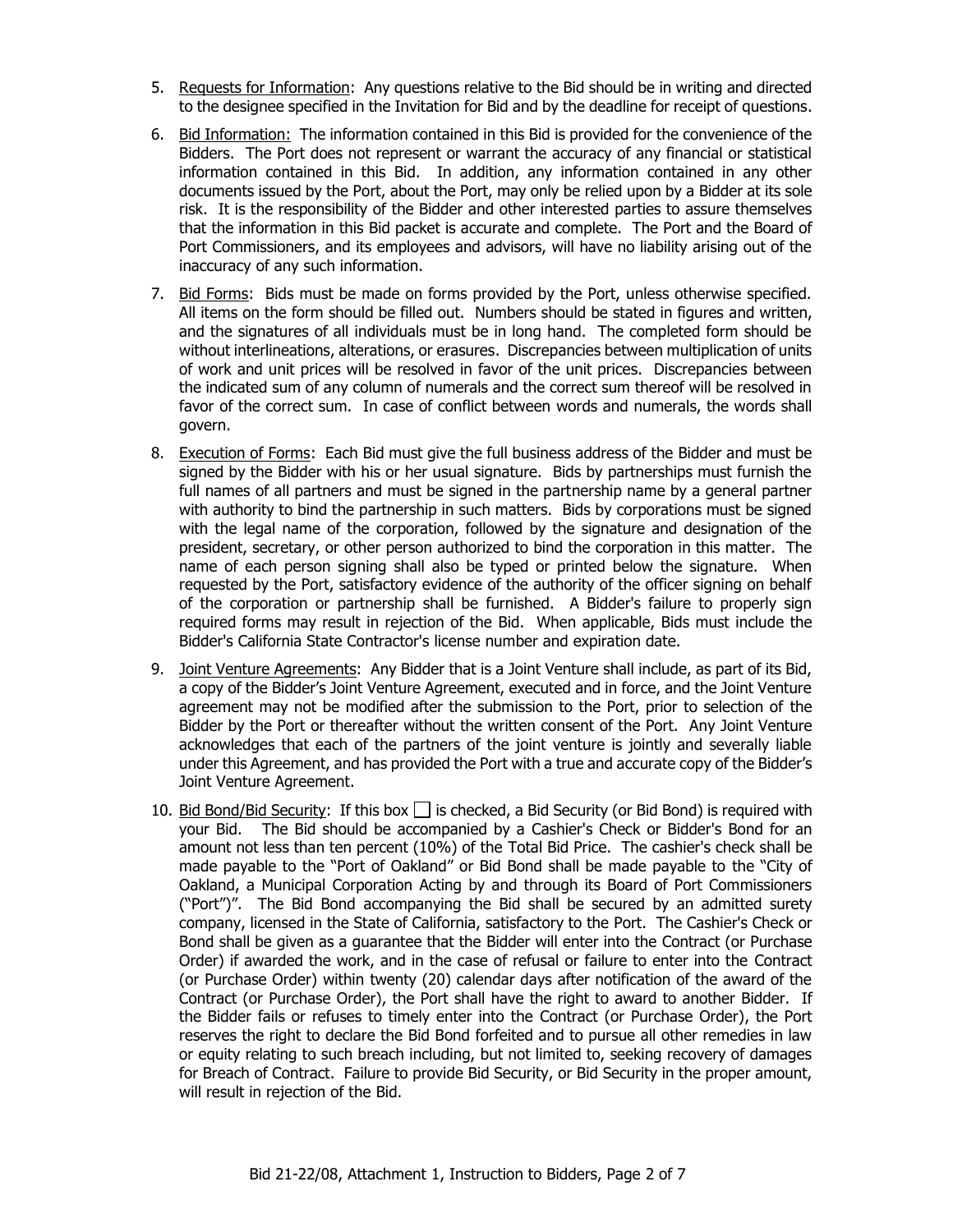- 11. Withdrawal of Bid: Bids may be withdrawn by the Bidders prior to the time fixed for the opening of Bids, but may not be withdrawn after the opening of Bids.
- 12. Responsible Bidder: A Responsible Bidder is defined as a Bidder who has demonstrated the attribute of trustworthiness, as well as quality, fitness, capacity, and experience to satisfactorily perform the work or provide the goods. The Port may conduct such investigation as the Port deems necessary to assist in the evaluation of any Bid and to establish the responsibility, qualifications, and financial ability of Bidders. The Port shall have the right to communicate directly with Bidder's surety regarding Bidder's guaranty. The Port will be the sole determinate of whether a Bidder is considered a Responsible Bidder.
- 13. Evidence of Responsibility: Upon the request of the Port, a Bidder shall submit promptly to the Port satisfactory evidence showing the Bidder's financial resources, the Bidder's experience in the type of work being required (or goods needed) by the Port, the Bidder's organization and workforce available for the performance of the work and any other required evidence of the Bidder's qualifications to perform the proposed work or supply of goods. The Port may consider such evidence before making its decision awarding a Contract (or Purchase Order). Failure to submit evidence of a Bidder's responsibility to perform the proposed work (or goods needed) may result in rejection of the Bid. The Port may check any client reference provided by the Bidder to determine if the Bidder has the experience necessary to provide the goods or perform the services, and to determine the lowest responsive, responsible Bidder.
- 14. Addenda: Any addenda issued during the time of bidding shall become a part of the drawings and specifications issued to Bidders for the preparation of their Bids, and shall constitute a part of the Contract Documents. All addenda shall be numbered and dated and shall be acknowledged by the Bidder on the Bid Form. No addendum will be issued on such requests received later than five (5) calendar days before the scheduled opening of the Bids.
- 15. Minor Informalities, Rejection of Bids and Award of Contract: The Port reserves the right to waive any non-substantial or immaterial irregularities in the Bid and the right to accept or reject any and all Bids, or to accept or reject any portion or combination thereof, or award on the basis of Bid Elements or Total Bid Price, when to do so is in its own best interest. If an award is made, the Port will recommend a Contract (or Purchase Order) be awarded within sixty (60) calendar days after opening of Bids to the lowest responsive, responsible Bidder complying with the requirements of the Contract Documents, subject to the Board of Port Commissioner's approval (if required). The time for awarding the Contract (or Purchase Order) may be extended by the Port with the consent of the lowest responsible Bidder. If the Port does not recommend a Contract (or a Purchase Order) to be awarded to the lowest responsive, responsible Bidder, then the Bid will be cancelled.
- 16. Action by the Board of Port Commissioners: If action by the Board of Port Commissioners is required, the Board of Port Commissioners may approve or reject the Port's recommendation for award with the lowest responsive responsible Bidder, or may reject all Bids. If all Bids are rejected, the Board of Port Commissioners may direct staff to negotiate with any Bidder or call for new Bids.
- 17. Performance Bond: If this box  $\Box$  is checked and your Bid exceeds \$25,000, a Performance Bond is required prior to issuance of a Contract (or Purchase Order). The successful Bidder shall be required to submit the Performance Bond as specified in the Contract Documents. The required Bond shall be calculated on the maximum Total Bid Price. A Bidder's failure to submit the Bond requested shall result in rejection of their Bid and forfeit of their Bid Security.
- 18. Execution of Contract: The successful Bidder shall, within twenty (20) calendar days of Notice of Award of the contract, sign and deliver to the Port, without exception, the executed Port Contract (or Purchase Order) along with the Bonds and any evidence of insurance required by the Contract Documents. In the event the Bidder to whom an award is made fails or refuses to execute the Contract (or Purchase Order) within twenty (20) calendar days from the date of receiving notification that the Contract (or Purchase Order) has been awarded to the Bidder, or fails to provide the required bond and evidence of insurance, the Port may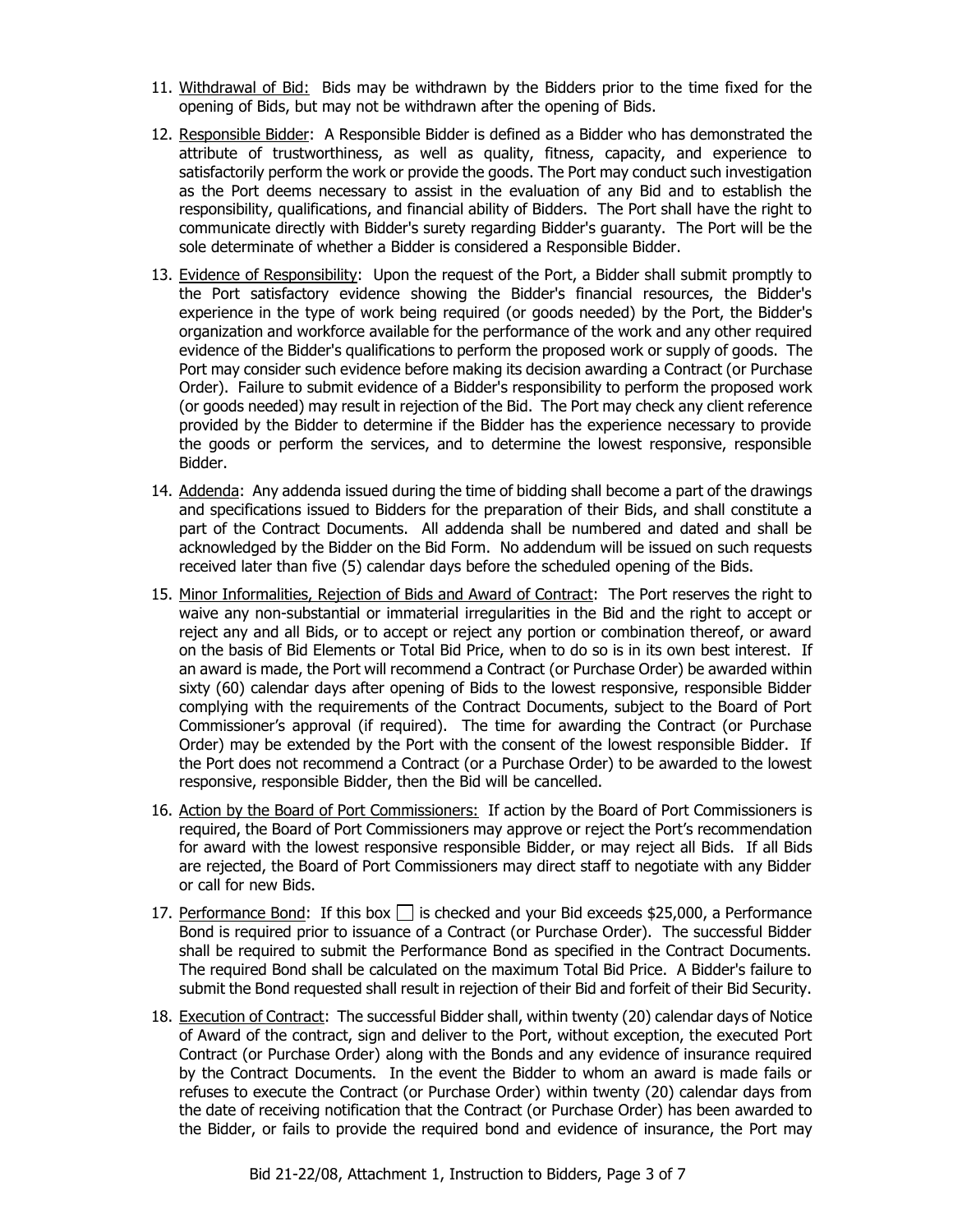declare the Bidder's Bid Security or bond forfeited as damages caused by the failure of the Bidder to enter into the Contract (or Purchase Order), and may award the work to the next lowest responsive, responsible Bidder, or may reject all Bids and, at its sole discretion, call for new Bids.

- 19. Form of Contract: If this box  $\Box$  is checked, the Bidder selected by the Port will be required to execute, without exception, a Contract in form and substance substantially similar to that included in the Bidding package. The Contract and other documents are subject to the approval of the Port and its legal counsel.
- 20. Standard Purchase Order Terms and Conditions: The Port's Standard Purchase Order Terms and Conditions apply to all purchases (unless specifically noted in the Bid package). A copy of the Port's Standard Purchase Order Terms and Conditions is included in this Bid package. By submitting a Bid, Bidder agrees to the Port's Standard Purchase Order Terms and Conditions.
- 21. Drawings and Specifications: If this box  $\Box$  is checked, each Bidder shall be required to return to the Port all drawings and specifications in an un-mutilated condition and without any marks or annotations. All drawings, specifications and other documents used or prepared during the project shall be the exclusive property of the Port.
- 22. Taxes: Taxes shall be included in the Total Bid Price at the current Alameda County uniform local sales and use tax rate.
- 23. Bid Exceptions: All exceptions to the plans and specifications which are taken in response to this Bid must be stated clearly. The taking of Bid exceptions or providing false, incomplete or unresponsive statements may result in the disqualification of the Bid.
- 24. Discounts: Any discounts which the Bidder desires to provide the Port must be stated clearly on the Bid Form itself so that the Port can calculate properly the net cost of the Bid. Offers of discounts or additional services not delineated on the Bid Form will not be considered by the Port in the determination of the lowest responsive, responsible Bidder.
- 25. Quantities: The quantities shown are approximate. The Port reserves the right to increase or decrease quantities as desired.
- 26. Prices: Bidders must quote prices Free on Board (F.O.B). Destination; the Port, unless otherwise noted. Prices should be stated in the units specified and Bidders should quote each item separately.
- 27. Samples: On request, samples of the products being supplied shall be furnished to the Port at no cost to the Port.
- 28. Special Brand Names: In describing any item, the use of a manufacturer or special brand, except in those instances where the product is designated to match others in use on a particular public improvement either completed or in the course of completion, does not restrict bidding to that manufacturer or special brand (unless specifically noted), but is intended only to indicate quality and type of item desired. Bidders may furnish any material, product, thing or service of comparable quality or utility. If a Bidder is requesting substitution of "or equal" item, the make and grade of the article on which the Bid is submitted must be stated in the Bid Form and illustrations and catalogue information submitted. The Port has the sole right to make all decisions on products and supplier selection of "or equal" substitutes.
- 29. Container Costs and Delivery: All costs for containers shall be borne by the Bidder. All products shall conform to the provisions set forth in the Federal, County, State, and City laws for their production, handling, processing and labeling. Packages shall be so constructed to ensure safe transportation to point of delivery.
- 30. Bid Negotiations: A Bid response to any specific item of this Bid Document with terms such as "negotiable", "will negotiate" or similar, will be considered as non-compliance with that specific term.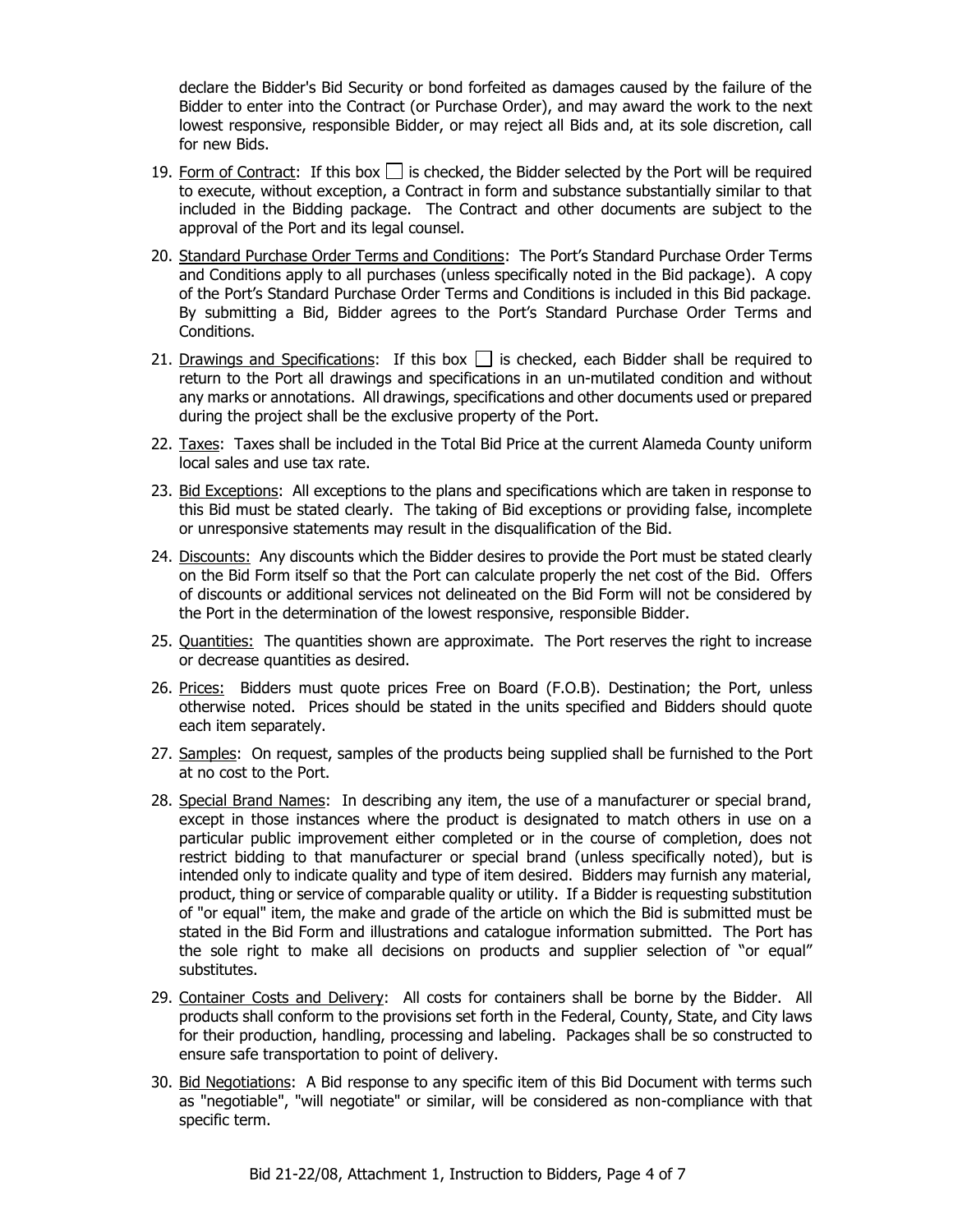- 31. Purchases by Other Public Agencies, the Port, and Additional Quantities: Bidder agrees to extend identical prices and services under the same terms and conditions to other public agencies and the Port (known as "Piggybacking"). Other public agencies may piggyback on this contract for the goods/services and purchase directly from Bidder without additional competitive processes. Each participating agency will execute its own Contract with the Bidder for its requirement and payment will be made directly by the participating agency. Following any initial purchase(s) by the Port, additional quantities of the goods/services listed herein, may be purchased to replace or supplement existing purchases.
- 32. Prevailing Law: In the event of any conflict or ambiguity between these instructions and State or Federal law or regulations, the latter shall prevail. Additionally, all equipment to be supplied or services to be performed under the Bid shall conform to all applicable requirements of Local, State and Federal laws, including, but not limited to, California Labor Code.
- 33. Governing Law and Venue: The Bid Documents, Specifications and related matters shall be governed by and construed in accordance with the laws of the State of California. Legal actions relating to the Bid Documents, Specifications and related matters shall only be brought in the Federal or State Courts of Alameda County, California, to which jurisdiction Bidder irrevocably submits.
- 34. Living Wage Policy: On March 5, 2002, the voters in the City of Oakland passed Measure I, adding to the City Charter Section 728 ("§728") entitled "Living Wage and Labor Standards at Port-assisted Businesses." §728 requires Port Aviation and Maritime businesses that meet specified minimum threshold requirements to pay all nonexempt employees a Living Wage rate established by City Ordinance and adjusted annually based on the Consumer Price Index for the San Francisco, Oakland and San Jose area. (See the enclosed §728 for the current living wage rates.) Specifically, §728 applies to Port contractors and financial assistance recipients with the Aviation or Maritime divisions that have contracts worth more than \$50,000 and that employ more than 20 employees who spend more than 25% of their time on Port-related work. §728 also provides covered employers with incentives to provide health benefits to employees, establishes a worker retention policy, requires covered employers to submit quarterly payroll reports and requires covered employers to allow Port representatives access to payroll records in order to monitor compliance and labor organization representatives access to workforces during non-work time and on non-work sites. Covered employers are responsible for complying with the provisions of §728 from the date the covered contract is entered into. When a Contract (or Purchase Order) is awarded, the Bidder will be required to fill out the following forms included in the Bid packet:
	- Employer Self-Evaluation for Port of Oakland Living Wage Form
	- Certificate of Compliance—Living Wage

Do not include these forms with your Bid. Only after a Contract (or Purchase Order) is issued does the successful Bidder need to return these forms to the Social Responsibility Division. Bidders shall acknowledge the Port's Living Wage Policy and compliance by submitting the "Statement Living Wage Requirements" (included in the Bid packet) with their Bid.

For more information on the Living Wage Policy, see the enclosed forms or call Connie Ng-Wong in the Port of Oakland's Social Responsibility Division at (510) 627-1390.

35. Non-Discrimination Policy: The Port of Oakland prohibits discrimination or preferential treatment because of race, color, religion, sex, national origin, ancestry, age (over 40), physical or mental disability, cancer-related medical condition, a known genetic predisposition to a disease or disorder, veteran status, marital status, or sexual orientation. Each Bidder must adhere to the Port's Non-Discrimination Policy by providing the enclosed "Statement of Equal Employment Opportunity" with their Bid.

In addition, the Port has a Non-Discrimination and Small Local Business Utilization Policy to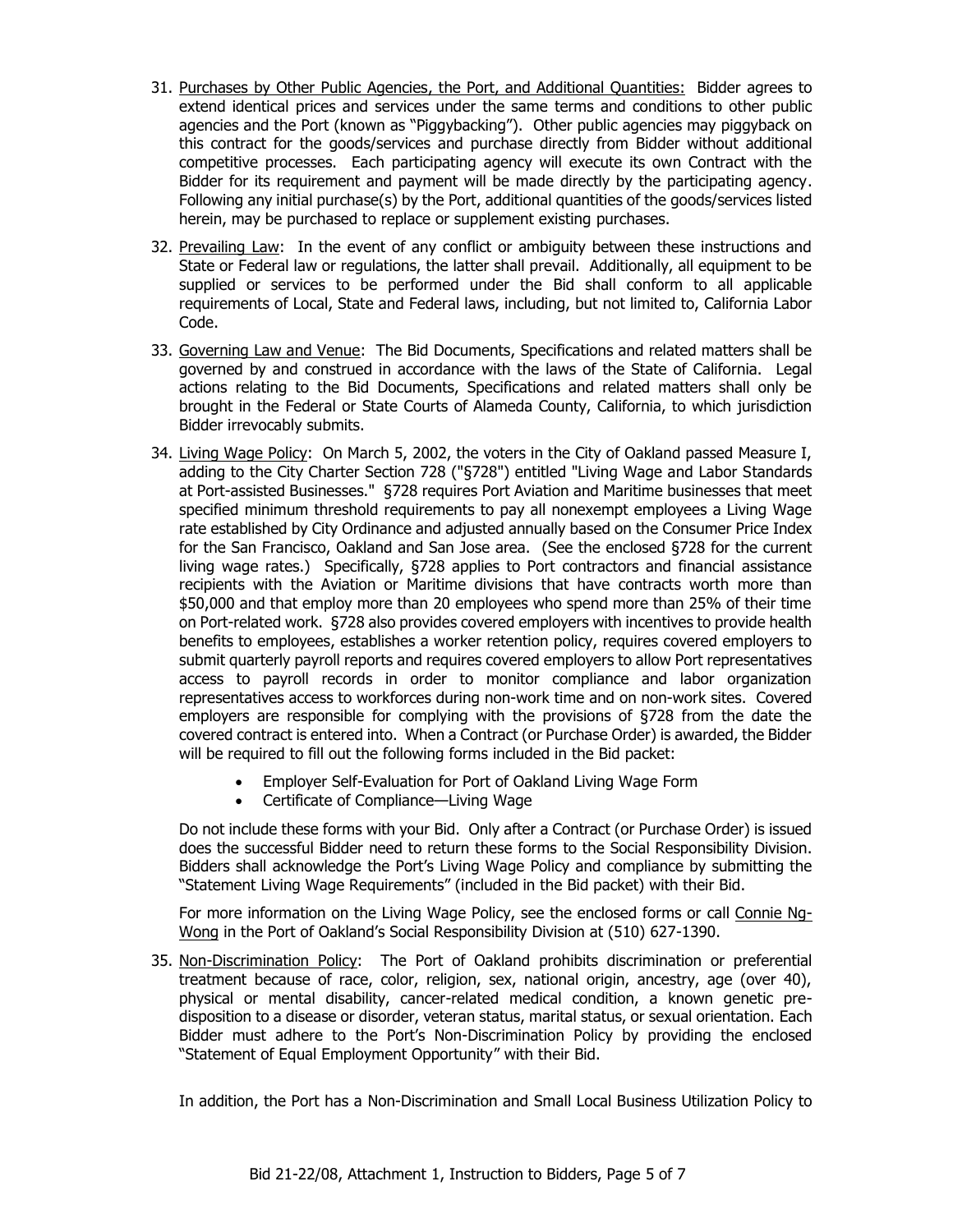encourage the use of small and local business. The entire Non-Discrimination and Small Local Business Utilization Policy is available at:

[http://www.portofoakland.com/files/PDF/responsibility/NDSLBUP\\_00810.pdf](http://www.portofoakland.com/files/PDF/responsibility/NDSLBUP_00810.pdf)

A copy of the Port-certified Small and Local Business Enterprises can also be downloaded at:

[http://srd.portofoakland.com/.](http://srd.portofoakland.com/)

- 36. Examination of Work Site: If applicable, before submitting a Bid, Bidders shall visit the site of the proposed work and shall fully inform themselves of all conditions in and about the work site, the building or buildings, if any, and any work that may have been done thereon. However, no Bidder shall visit the site without prior authorization by the Port.
- 37. Licenses: Each Bidder, and their subcontractors, if any, must possess all appropriate and required licenses (including a California Contractor's License, if applicable) or other permits to perform the work or provide the goods as identified in this Bid packet. Upon request, each Bidder shall furnish the Port with evidence demonstrating possession of the required licenses or permits. Failure to submit such evidence to the Port's satisfaction may result in rejection of the Bid.
- 38. Public Records Act: Under the Public Records Act (Gov. Code § 6250 et seq.), the Port may be obligated to make available to the public the submitted Bids and all correspondence and written questions submitted during the Bid process. Any trade secrets or proprietary financial information, which a Bidder believes should be exempted from disclosure, shall be specifically identified and marked as "CONFIDENTIAL". Blanket-type identification by designating whole pages or sections shall not be permitted and shall be invalid. The specific information must be clearly identified as such. The Port reserves the right to independently determine whether any document is subject to disclosure and to make such information available to the extent required by applicable law, restriction or notice to Respondent.
- 39. Protest Procedures:Any Bidder that has timely submitted a responsive bid that contends or claims that the Port's proposed award of the subject contract fails to comply with the Port's rules and regulations or with law must file a protest in accordance with the provisions set forth below:
	- 1. Any protest must be submitted in writing to Daria Edgerly, Secretary of the Board, and received by the Port no later than 5:00 p.m. by the third (3rd) business day following the date of Bid opening.
		- 2. The protest must include the name, address and telephone number of the person representing the protesting party.
		- 3. The initial protest document must contain a complete statement of the basis for the protest, including in detail, all grounds for protest including referencing the specific portion of the solicitation document that forms the basis for the protest, and including without limitation all facts, supporting documentation, legal authorities and argument in support of the grounds for the protest. Any matters not set forth in the written protest shall be deemed waived. All factual contentions must be supported by competent, admissible and credible evidence.

Any protest not conforming to the foregoing shall be rejected by the Port without recourse.

40. Conflicts of Interest: By submitting a Bid, the Bidder represents that it is familiar with Section 1090 and Section 87100 et seq. of the California Government Code, and that it does not know of any facts that constitute a violation of said sections in connection with its Bid. Bidder also represents that its Bid has completely disclosed to the Port all facts bearing upon any possible interests, direct or indirect, which Bidder believes any member of the Port, or other officer, agent or employee of the Port or any department presently has, or will have, in any agreement arising from this Bid, or in the performance thereof, or in any portion of the profits there under. Willful failure to make such disclosure, if any, shall constitute ground for rejection of the Bid or termination of any agreement by the Port for cause. Bidder agrees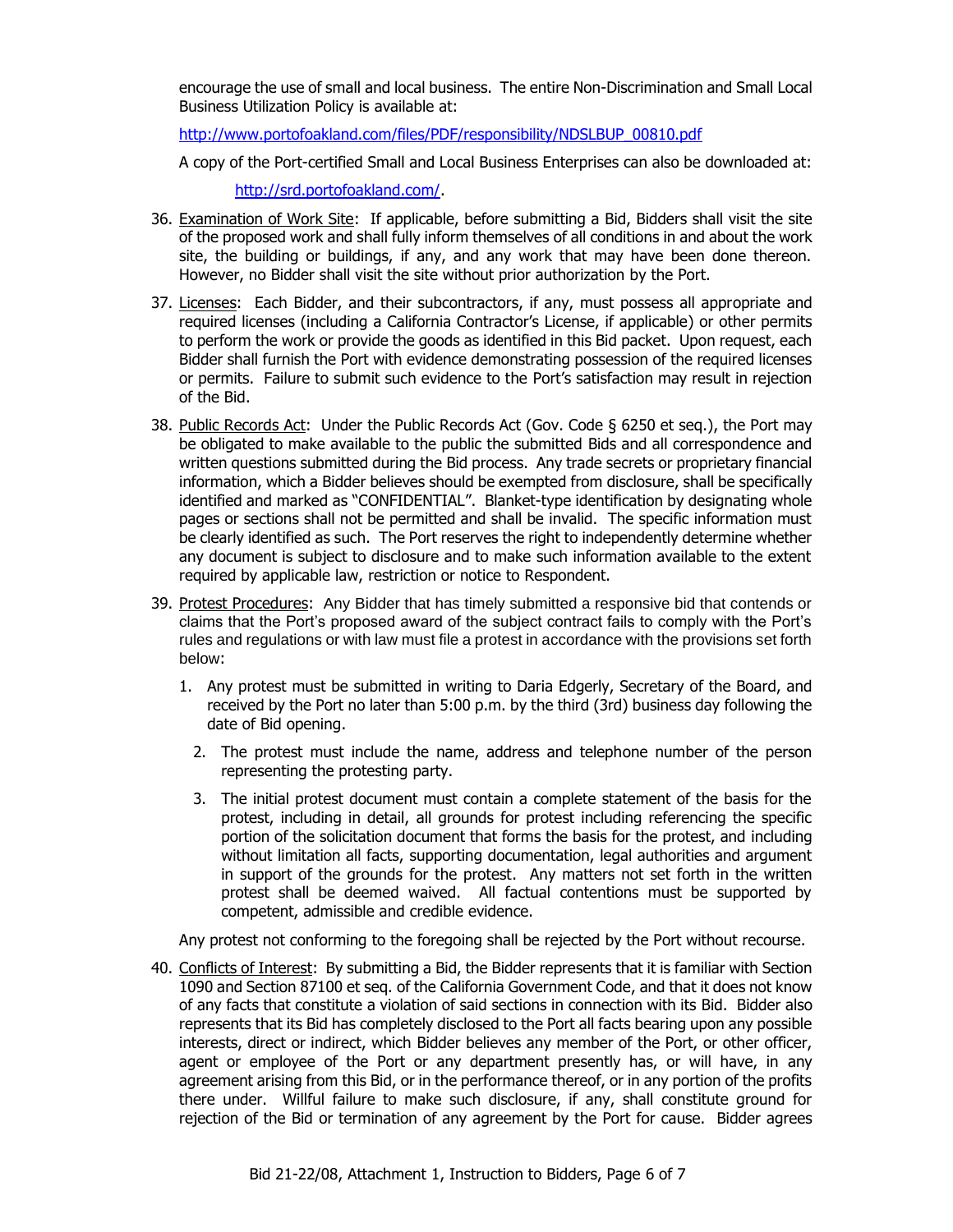that if it enters into a Contract (or Purchase Order) with the Port, it will comply with all applicable conflict of interest codes adopted by the City of Oakland and Port of Oakland and their reporting requirements.

41. Bidder's Relationship: The Bidder's relationship to the Port shall be that of independent contractor and shall not be deemed to be that of an officer, agent, or employee of the Port.

End of Section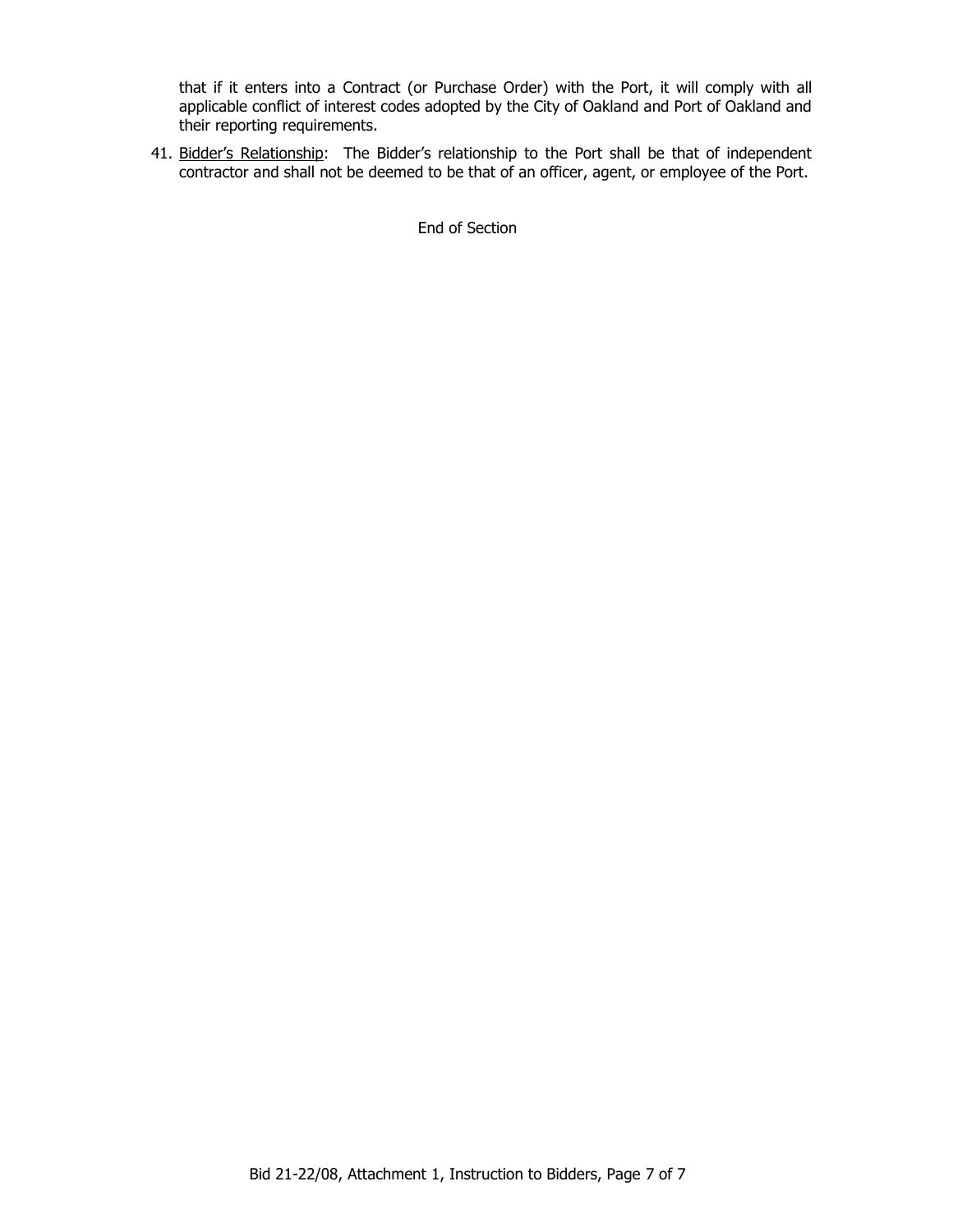

# **BID FORM (Page 1 of 4)**

The undersigned having carefully examined the location of the proposed work, the local conditions of the place where the work or services is to be done, the Invitation for Bid, the Instructions to Bidders, the Standard Purchase Order Terms and Conditions, the Supplier Insurance Requirements, all Bid Documents, including the Specifications and all of the contract documents for this project, and any Attachments, Addenda, Enclosures, and the Port of Oakland's sample Contract (if applicable), proposes to perform the work or provide the goods, including all of its component parts, and to furnish any and all required labor, materials, equipment, insurance, permit, bonding, transportation and services required for this project or delivery of goods and services in strict conformity with the Plans and Specifications prepared, including any Addenda, within the time specified for the lump sum price (including all taxes) of:

#### **Total Bid Price (Including all Taxes)**

| Total Bid Price of: \$ | (Numeric amount)                                   |
|------------------------|----------------------------------------------------|
|                        | (Written amount)                                   |
|                        | Written amount prevails if any discrepancy exists. |

# **Agreement Terms**

- 1. If awarded the Contract (or Purchase Order), the undersigned hereby agrees to sign said Contract (or Purchase Order), and furnish the necessary Performance Bond (if applicable), and Insurance within twenty (20) calendar days after the Notice of the Award of this Contract (or Purchase Order) and agrees to commence work within ten (10) calendar days after any verbal or written Notice to Proceed is issued by the Port.
- 2. The undersigned has checked carefully all the above figures and understands that the Port will not be responsible for any errors or omissions on the part of the undersigned in making up this Bid.
- 3. The Port of Oakland reserves the right to reject any or all Bids, to waive any irregularities or informalities not affected by law, to evaluate the Bids submitted and to award the Contract (or Purchase Order) according to the Bid which best serves the interests of the Port.
- 4. All pages of this Bid Form must be completed and signed in ink. The Bid will be awarded to the lowest responsive, responsible Bidder(s).

| Bidder's Name: |  | Initials: |
|----------------|--|-----------|
|----------------|--|-----------|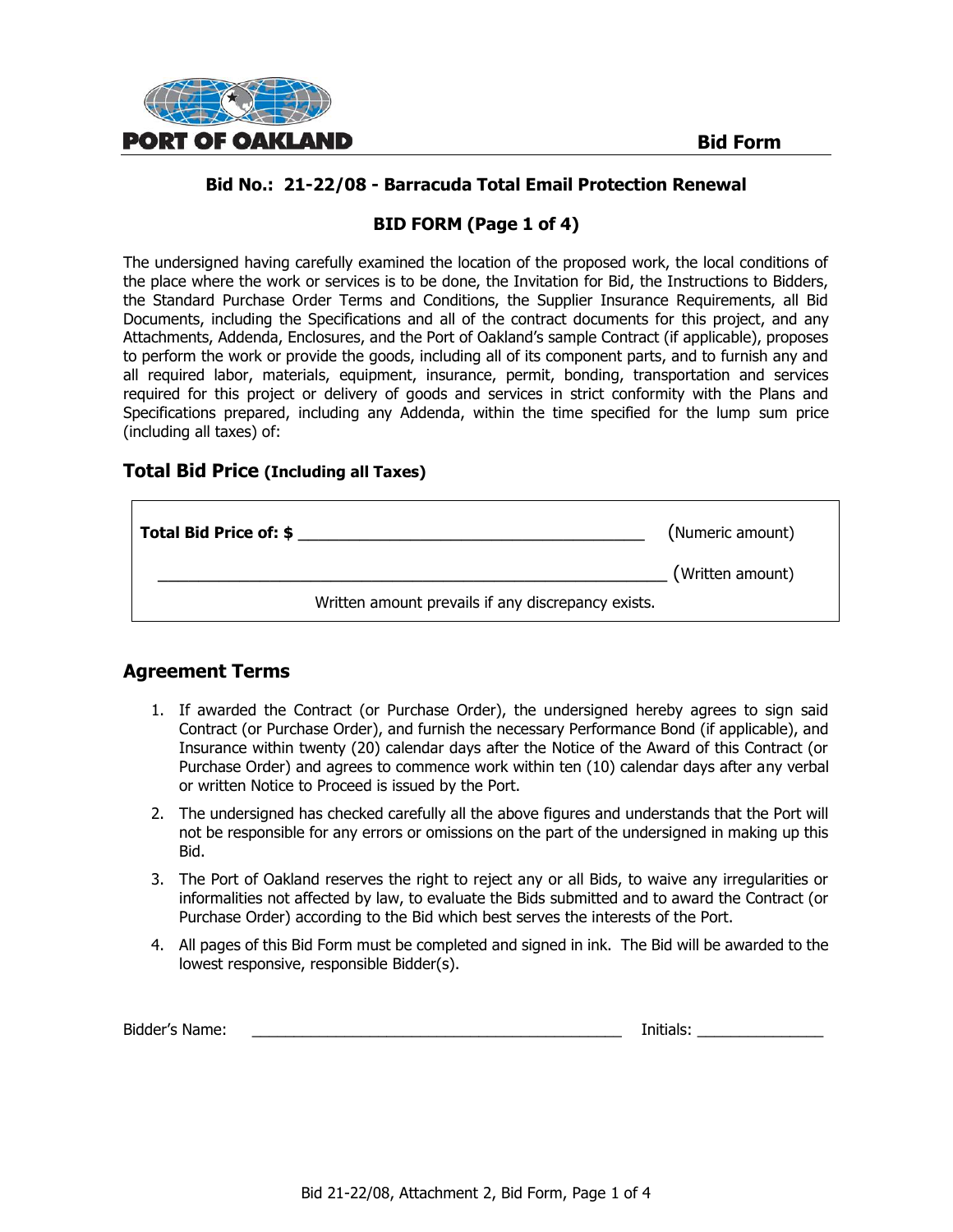# **Bid No.: 21-22/08 – Barracuda Total Email Protection Renewal BID FORM (Page 2 of 4)**

#### **A. Detail Cost Summary:**

| Item                                                                                          | Part No.     | <b>Description</b>                                        | <b>Taxable</b>       | <b>Number</b><br><b>of</b><br><b>Users</b> | <b>Unit Cost</b> | <b>Total Cost</b> |
|-----------------------------------------------------------------------------------------------|--------------|-----------------------------------------------------------|----------------------|--------------------------------------------|------------------|-------------------|
| ı.                                                                                            | <b>BTES</b>  | Barracuda Total Email Security Edition, 1 User, 36 Month  | $\Box$ YES $\Box$ NO | 550                                        | \$               | \$                |
| 2.                                                                                            | BEO001A-BFIR | Barracuda Forensics & Incident Response, 1 User, 36 Month | $\Box$ YES $\Box$ NO | 550                                        | \$               | \$                |
| Subtotal                                                                                      |              |                                                           |                      | -\$                                        |                  |                   |
|                                                                                               |              |                                                           |                      |                                            |                  |                   |
| (If Applicable Only) Sales Tax - City of Oakland, Alameda County @ 10.25%   \$                |              |                                                           |                      |                                            |                  |                   |
| (Write this figure in the Total Bid Price on the Bid Form, Attachment 2) Total Bid Price   \$ |              |                                                           |                      |                                            |                  |                   |

**ELECTRONIC DELIVERY SCHEDULE:** Indicate the number of days after receipt of a Purchase Order the products will be

delivered to the Port.

Pricing should reflect Electronic Delivery of any software such as upgrades and patches; also include any applicable sales taxes that may apply; NOTE – The Port does not anticipate taxes but if tax does apply, the current tax rate for Alameda County (City of Oakland) is 10.25%.

By submitting a bid, Bidder hereby certifies the following information (by checking the box below):

|  | $_{\rm YES}$ $\Box$ NO Bidder is a Barracuda Networks Partner or Authorized Barracuda Networks Reseller |  |  |  |
|--|---------------------------------------------------------------------------------------------------------|--|--|--|
|--|---------------------------------------------------------------------------------------------------------|--|--|--|

 $\Box$  YES  $\Box$  NO Bidder confirms renewal start date will be for December 16, 2021 and Ending December 15, 2024.

| $YES$ NO | Bidder confirms it has sourced product from Barracuda Networks or through an Authorized Barracuda Networks Channels only, in |
|----------|------------------------------------------------------------------------------------------------------------------------------|
|          | accordance with all applicable laws and policies at the time of purchase.                                                    |

| <b>Bidder's Name:</b> |                                                   | Title: |  |
|-----------------------|---------------------------------------------------|--------|--|
| <b>Company Name:</b>  |                                                   | Date:  |  |
|                       | Bid 21-22/08, Attachment 2, Bid Form, Page 2 of 4 |        |  |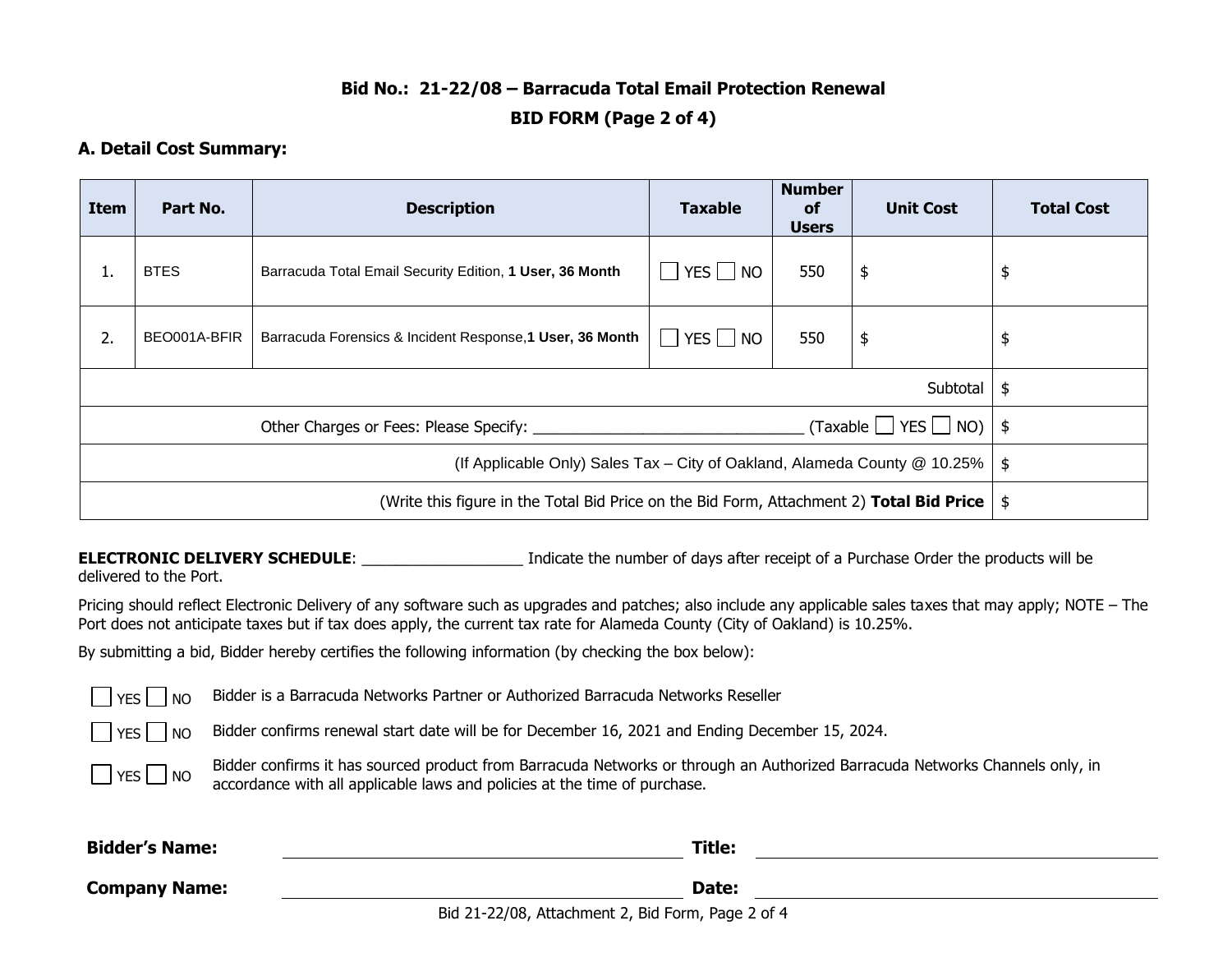# **Bid No.: 21-22/08 – Barracuda Total Email Protection Renewal BID FORM (Page 3 of 4)**

#### **Agreement Terms Continued**

- 1. The undersigned has checked carefully all the above figures and understands that the Port will not be responsible for any errors or omissions on the part of the undersigned in making up this Bid.
- 2. The Port of Oakland reserves the right to reject any or all Bids, to waive any irregularities or informalities not affected by law, to evaluate the Bids submitted and to award the Contract (or Purchase Order) according to the Bid which best serves the interests of the Port.
- 3. All pages of this Bid Form must be completed and signed in ink. The Bid will be awarded to the lowest responsive, responsible Bidder(s).

# **Bid Bond/Bid Security**

If applicable (see the Instructions to Bidders), each Bid shall be accompanied by a cashier's check payable to the "Port of Oakland", or a Bidder's bond executed by an admitted surety insurer, licensed to do business in the State of California as a surety, made payable to the "City of Oakland, a Municipal Corporation Acting by and through its Board of Port Commissioners ("Port")" in an amount not less than ten percent (10%) of the maximum amount of the Total Bid Price. The check or Bid Bond shall be given as a guarantee that the Bidder to whom the Contract (or Purchase Order) is awarded shall execute the contract documents and shall provide the required Performance Bond as specified therein within twenty (20) calendar days after the Notification of the Award of the Contract (or Purchase Order).

**Amount** – Bidders must enclose an amount of not less than ten (10) percent of the entire Bid as either:

|                                                                                                                                        | <u> 1989 - Johann Stein, marwolaethau a bhann an t-Amhair ann an t-Amhair an t-Amhair an t-Amhair an t-Amhair an</u> |  |  |  |  |  |
|----------------------------------------------------------------------------------------------------------------------------------------|----------------------------------------------------------------------------------------------------------------------|--|--|--|--|--|
|                                                                                                                                        |                                                                                                                      |  |  |  |  |  |
|                                                                                                                                        |                                                                                                                      |  |  |  |  |  |
| Addenda Acknowledgement                                                                                                                |                                                                                                                      |  |  |  |  |  |
| The following addenda are acknowledged in this Bid: _____________________________<br>(Indicate the addenda numbers that you received.) |                                                                                                                      |  |  |  |  |  |
|                                                                                                                                        |                                                                                                                      |  |  |  |  |  |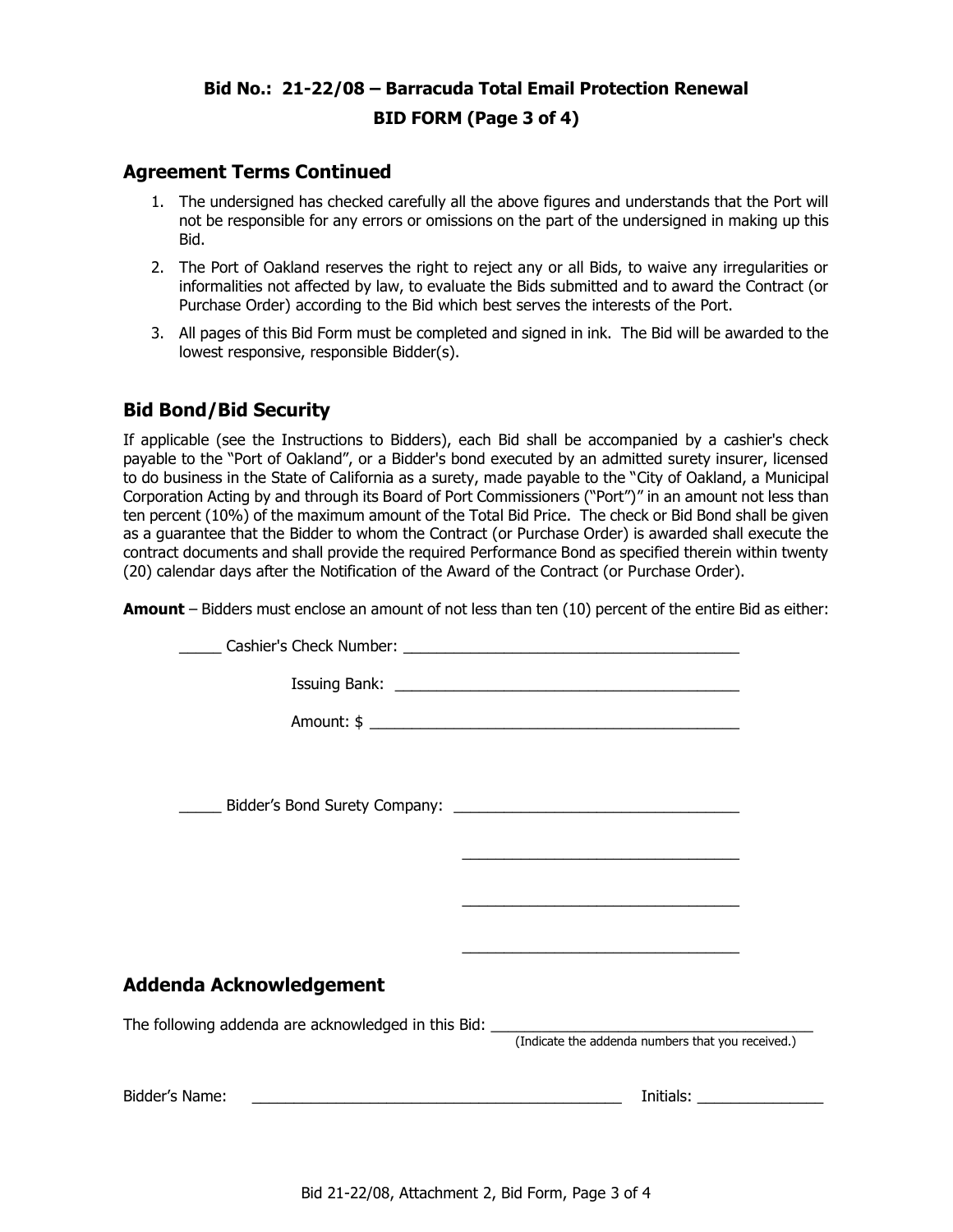# **Bid No.: 21-22/08 – Barracuda Total Email Protection Renewal BID FORM (Page 4 of 4)**

#### **Client References**

In order for the Port to determine if your firm is a Responsible Bidder (see the Instructions to Bidders), Bidder is to provide the names, addresses, and contact information for three (3) current client references. Please make sure all contact information is current. By providing such information you authorize the Port to contact such clients.

| Line | Company Name and Contact | Address | Phone and Email |
|------|--------------------------|---------|-----------------|
|      |                          |         |                 |
|      |                          |         |                 |
|      |                          |         |                 |

# **Bidder Information and Signatures**

|                     | (If Corporation by Chairman, President or VP. If Partnership by Partner.)                                                                                                                                                                                 |  |
|---------------------|-----------------------------------------------------------------------------------------------------------------------------------------------------------------------------------------------------------------------------------------------------------|--|
| Printed Name:       | Date:<br><u> 1989 - Johann Harry Harry Harry Harry Harry Harry Harry Harry Harry Harry Harry Harry Harry Harry Harry Harry</u><br><u> The Communication of the Communication of the Communication of the Communication of the Communication of the Co</u> |  |
| Attested By $(*)$ : | (If Corporation, by Chairman, President, Vice President, Secretary, or Treasurer. If<br>Partnership, by Partner.)                                                                                                                                         |  |
| Printed Name:       | <u> 2002 - Andrea Albert III, am bhaile an t-Iomraidh ann an t-Iomraidh ann an t-Iomraidh ann an t-Iomraidh ann an</u><br>Date:<br><u> 1989 - Alexandr Alexandr III (b. 19</u>                                                                            |  |
|                     | The construction of the contract of the contract of the contract of the contract of the contract of the contract of the contract of the contract of the contract of the contract of the contract of the contract of the contr                             |  |

\* NOTE: If the Bidder is a corporation, set forth the legal name of the corporation together with the signature(s) of the officer or officers authorized to sign Contracts on behalf of the corporation. If the Bidder is a partnership, set forth the name of the firm together with the signature(s) of the partner or partners authorized to sign Contracts on behalf of the partnership.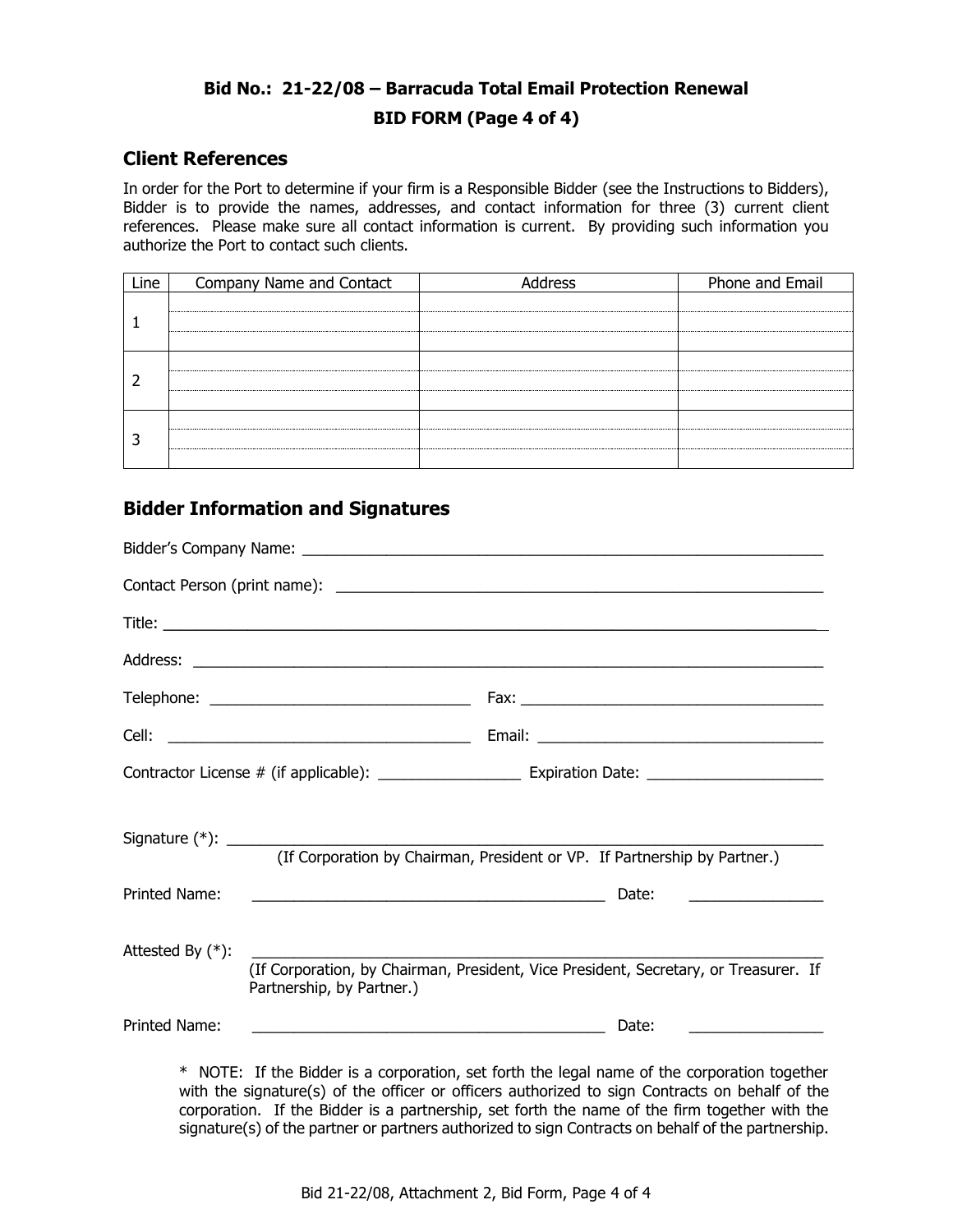

# **STANDARD PURCHASE ORDER TERMS AND CONDITIONS**

The Port of Oakland uses Purchase Orders for all purchases. Phone orders are not valid and may be subject to non-payment. In these Terms and Conditions, "the Purchase Order" refers to each Purchase Order subject to these Terms and Conditions. All Appendices described herein and/or attached hereto are part of this Purchase Order.

Any software purchased under this Purchase Order shall be subject to the more specific provisions in Appendix A-1 (Software) attached hereto. With respect to Software, Appendix A-1 shall supersede any directly conflicting provisions of these Terms and Conditions.

1. THE PORT. The Port is legally known as the City of Oakland, a Municipal Corporation, Acting by and through its Board of Port Commissioners. The Port is an independent department of the City of Oakland and issues Purchase Orders under the name "Port of Oakland." The Port has exclusive control and management of all Port facilities and properties located in Oakland, CA (including, but not limited to, marine terminals, a railway intermodal terminal, and container storage areas; the Oakland International Airport; and office, retail, and other developed property and undeveloped land), and no other agency or department of the City of Oakland may issue Purchase Orders with respect to these facilities and properties.

2. SUPPLIER. Supplier (sometimes referred to on the Port's website or in other materials related to the Purchase Order as "seller", "lessor", "vendor", "contractor", "respondent", "consultant", "service provider" or by similar terms) is an independent contractor and not an officer, employee or agent of the Port. Supplier shall provide the goods or services described on the Purchase Order (the "**Work**") using its own qualified employees or using only qualified subcontractors approved in writing by the Port. Supplier, and not the Port, shall be solely responsible for paying all compensation (including benefits), making all withholdings, paying all taxes and ensuring compliance with all laws regarding the employment of such employees or engagement of such subcontractors. Supplier may not change its subcontractors or assign, delegate or transfer, voluntarily, involuntarily or by operation of law, any of its rights or obligations under the Purchase Order (other than its interest in receivables as part of a bona fide third-party financing arrangement), without the prior written consent of the Port.

3. PERFORMANCE AND QUALITY. Supplier shall supply or perform the Work and represents and warrants that the Work performed or supplied is (i) as specified in the Purchase Order, (ii) in a good and workmanlike manner, (iii) in conformity to all applicable specifications, and (iv) in compliance with all Applicable Law (as defined below). Supplier further represents and warrants that all goods sold under the Purchase Order are new (unless otherwise specifically stated in the Purchase Order), merchantable and fit for the particular purpose specified by the Port, and all services provided under the Purchase Order conform to the standard of practice of persons specializing in performing services of similar nature and complexity. Nothing in the Purchase Order shall be construed to limit or exclude any warranties implied by law. Supplier hereby assigns to the Port all of the Supplier's rights under manufacturers', subcontractors' or other warranties or indemnities with respect to the Work.

Bid 21-22/08, Attachment 3, Standard Purchase Order Terms and Conditions, Page 1 of 11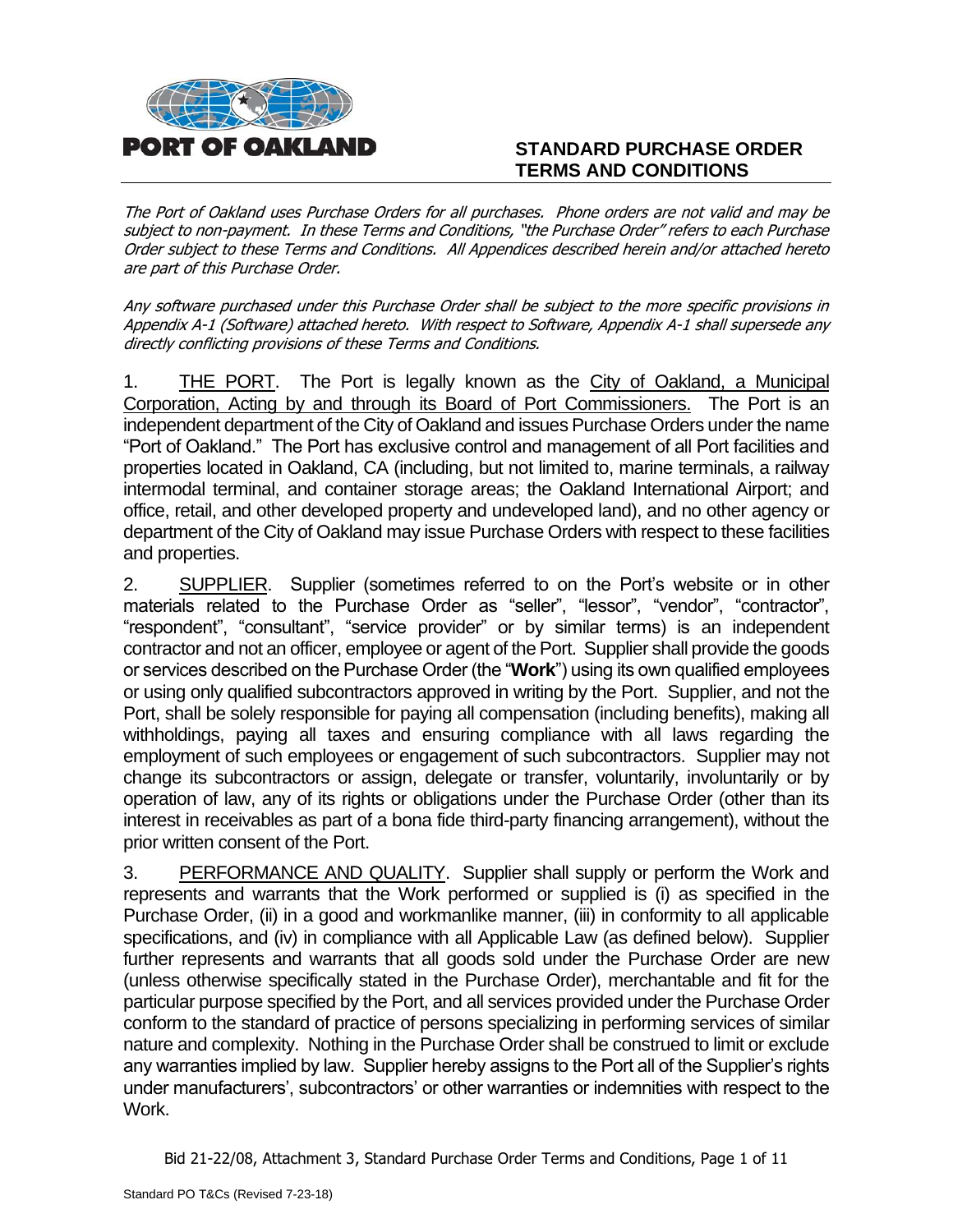4. INVOICING AND PAYMENT. All payments require a written invoice from Supplier in a form acceptable to the Port. Supplier must issue all invoices directly to the "Bill To" address set forth in the Purchase Order. Each invoice must indicate thereon whether it constitutes a "Partial Billing" or "Final Billing". Each invoice is subject to review and verification by the Port. The time for payment of invoices (and for calculating any net discounts) shall run from the date on which proper, correct and complete invoices are received by the Port. Payment for all Work shall be made by the Port within thirty (30) days of receipt of satisfactory Work by the Port, and an itemized, proper, correct and complete invoice from Supplier. Any amounts due to the Port from Supplier may be set off against any amounts due to Supplier from the Port, whether or not under the Purchase Order.

5. DELIVERY. If applicable, Supplier shall package and ship all Work consisting of goods to the Purchase Order "Ship To" address at Supplier's sole cost and expense. Packing slips must specify the quantity and description of goods shipped, the related Purchase Order number and must accompany each shipment. Supplier shall be responsible for delivery and shall prepay all related shipping costs and add them to the invoice. All goods are to be shipped F.O.B. destination: Port of Oakland, and risk of loss and title to goods shall remain with Supplier until the Port takes physical possession of the goods. The Port may change the address for shipment prior to shipment by Supplier. Goods must be suitably packed to assure against damage from weather or transportation, and in accordance with instructions of the Port.

6. REMEDIES. If Supplier breaches the Purchase Order, the Port may exercise any right or remedy available under the California Commercial Code or any other Applicable Law. Without limiting those rights and remedies, the Port may also do any of the following, in the Port's sole discretion: (i) require Supplier to repair or replace any Work, and if Supplier fails or refuses to do so, repair or replace the same at Supplier's expense; (ii) reject any delivery of non-conforming or defective Work and return the same for credit or replacement at Supplier's sole cost and risk; or (iii) cancel any outstanding deliveries and treat such breach by Supplier as Supplier's repudiation of the Purchase Order. Supplier's becoming the subject of bankruptcy or insolvency proceedings shall constitute a breach of the Purchase Order by Supplier. If the Port breaches the Purchase Order, Supplier's exclusive remedy shall be recovery of any goods shipped and the payment of the price payable for Work delivered prior to the breach. No limitation or exclusion by Supplier of any right or remedy available to the Port shall be effective unless expressly and specifically agreed to by the Port in writing. Under no circumstances shall the Port be responsible for consequential, punitive, or incidental damages.

7. LAWS, REGULATIONS, PERMITS. Supplier shall comply with all applicable laws, ordinances, rules, regulations, codes, professional standards, permits, and/or land use restrictions or limitations of any governmental authority at any time applicable to Supplier, the Work or the Purchase Order ("**Applicable Law**"). Supplier shall obtain and maintain in full force and effect all professional, contracting and other permits and licenses required to undertake or supply the Work.

8. ADA. Without limiting Supplier's obligations to comply with Applicable Laws generally, Supplier hereby warrants that all Work complies with the accessibility requirements of the American with Disabilities Act of 1990, other similar state and federal laws and their implementing regulations, as applicable. Supplier agrees to promptly respond to and resolve any complaint regarding accessibility of the Work which is brought to its attention. Supplier further agrees to indemnify, defend and hold harmless the Port and all of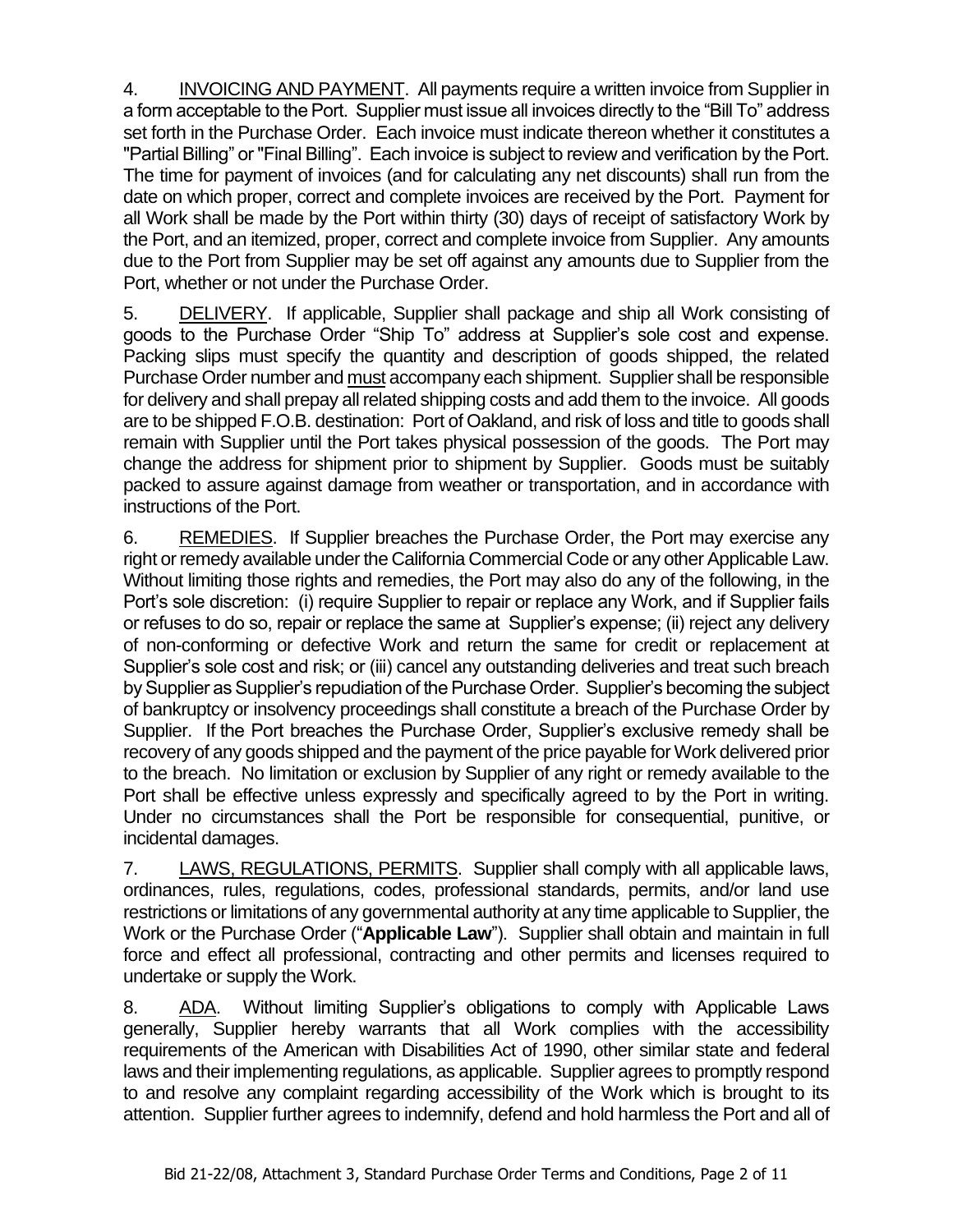its officers, commissioners, agents, departments, officials, representatives and employees using the Work from any loss, liability or claim arising out of its failure to comply with these accessibility requirements.

9. NON-DISCRIMINATION. Without limiting Supplier's obligation to comply with Applicable Laws generally, Supplier shall not discriminate against any employee or applicant for employment, nor against any subcontractor or applicant for a subcontractor contract, because of race, color, religion, sex, national origin, ancestry, age (over forty (40)), physical or mental disability, cancer-related medical condition, a known genetic pre-disposition to a disease or disorder, veteran status, marital status, or sexual orientation.

10. OWNERSHIP OF NON-SOFTWARE WORK PRODUCT. Any interest (including copyright or other interests in intellectual property) of Supplier in studies, reports, memoranda, computational sheets, designs, drawings, specifications or any other documents (including electronic media) or work product prepared by or on behalf of Supplier in connection with the Work (collectively, the "**Work Product**"), whether or not embodied therein, constitutes a work for hire and is the property of the Port. Supplier shall pay all royalties and license fees necessary for or relating to the Work and shall defend all suits of claims for infringement of any patents or other intellectual property rights and shall indemnify the Port and hold it harmless from liability or loss on account thereof.

11. INSURANCE. Supplier shall maintain all insurance required under Applicable Law or commonly maintained by similarly situated, responsible businesses and in all events will maintain insurance of the types and in the amounts applicable to Supplier and the Work as required by the Port's *Supplier Insurance Requirements* posted from time to time on the Port's website [\(www.portofoakland.com\)](http://www.portofoakland.com/) and can be accessed by clicking on "Full Menu" (or the menu icon from your mobile device), then under the Business heading, click on "Purchasing and Accounts Payable", and scroll down to find the "Supplier Insurance Requirements (PDF)" to download the document, or alternatively type in the below link into your browser: [http://www.portofoakland.com/files/PDF/supplier\\_insurance.pdf](http://www.portofoakland.com/files/PDF/supplier_insurance.pdf)

A courtesy copy of the Port's *Supplier Insurance Requirements* may be delivered to Supplier at the same time as the Purchase Order. (In the event of any conflict between any courtesy copy of the *Insurance Requirements*, and the version of the *Insurance Requirements* posted to the Port's website, the website version shall control). The type, scope and amounts of the required insurance may be increased should the scope of Work, in the opinion of the Port, warrant such increase, and Supplier shall obtain such insurance when so directed by the Port. If any portion of the Work is to be performed outside the United States, Supplier must contact the Port Risk Management Department regarding appropriate insurance. At the Port's request, Supplier shall file with the Port certificates evidencing the insurance maintained by Supplier and failure to do so shall constitute a material breach of the Purchase Order.

12. TAXES. Unless otherwise provided for in the Purchase Order, Supplier shall pay all taxes levied upon the Purchase Order or the Work performed or supplied pursuant hereto without additional compensation, regardless of which party has liability for such tax under Applicable Law, and any deficiency, interest or penalty asserted with respect thereto. The Port shall pay only California sales and use tax and Alameda County uniform local sales and use tax. Supplier must separately itemize all sales and use taxes on its invoices.

13. BOOKS AND RECORDS. Supplier shall maintain all documents and records prepared by or furnished to Supplier in connection with the Purchase Order and backup for all costs for which the Port was directly or indirectly invoiced during the course of supplying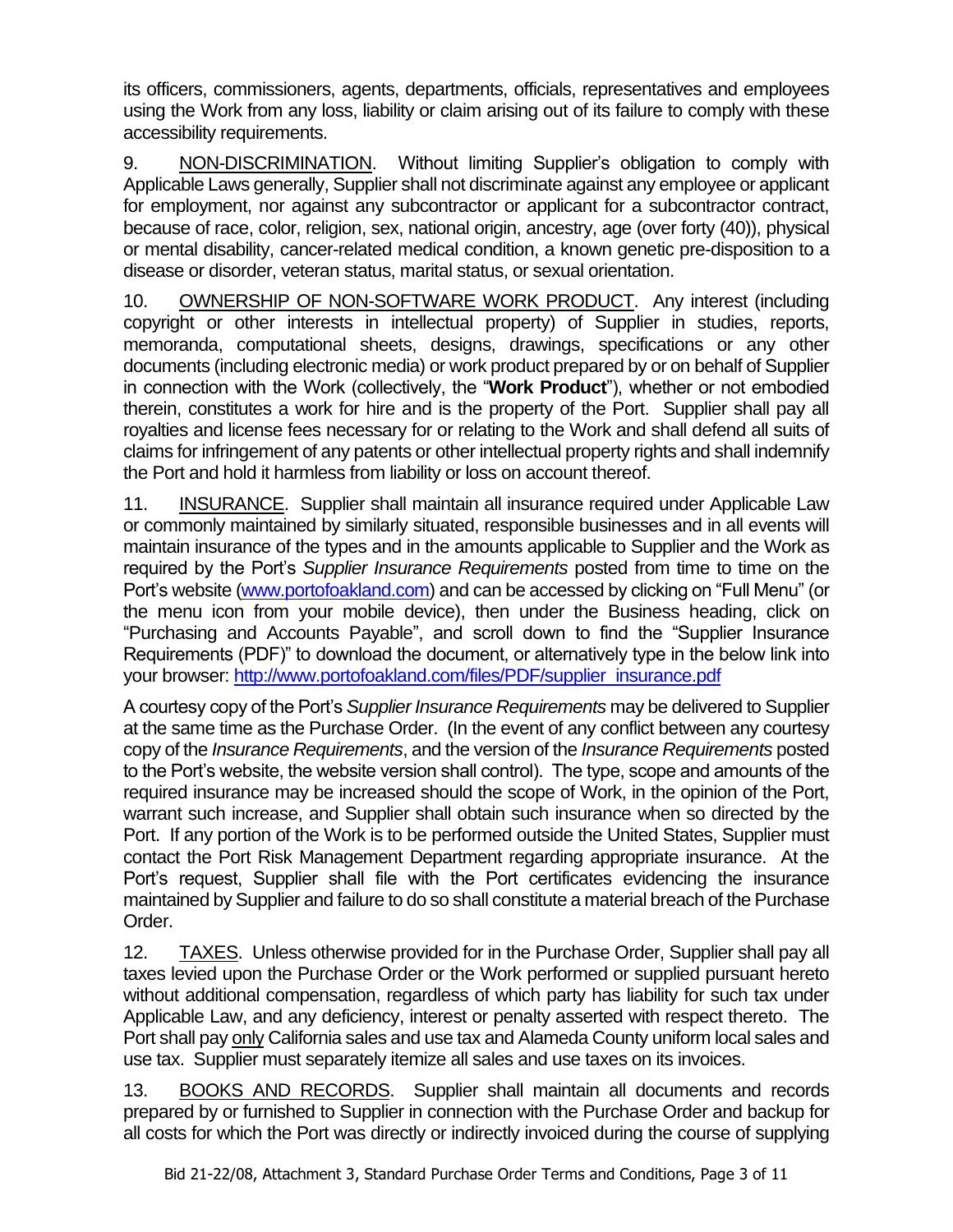or performing the Work for at least three (3) years following delivery of final payment by the Port, provided that all records relating to environmental consulting services and hazardous materials in, on or adjacent to the Port's property shall be maintained indefinitely. Supplier agrees that its books and records and facilities, or so much thereof as may be engaged in the performance of the Purchase Order, are subject to inspection and audit at all reasonable times by any authorized representative of the Port. Supplier agrees to waive, to the greatest extent permitted by Applicable Law, the defense of laches, statute of limitations, or any other defense based upon the Port's failure to timely file an action with regard to any matter arising out of the Purchase Order.

14. WAIVER AND HOLD HARMLESS. Supplier waives any and all claims, causes of action and rights to recovery, in law or in equity, against the Port for losses, liabilities, damages or injuries of any nature or kind, including injuries to Supplier's employees or subcontractors, regardless of whether such losses, damages, liabilities or injuries are covered by insurance. This provision is intended to waive fully, for the benefit of the Port, any rights or claims that might provide a right of subrogation in favor of any insurer providing insurance with respect to the Purchase Order. To the fullest extent permitted by Applicable Law (including, without limitation, California Civil Code Section 2782), Supplier shall defend (with legal counsel chosen or approved by the Port), indemnify and hold the Port and all of its officers, Commissioners, agents, departments, officials, representatives and employees harmless from and against any and all claims, loss, or liability of every kind, nature and description that arise from or relate to, directly or indirectly, in whole or in part: (i) the Work under the Purchase Order, or any part thereof; or (ii) any act or omission of Supplier, its employees, subcontractors or representatives.

15. CHANGES. The Purchase Order may not be modified, supplemented, or terminated without the Port's prior written approval. The Port may make changes to the Purchase Order at any time, and Supplier agrees to accept such changes. If such changes result in additional costs, the Port shall make an equitable adjustment to the purchase price at Supplier's request, provided that Supplier itemizes and justifies to the Port's satisfaction in writing the adjustment requested within five (5) days of delivery of the change notification.

16. SUSPENSION OR TERMINATION. Supplier must continue to perform the Work under the Purchase Order throughout the course of any dispute, and Supplier's failure to continue Work during a dispute shall itself constitute a material breach of the Purchase Order. The Port may, with or without cause, direct Supplier to suspend, delay or interrupt the execution of any Work, in whole or in part, for such periods of time as the Port may determine in its discretion; any such directives must be in writing. The Port may, at any time, terminate the Purchase Order for its own convenience with the Port's liability limited to the services or goods received by the Port prior to delivery of the Port's termination notice. Upon any termination, Supplier shall assign to the Port in the manner, at times and to the extent directed by the Port, all right, title, and interest of Supplier under procurement orders and subcontracts relating to Work so terminated and shall transfer title and possession to the Port of Work Product, completed and uncompleted designs and specifications, Work in process, completed Work, supplies, and other material produced or fabricated as part of, or acquired in connection with performance of the Work terminated by the notice of termination.

17. CONFIDENTIALITY AND PUBLICITY. All data, information, reports, plans, designs and other documents received from the Port or its employees, agents or representatives or generated by Supplier in connection with the Work (collectively, the "**Confidential Information**") are private and confidential and shall remain the sole and exclusive property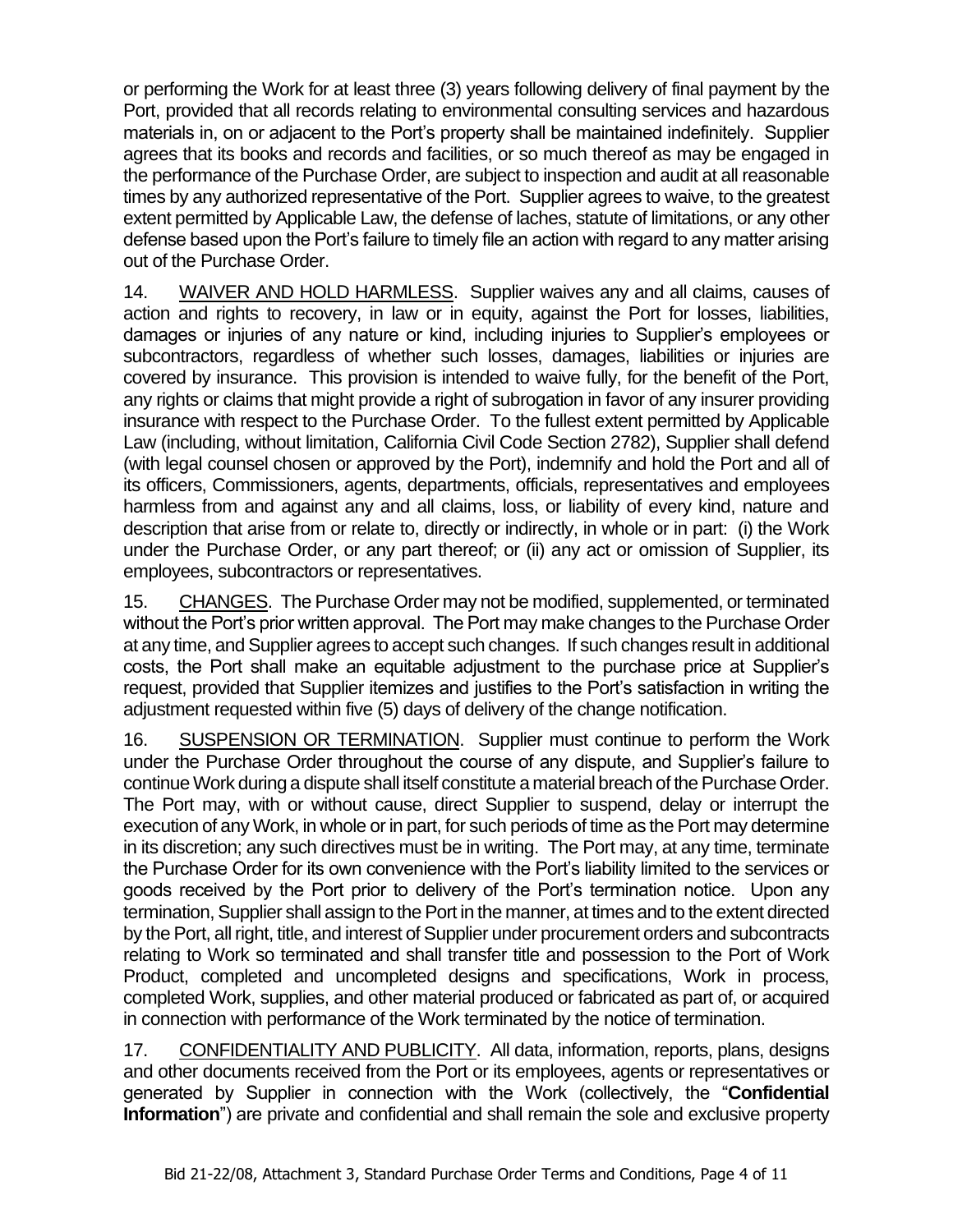of the Port. Supplier shall not disclose the identity of the Port, nor distribute or disclose Confidential Information to any third party, without prior express written authorization from the Port. All Confidential Information shall be deemed confidential and Supplier shall take all reasonable precautions to prevent its disclosure to unauthorized persons. Any publicity or press releases with respect to the Work or the Purchase Order shall be under the Port's sole discretion and control.

18. COVENANT AGAINST CONTINGENT FEES. Supplier warrants that no person or agency has been employed or retained to solicit or obtain the Contract upon an agreement or understanding for a contingent fee, except a bona fide employee or agency. For breach or violation of this warranty, the Port, at its option, may annul the Contract or deduct from the contract price or otherwise recover from Supplier the full amount of the contingent fee. As used in this Section, "bona fide agency" means an established commercial or selling agency, maintained by Supplier for the purpose of securing business, that neither exerts nor proposes to exert improper influence to solicit or obtain Port contracts nor holds itself out as being able to obtain any Port contract or contracts through improper influence. As used in this Section, "bona fide employee" means a person, employed by Supplier and subject to Supplier's supervision and control as to time, place, and manner of performance, who neither exerts nor proposes to exert improper influence to solicit or obtain Port contracts nor holds itself out as being able to obtain any Port contract or contracts through improper influence. As used in this Section, "contingent fee" means any commission, percentage, brokerage, or other fee that is contingent upon the success that a person or concern has in securing a Port contract. As used in this Section, "improper influence" means any influence that induces or tends to induce a Port Commissioner, employee or officer to give consideration or to act regarding a Port contract on any basis other than the merits of the matter.

19. FEDERAL AIP GRANT COMPLIANCE. By executing this Contract, Supplier agrees and certifies that Supplier will comply with the FAA Airport Improvement Program (AIP) provisions set forth below (Sections 20 through 24) and Supplier shall also include each of these provisions in all of its contracts and subcontracts related to this Contract. For purposes of Sections 19 through 24, Supplier is sometimes hereinafter referred to as "Contractor" and Port is sometimes hereinafter referred to as "Sponsor".

20. GENERAL CIVIL RIGHTS PROVISIONS.The Contractor agrees to comply with pertinent statutes, Executive Orders and such rules as are promulgated to ensure that no person shall, on the grounds of race, creed, color, national origin, sex, age, or disability be excluded from participating in any activity conducted with or benefiting from Federal assistance. This provision binds the Contractor and subtier contractors from the bid solicitation period through the completion of the Contract. This provision is in addition to that required of Title VI of the Civil Rights Act of 1964.

21. COMPLIANCE WITH NONDISCRIMINATION REQUIREMENTS. During the performance of this Contract, the contractor, for itself, its assignees, and successors in interest (hereinafter collectively referred to as the "Contractor") agrees as follows:

- 21.1 COMPLIANCE WITH REGULATIONS. The Contractor (hereinafter includes any and all consultants) will comply with the Title VI List of Pertinent Nondiscrimination Acts and Authorities, as they may be amended from time to time, which are herein incorporated by reference and made a part of this Contract.
- 21.2 NON-DISCRIMINATION. The Contractor, with regard to the work performed by it during the Contract, will not discriminate on the grounds of race, color, or national origin in the selection and retention of subcontractors, including procurements of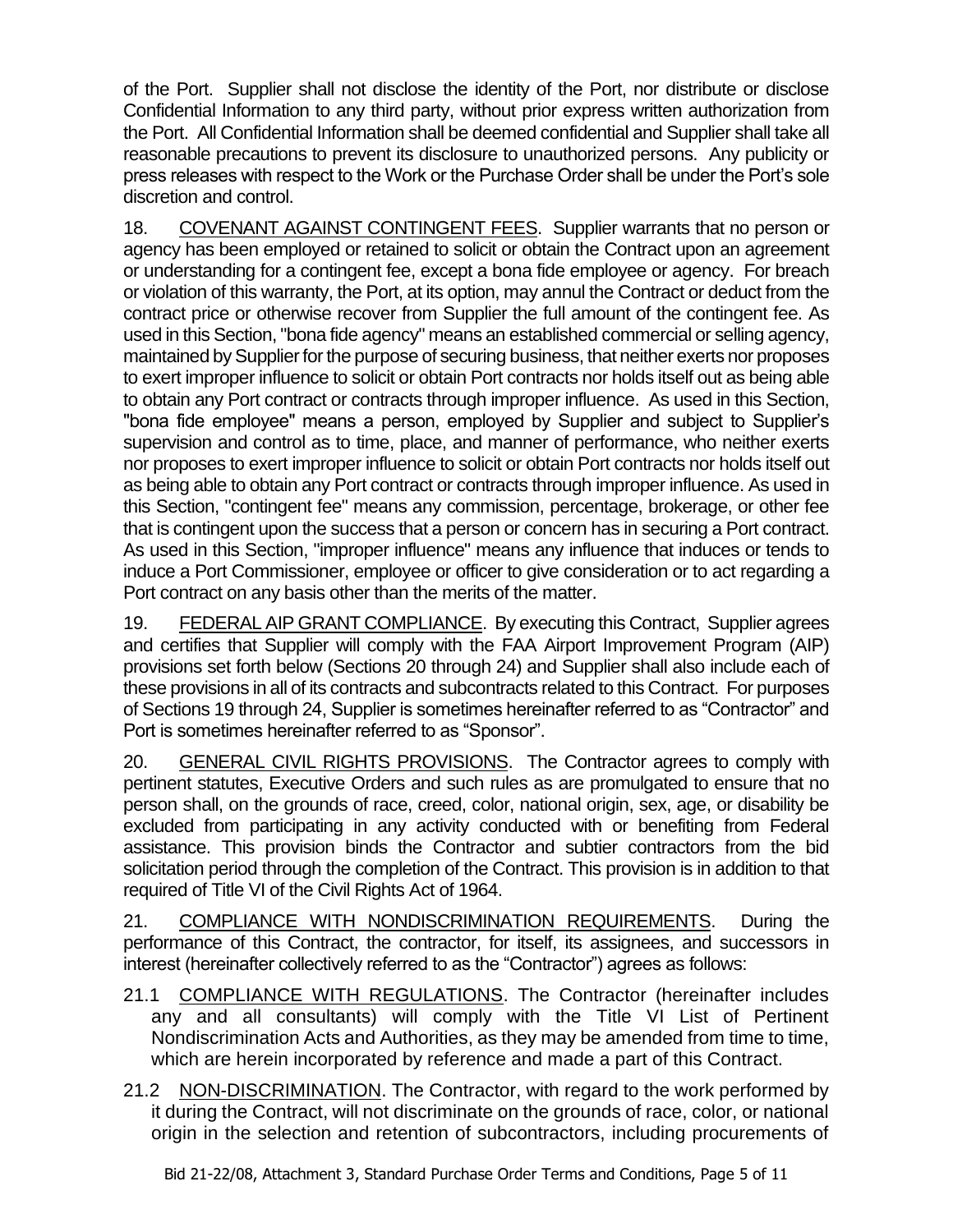materials and leases of equipment. The Contractor will not participate directly or indirectly in the discrimination prohibited by the Nondiscrimination Acts and Authorities, including employment practices when the Contract covers any activity, project, or program set forth in Appendix B of 49 CFR Part 21.

- 21.3 SOLICITATIONS FOR SUBCONTRACTS, INCLUDING PROCUREMENTS OF MATERIALS AND EQUIPMENT. In all solicitations, either by competitive bidding, or negotiation made by the Contractor for work to be performed under a subcontract, including procurements of materials, or leases of equipment, each potential subcontractor or supplier will be notified by the contractor of the Contractor's obligations under this Contract and the Nondiscrimination Acts and Authorities on the grounds of race, color, or national origin.
- 21.4 INFORMATION AND REPORTS. The Contractor will provide all information and reports required by the Acts, the Regulations, and directives issued pursuant thereto and will permit access to its books, records, accounts, other sources of information, and its facilities as may be determined by the sponsor or the Federal Aviation Administration to be pertinent to ascertain compliance with such Nondiscrimination Acts and Authorities and instructions. Where any information required of a contractor is in the exclusive possession of another who fails or refuses to furnish the information, the Contractor will so certify to the sponsor or the Federal Aviation Administration, as appropriate, and will set forth what efforts it has made to obtain the information.
- 21.5 SANCTIONS FOR NONCOMPLIANCE. In the event of a Contractor's noncompliance with the Non-discrimination provisions of this Contract, the Sponsor will impose such contract sanctions as it or the Federal Aviation Administration may determine to be appropriate, including, but not limited to:
	- a. Withholding payments to the Contractor under the Contract until the Contractor complies; and/or
	- b. Cancelling, terminating, or suspending a Contract, in whole or in part.
- 21.6 INCORPORATION OF PROVISIONS.The Contractor will include the provisions of Sections 21.1 through 21.6 in every subcontract, including procurements of materials and leases of equipment, unless exempt by the Acts, the Regulations and directives issued pursuant thereto. The Contractor will take action with respect to any subcontract or procurement as the Sponsor or the Federal Aviation Administration may direct as a means of enforcing such provisions including sanctions for noncompliance. Provided, that if the Contractor becomes involved in, or is threatened with litigation by a subcontractor, or supplier because of such direction, the Contractor may request the Sponsor to enter into any litigation to protect the interests of the Sponsor. In addition, the Contractor may request the United States to enter into the litigation to protect the interests of the United States.

22. TITLE VI LIST OF PERTINENT NONDISCRIMINATION ACTS AND AUTHORITIES. During the performance of this Contract, the Contractor, agrees to comply with the following non-discrimination statutes and authorities; including but not limited to:

• Title VI of the Civil Rights Act of 1964 (42 U.S.C. § 2000d *et seq*., 78 stat. 252) (prohibits discrimination on the basis of race, color, national origin);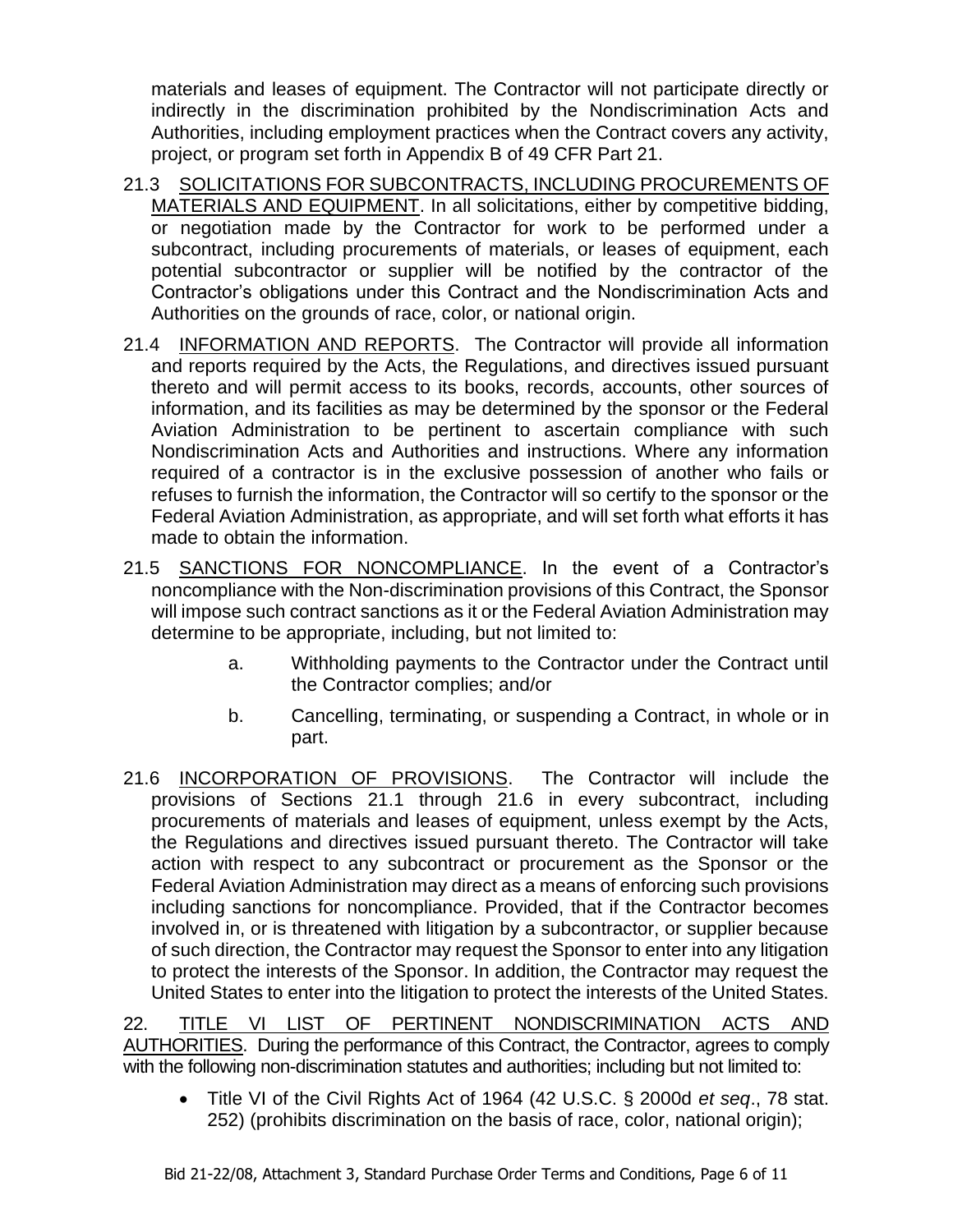- 49 CFR Part 21 (Non-discrimination In Federally-Assisted Programs of The Department of Transportation—Effectuation of Title VI of The Civil Rights Act of 1964);
- The Uniform Relocation Assistance and Real Property Acquisition Policies Act of 1970, (42 U.S.C. § 4601), (prohibits unfair treatment of persons displaced or whose property has been acquired because of Federal or Federal-aid programs and projects);
- Section 504 of the Rehabilitation Act of 1973, (29 U.S.C. § 794 *et seq*.), as amended, (prohibits discrimination on the basis of disability); and 49 CFR Part 27;
- The Age Discrimination Act of 1975, as amended, (42 U.S.C. § 6101 *et seq*.), (prohibits discrimination on the basis of age);
- Airport and Airway Improvement Act of 1982, (49 USC § 471, Section 47123), as amended, (prohibits discrimination based on race, creed, color, national origin, or sex);
- The Civil Rights Restoration Act of 1987, (PL 100-209), (broadened the scope, coverage and applicability of Title VI of the Civil Rights Act of 1964, the Age Discrimination Act of 1975 and Section 504 of the Rehabilitation Act of 1973, by expanding the definition of the terms "programs or activities" to include all of the programs or activities of the Federal-aid recipients, subrecipients and contractors, whether such programs or activities are Federally funded or not);
- Titles II and III of the Americans with Disabilities Act of 1990, which prohibit discrimination on the basis of disability in the operation of public entities, public and private transportation systems, places of public accommodation, and certain testing entities (42 U.S.C. §§ 12131 – 12189) as implemented by Department of Transportation regulations at 49 CFR Parts 37 and 38;
- The Federal Aviation Administration's Non-discrimination statute (49 U.S.C. § 47123) (prohibits discrimination on the basis of race, color, national origin, and sex);
- Executive Order 12898, Federal Actions to Address Environmental Justice in Minority Populations and Low-Income Populations, which ensures nondiscrimination against minority populations by discouraging programs, policies, and activities with disproportionately high and adverse human health or environmental effects on minority and low-income populations;
- Executive Order 13166, Improving Access to Services for Persons with Limited English Proficiency, and resulting agency guidance, national origin discrimination includes discrimination because of limited English proficiency (LEP). To ensure compliance with Title VI, you must take reasonable steps to ensure that LEP persons have meaningful access to your programs (70 Fed. Reg. at 74087 to 74100);
- Title IX of the Education Amendments of 1972, as amended, which prohibits you from discriminating because of sex in education programs or activities (20 U.S.C. 1681 et seq).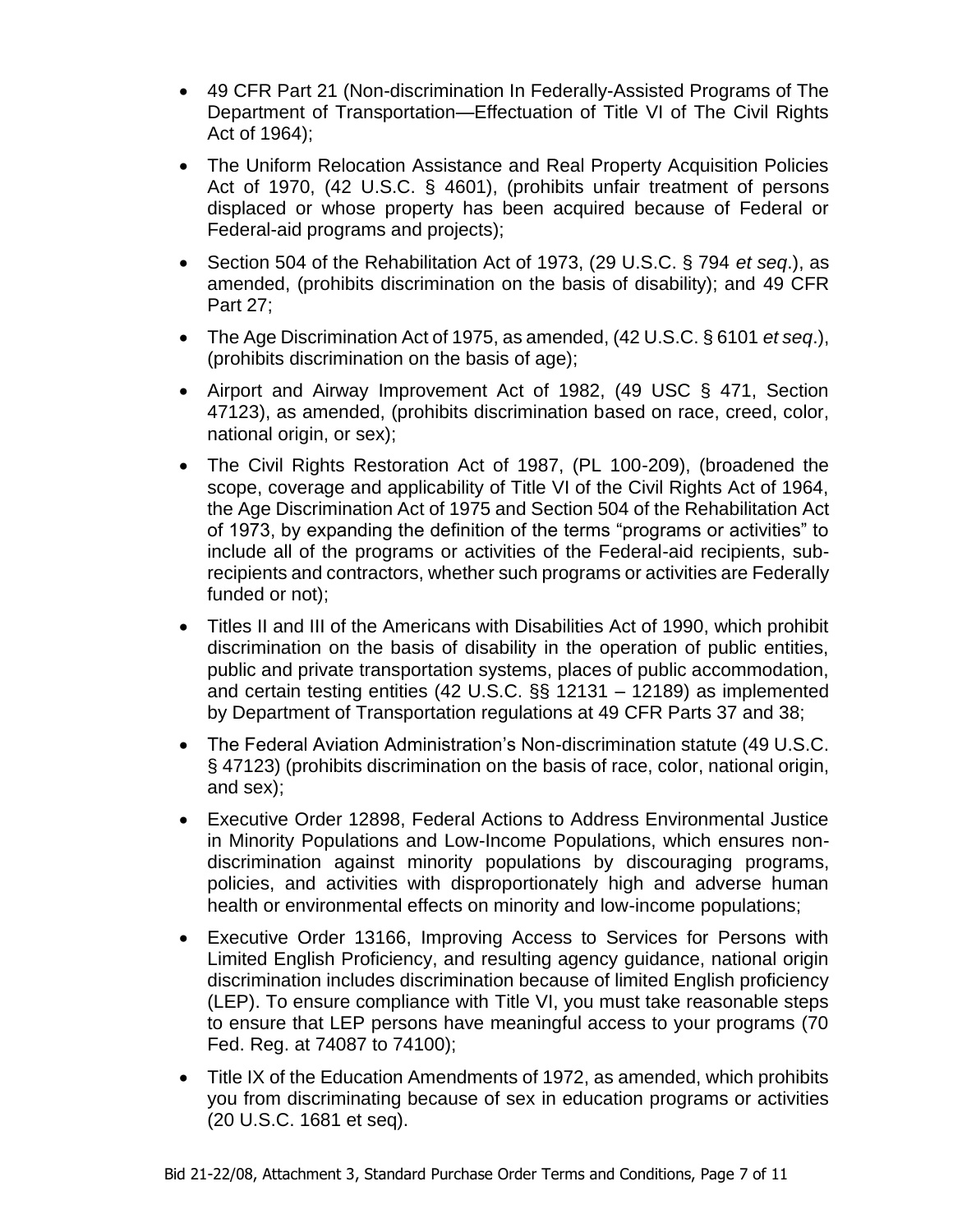23. FAIR LABOR STANDARDS ACT. This Contract incorporates by reference the provisions of 29 U.S.C. § 201, et seq (the Federal Fair Labor Standards Act (FLSA)), and its implementing regulations, with the same force and effect as if given in full text. The FLSA sets minimum wage, overtime pay, recordkeeping and child labor standards for full and part time workers. Supplier has full responsibility to monitor compliance to the referenced statute and regulation. Supplier must address any claims or disputes that arise from this requirement directly with the US Department of Labor – Wage and Hour Division.

24. OCCUPATIONAL SAFETY AND HEALTH ACT.This Contract incorporates by reference the requirements of 29 CFR Part 1910 with the same force and effect as if given in full text. Supplier must provide a work environment that is free from recognized hazards that may cause death or serious physical harm to the employee. Supplier retains full responsibility to monitor its compliance and its subcontractor's compliance with the applicable requirements of the Occupational Safety and Health Act of 1970 (29 U.S.C. § 651, et seq; 29 CFR Part 1910). Supplier must address any claims or disputes that pertain to a referenced requirement directly with the U.S. Department of Labor – Occupational Safety and Health Administration.

25. GOVERNING LAW AND VENUE. The Purchase Order shall be governed by California law. To the fullest extent allowed by law, legal actions relating to the Purchase Order shall only be brought in the state court of Alameda County, California or the federal court of the Northern District of California, to which jurisdictions Supplier irrevocably submits.

26. GENERAL. All correspondence and notices directed to the Port, other than invoices (which are to be delivered to the "Bill To" address set forth in the Purchase Order) must be in writing and delivered to Port of Oakland, Board of Port Commissioners, P.O. Box 2064, Oakland, CA 94604. The Purchase Order is for the sole benefit of the Port and Supplier, and their respective permitted successors and assigns, and nothing in the Purchase Order, express or implied, is intended to confer upon any other person any right, benefit or remedy of any nature whatsoever under or by reason of the Purchase Order. Time is of the essence in Supplier's performance of Supplier's obligations under the Purchase Order. The making or approval of any payment and any inspections, reviews, approvals or oral statements by or on behalf of the Port, or of certification by any governmental entity, in no way limits Supplier's obligations under the Purchase Order.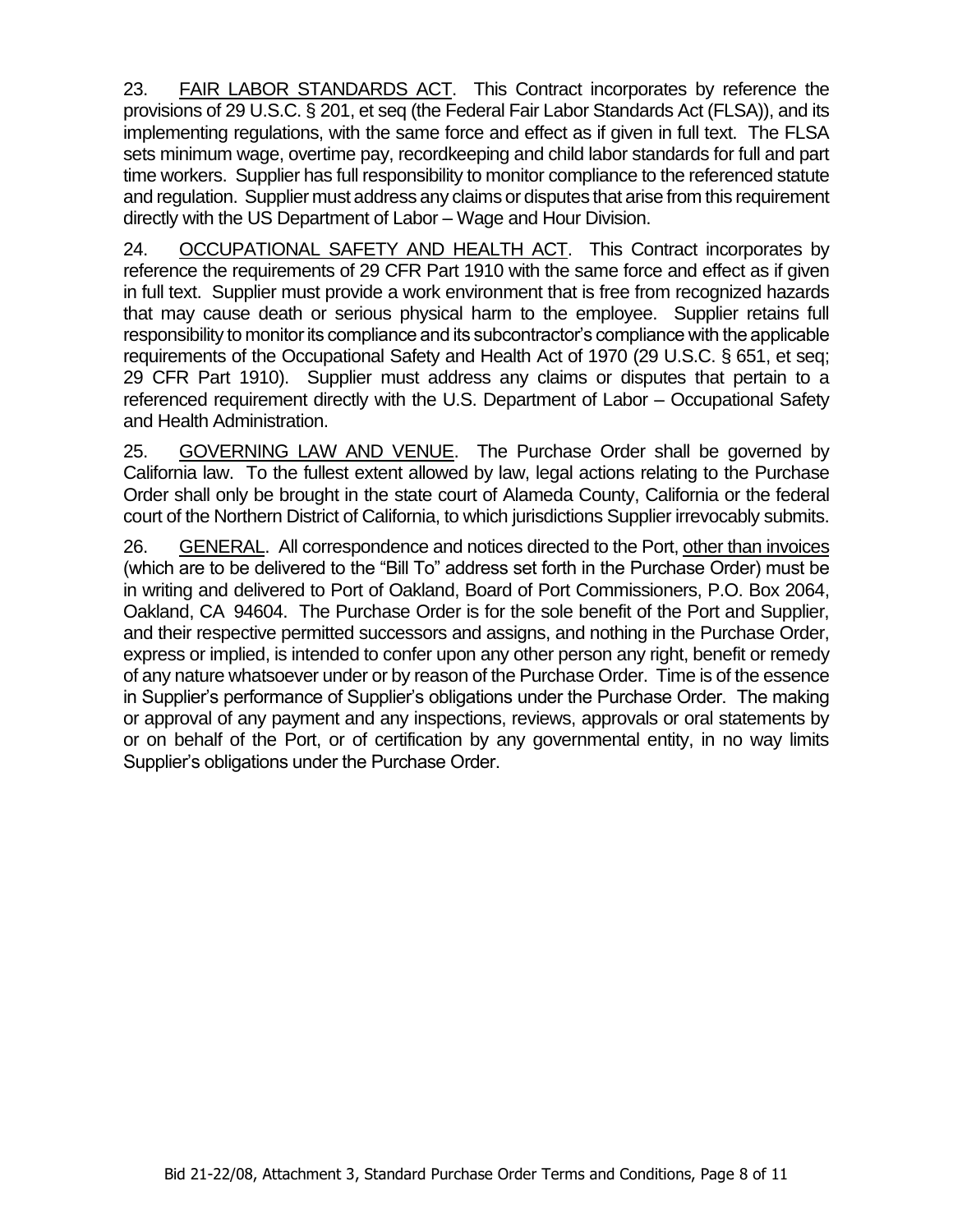# **APPENDIX A-1**

#### **SOFTWARE**

1. Applicability of Appendix. This Appendix shall govern any Software listed in the Purchase Order. With respect to Software, this Appendix shall supersede any directly conflicting provision of the Terms and Conditions.

2. Definitions. As used in this Appendix, the following capitalized terms will have the following meanings:

- 2.1"Software" means the software listed in the Purchase Order, which may be downloadable software or software installed locally on Port computing devices or which may be "software as a service," delivered through the stated online or mobileaccess platforms.
- 2.2"Agreement" means the agreement for purchase and/or license between the Port and Supplier, as defined by the Purchase Order, the Terms and Conditions, and this Appendix A-1.
- 2.3"Standard Purchase Order Terms and Conditions" (or "Terms and Conditions") means the document with that title that constitutes part of this Agreement.
- 2.4If not defined separately in this Appendix, capitalized terms used in this Appendix have the meanings set forth elsewhere in the Agreement.

3. License. Supplier hereby grants to the Port a perpetual, irrevocable, fully-paid, nonexclusive license to access and use the Software, without any limitation as to geographic scope or the number or nature of users, copies, installations, machines, devices, or platforms.

- 3.1**Back-Up Copies.** The Port may make copies of the Software as reasonably necessary for back-up disaster recovery purposes only.
- 3.2**No Other License.** Except as expressly set forth in this Agreement, no license is granted and none shall be deemed granted by implication, estoppel, or otherwise.
- 3.3**License Restrictions.** Any use of the Software not expressly permitted by this Agreement is prohibited. Without limiting the generality of the foregoing, the Port shall not commit any of the following:
- (a) Sublicense use or access to any Software.
- (b) Remove or modify any Software markings or any notice of Consultant's or its licensors' proprietary rights.
- (c) Cause or permit reverse engineering (unless required by law for interoperability), disassembly, or decompilation of the Software.

Except for the licenses granted herein and rights to data as set forth herein, all right, title, and interest in and to the Software, including (without limitation) all tangible or intangible material of any nature produced by Supplier related to the Software shall remain exclusively with Supplier and its licensors, as applicable. The software is licensed, not sold.

4. Delivery. To the extent possible, Supplier will deliver Software to the Port electronically, unless otherwise requested by the Port in writing.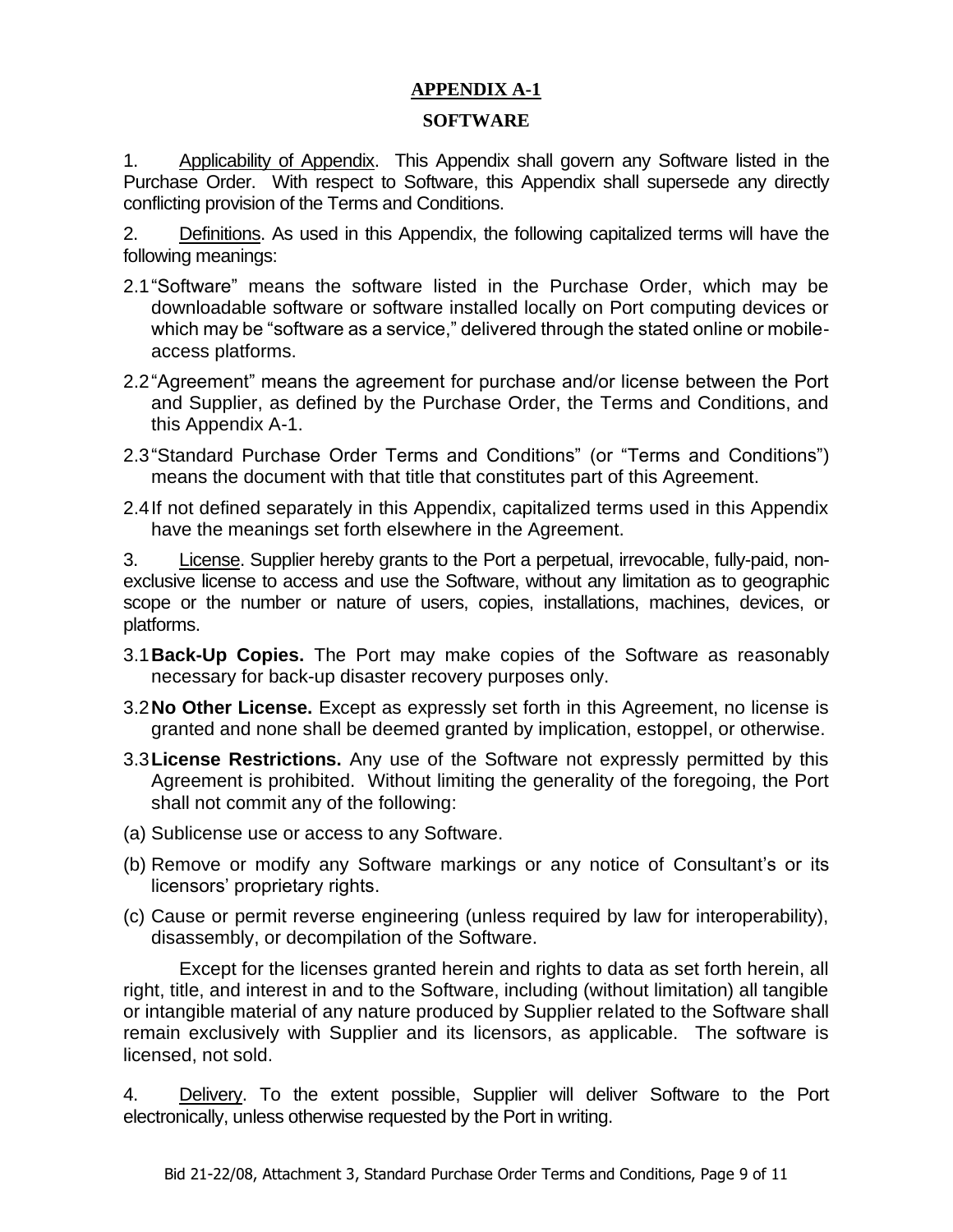5. Installation. Unless otherwise agreed in writing by the Port, and to the extent applicable, Supplier will be responsible for installing the Software on the Port's systems and for ensuring compatibility and that the Software is functioning as intended.

6. Data. As between the Port and Supplier, the Port owns all right, title, and interest in any data that the Port, or others acting on behalf of the Port, have entered into, have associated with, or have otherwise prepared for use in or with the Software ("Port Data").

Within thirty (30) days of the expiration or termination of the Agreement for any reason, Supplier shall, at no charge to the Port and without the Port's request, export and deliver to the Port all data input into the Software, including (without limitation) the Port Data. Supplier shall provide such data to the Port in a format reasonably requested by the Port.

7. Additional Warranties. Cumulative to any representations and warranties in the *Terms and Conditions*:

- 7.1The Software will operate in all material respects as described in its product descriptions and/or documentation provided or published by Supplier.
- 7.2The Software will contain no viruses, Trojan horses, worms, time bombs, trap doors, or other undisclosed code, program routine, device, or other feature or hidden file designed to damage, delete, disable, deactivate, interfere with or otherwise harm the Software or any hardware, software, data, or other programs of the Port.
- 7.3Where the Software involves any access, collection, handling or storage of personally-identifiable information or other Port data by Supplier (or through or at Supplier's computer systems), Supplier will use all commercially reasonable best practices to ensure the security, safety, and integrity of all such information and data.
- 7.4Supplier has all right, title, and authority necessary to grant any licenses or provide any Software or related services under this Agreement, including without limitation the absence of any contractual or other obligations that conflict with this Agreement or limit, restrict, or impair the rights granted under this Agreement
- 7.5The Software will not infringe or otherwise violate the patent rights, copyright, trade secret, trade name, trademark, service mark or any other intellectual-property or proprietary right of any person or persons.

8. Additional Indemnification and Liability Provisions. Cumulative to any provisions on indemnification and liability in the *Terms and Conditions*, to the fullest extent permitted by law, the Supplier shall defend (with legal counsel chosen or approved by the Port Attorney), indemnify and hold harmless the Indemnitees from all loss, cost, damage, expense, liability or claims, in law or in equity, including paralegal and attorneys' fees (including costs attributable to in-house paralegals and attorneys), Port staff costs, court costs, litigation expenses and fees of expert consultants or expert witnesses, that may at any time arise from or relate to, directly or indirectly, in whole or in part, from: (1) any claim of infringement of the patent rights, copyright, trade secret, trade name, trademark, service mark or any other intellectual-property or proprietary right of any person or persons in consequence of the use by Port, or any of the other Indemnitees, of the Software; or (2) any claim of unauthorized collection, disclosure, use, access, destruction, or modification, or inability to access, or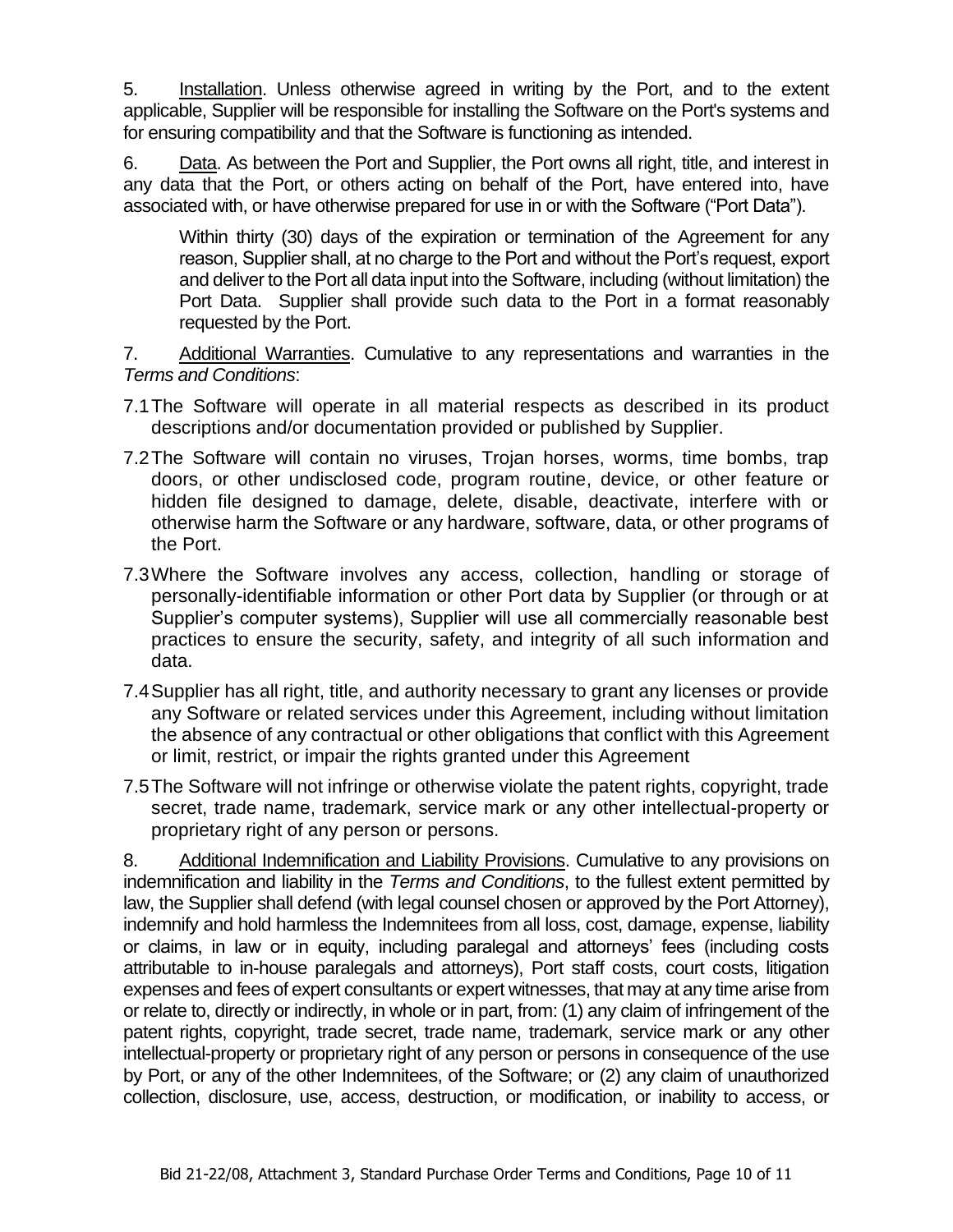failure to provide data, by any person or persons in consequence of any act or omission by Supplier.

9. Additional Bankruptcy Provisions. All rights and licenses granted under or pursuant to this Agreement are and shall be deemed to be, for purposes of Section 365(n) of the U.S. Bankruptcy Code, licenses of rights to "intellectual property," as defined under Section 101 of the U.S. Bankruptcy Code. The parties agree that the Port, as a licensee of such rights under this Agreement, will retain and may fully exercise all of its rights and elections under the U.S. Bankruptcy Code; however, nothing in this Agreement may be deemed to constitute a present exercise of such rights and elections. Supplier hereby agrees and consents that, in the event an order for relief under the United States Bankruptcy Code has been entered with respect to the Port, the Port will be permitted to assume this Agreement and all licenses set forth herein pursuant to 11 U.S.C. § 365, notwithstanding any right Supplier may have pursuant to 11 U.S.C. § 365(c)(1) to object to such assumption. This consent will constitute an irrevocable consent pursuant to 11 U.S.C. § 365 (c)(1)(B) but only with respect to the Port's assumption of the License (and not with respect to any assignment of this Agreement and the licenses set forth herein).

10. Clarifications regarding Certain Vendors. For clarification, Supplier does not need the Port's prior written consent under Section 2 of the Standard Purchase Order Terms and Conditions — or written subcontracts with incorporation of provisions under Section 21.6 of the Standard Purchase Order Terms and Conditions — with respect to Supplier's use of Internet service providers, co-location facilities, or managed cloud computing service providers that are part of Supplier's usual business operations—and that were not arranged specifically for the Work for the Port or provision of the Software to the Port under this Agreement. Notwithstanding the foregoing, however, where the Work of the Software involves any access, collection, handling or storage of personally-identifiable information or other Port data by Supplier (or through or at Supplier's computer systems), Supplier must gain the Port's prior written approval for the use of any such facilities or providers through which such information or data will be handled or stored outside the United States.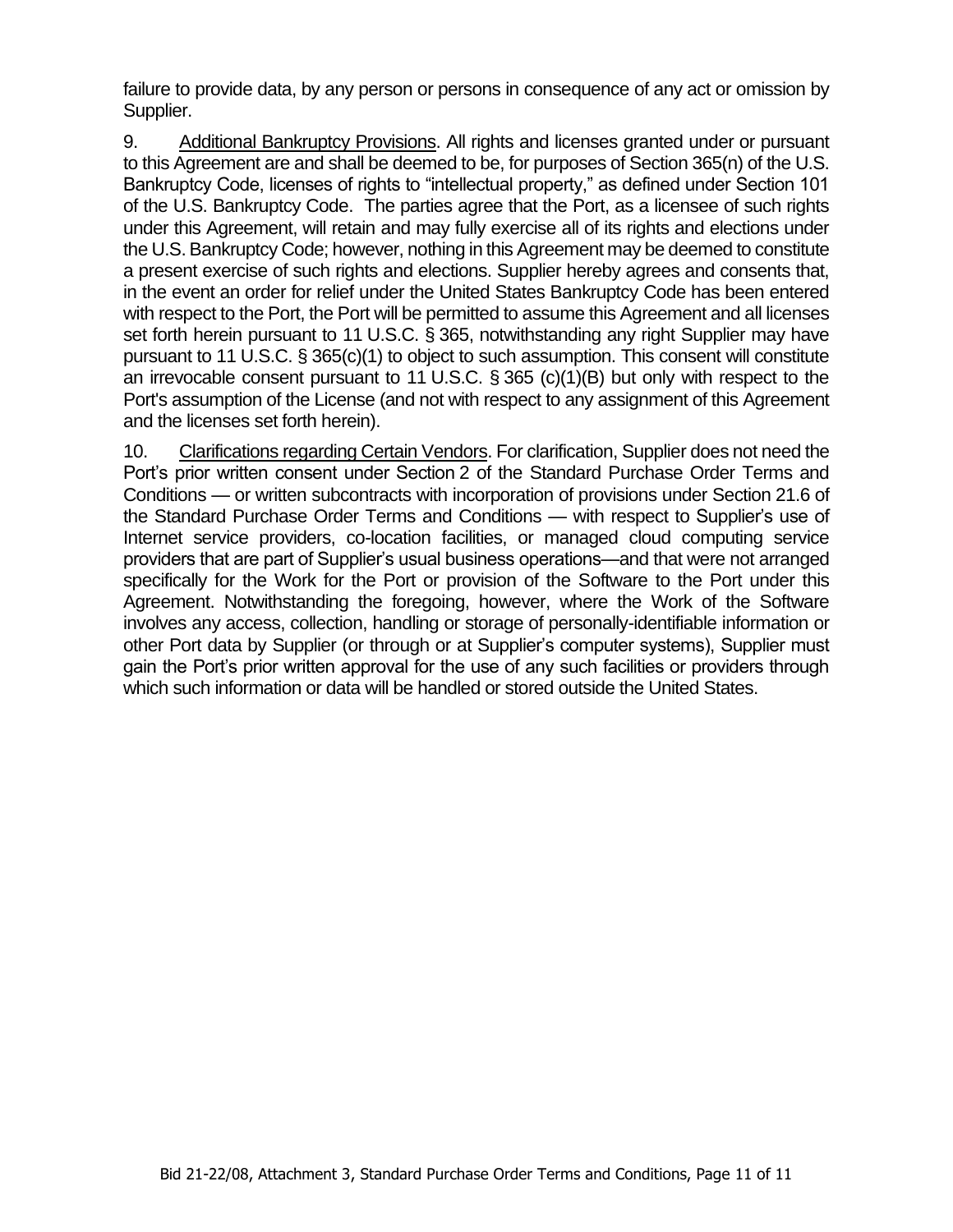

# **Supplier Insurance Requirements**

During any period Supplier performs the Work, and for such additional time as described below, Supplier shall maintain the following insurance with the following provisions:

#### **1. Commercial General Liability Insurance**

- **When Required:** All Suppliers performing Work.
- **Coverage:** Standard ISO Commercial General Liability form.
- **Limits**: \$1,000,000 per occurrence; \$2,000,000 annual general aggregate; \$2,000,000 products and completed operations aggregate; \$1,000,000 each offense for personal and advertising injury.
- **Deductible/Self-Insured Retention:** Not more than \$25,000 per occurrence unless otherwise approved by Port Risk Management.
- **Additional Insured**: The City of Oakland, a Municipal Corporation, Acting by and through its Board of Port Commissioners, Port of Oakland, its commissioners, officers, agents and employees.
- Cross liability/separation of insureds.
- Waiver of subrogation in favor of additional insured.
- If the Work involves construction activities, completed operations coverage must remain in force until at least 5 years after completion and acceptance of the Work.
- If the Work involves the sale of liquor, liquor legal liability insurance.
- If the Work involves construction or demolition work within 50 feet of railroad property, Railroad Protective Liability insurance in the name of the applicable railroad company with limits of at least \$2,000,000 per occurrence or as required by the applicable railroad company.

#### **2. Business Automobile Liability Insurance**

- **When Required:** All Suppliers performing Work.
- **Coverage:** Standard ISO Business Automobile Liability form for all owned (if any), non-owned and hired automobiles.
- **Limits:** \$1,000,000 each accident, except \$5,000,000 for vehicles operating in the South Field, the Aviation Operating Area ("**AOA**"), or any active airfields of the Oakland International Airport.
- **Deductible/Self-Insured Retention:** Not more than \$25,000 per accident unless otherwise approved by Port Risk Management.
- **Additional Insured:** The City of Oakland, a Municipal Corporation, Acting by and through its Board of Port Commissioners, Port of Oakland, its commissioners, officers, agents and employees.
- Waiver of subrogation in favor of additional insured.
- If the Work involves the parking or storage of vehicles, Garagekeeper's Liability insurance.
- If the Work involves valet parking, Valet Liability insurance.

#### **3**. **Workers' Compensation and Employer's Liability Insurance**

- **When Required:** All Suppliers performing Work.
- **Coverage:** Statutory Workers' Compensation and Side B Employer's Liability form.
- **Limits:** Statutory for workers' compensation and \$1,000,000 per accident, \$1,000,000 bodily injury each employee, and \$1,000,000 policy limit for bodily injury by disease, for Employer's Liability.
- **Deductible/Self-Insured Retention:** Not more than \$25,000 per occurrence for Employer's Liability unless otherwise approved by Port Risk Management.
- If Work is performed in or around water (whether in the Port maritime area or elsewhere), U.S. Longshoremen and Harbor Workers Act coverage and, if applicable, Jones Act and Marine Employer's Liability coverage.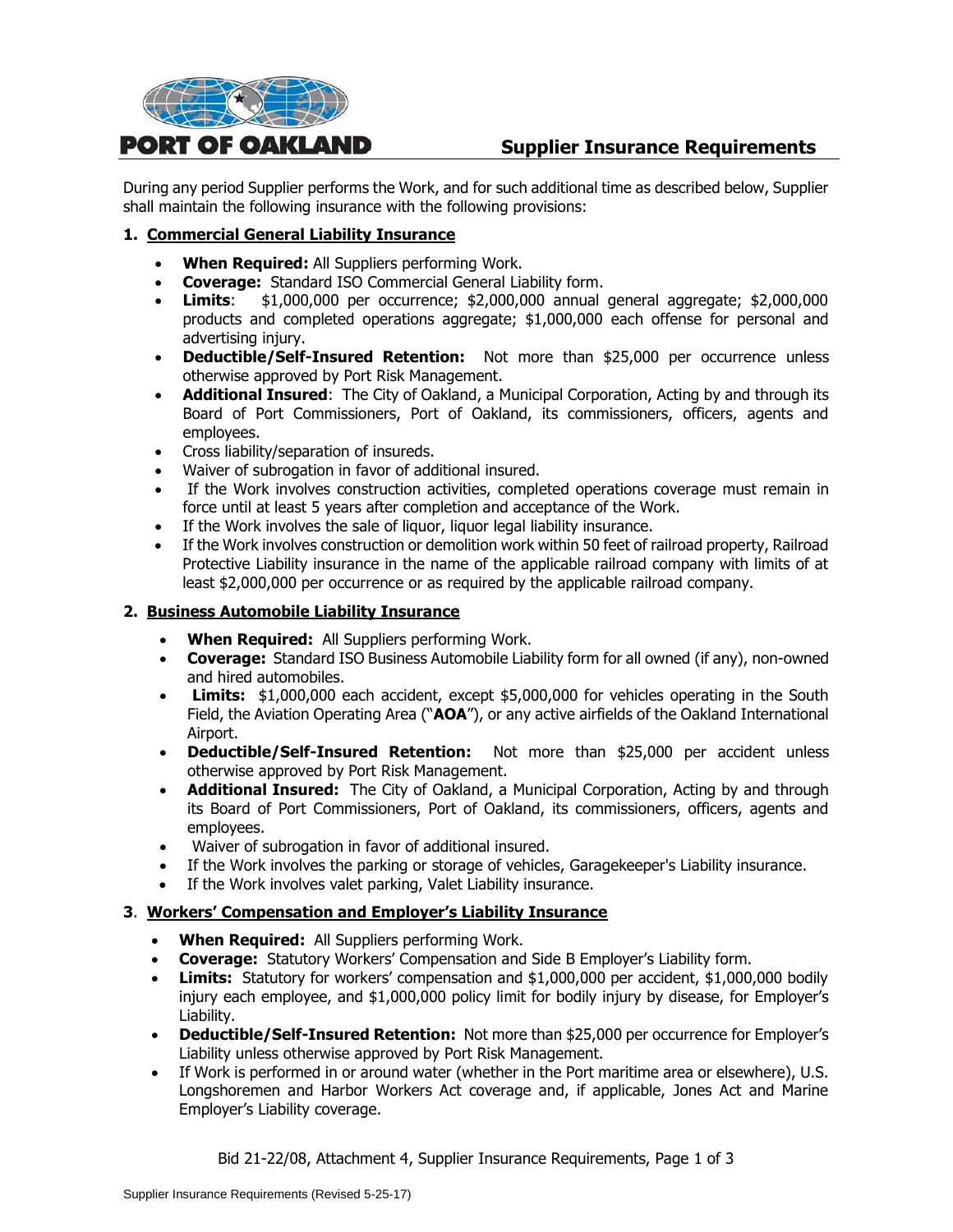• Waiver of subrogation in favor of the City of Oakland, a Municipal Corporation, Acting by and through its Board of Port Commissioners, Port of Oakland, its commissioners, officers, agents and employees.

#### **4**. **Professional "Errors and Omissions" Liability Insurance**

- **When Required:** If the Work involves consulting, temporary staffing, design or technology services.
- **Coverage:** For errors and omissions arising out of the Work.
- **Limits:** \$1,000,000 per claim and annual aggregate.
- **Deductible/Self-Insured Retention:** Not more than \$25,000 per claim unless otherwise approved by Port Risk Management.
- **Additional Term:** 2 years after completion and acceptance of the Work.
- If Work involves software or technology services, Technology Liability coverage, including coverage for privacy liability.
- If the Work involves outsourced internet services, Network and Media Liability coverage.

# **5. Contractor's Pollution Legal Liability Insurance**

- **When Required:** If the Work involves any construction activities, or any grading, excavating, underground utilities, piping, trenching, or any Work below the surface of the ground, or involves the hauling or disposal of hazardous or regulated materials.
- **Coverage:** Contractor's Pollution Legal Liability occurrence or claims made form.
- **Limits:** \$1,000,000 per occurrence and \$2,000,000 annual aggregate.
- **Deductible/Self-Insured Retention:** Not more than \$100,000 per occurrence unless otherwise approved by Port Risk Management.
- **Additional Insured:** The City of Oakland, a Municipal Corporation, Acting by and through its Board of Port Commissioners, Port of Oakland, its commissioners, officers, agents and employees.
- Waiver of subrogation in favor of additional insured.
- **Additional Term if Claims Made Form:** 2 years following completion and acceptance of the Work.
- **Definition of "Covered Operations":** All Work performed by Supplier or its contractors or subcontractors.

# **6. Aviation Insurance**

- **When Required:** If Supplier or its subcontractors utilize aircraft in the Work.
- **Coverage:** Aviation Public Liability and Passenger Liability forms.
- **Limits:** \$1,000,000 combined single limit per accident for use of aircraft with up to 4 seats; such limit shall be \$5,000,000 for use of aircraft with 5 or more seats. However, use of jet aircraft of any size will need to be referred to Risk Management to determine amount of insurance required.
- **Deductible/Self-Insured Retention:** Not more than \$25,000 per accident unless otherwise approved by Port Risk Management.
- **Additional Insured:** The City of Oakland, a Municipal Corporation, Acting by and through its Board of Port Commissioners, Port of Oakland, its commissioners, officers, agents and employees.

# **7. Protection and Indemnity Insurance**

- **When Required:** If Supplier or its subcontractors utilize watercraft/vessels in the Work.
- **Coverage:** Liability for bodily injury and property damage including wreck removal and liability to crew, and SP-23 clause or equivalent, including collision liability.
- **Limits:** \$1,000,000 per person on board the watercraft for bodily injury and property damage, but no less than \$5,000,000 for watercraft of a length of 30 feet to 39 feet and no less than \$10,000,000 for watercraft 40 feet and over; any passenger services watercraft will need to be referred to Risk Management to determine amount of insurance required.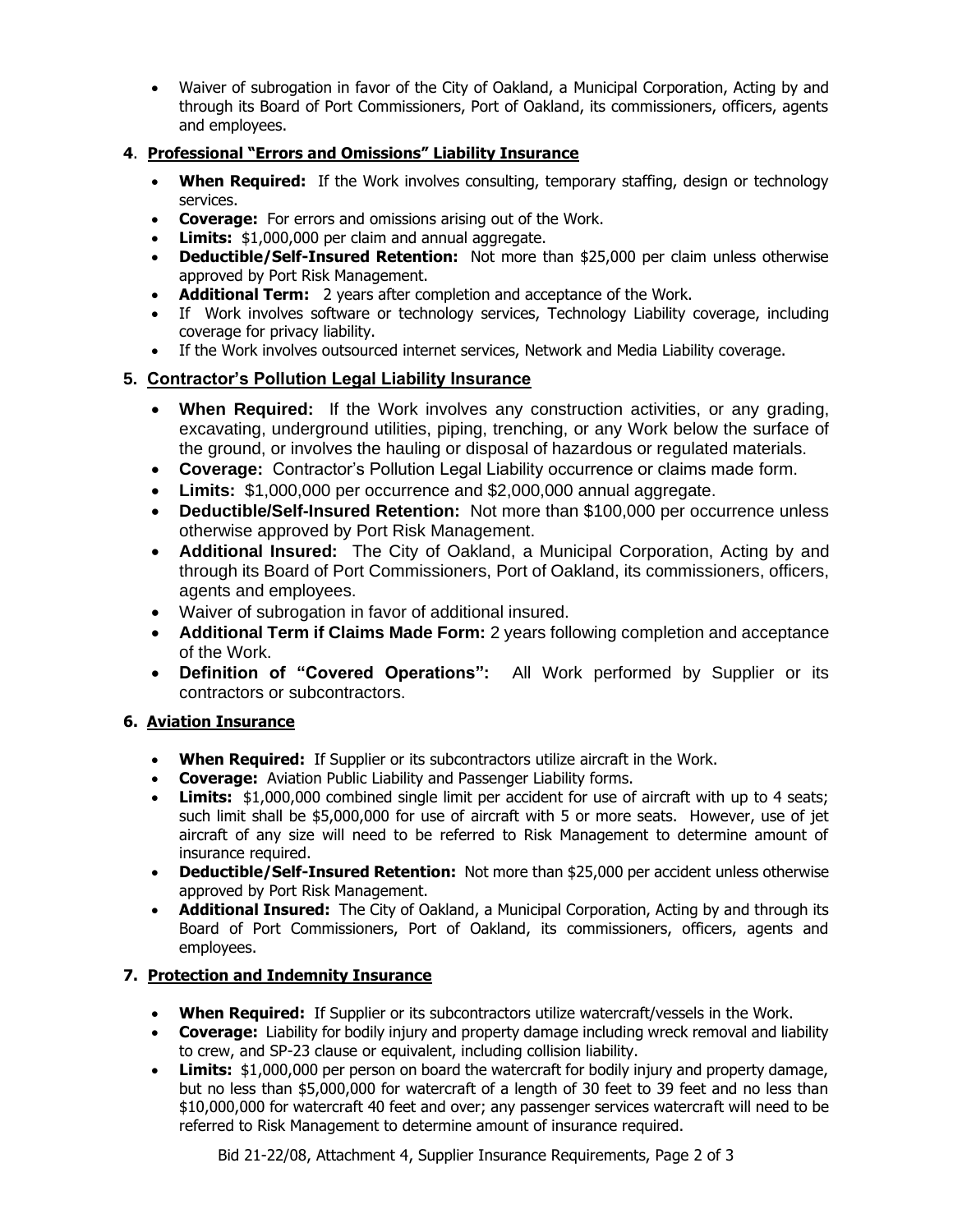- **Deductible/Self-Insured Retention:** Not more than \$25,000 per occurrence unless otherwise approved by Port Risk Management.
- **Additional Insured:** The City of Oakland, a Municipal Corporation, Acting by and through its Board of Port Commissioners, Port of Oakland, its commissioners, officers, agents and employees.
- Waiver of subrogation in favor of additional insured.
- Deletion of any language that limits coverage to additional insured in the event the Limitation of Liability Statute applies.

#### **8. Builder's Risk/Equipment Installation Insurance**.

- **When Required:** If Work involves new construction of buildings or facilities, or the renovation of existing buildings or facilities.
- **Coverage: "**All risk" or "special form" perils, earthquake and terrorism, including risks from testing of equipment, and delayed completion coverage for soft costs.
- **Limits:** Full replacement cost value of the construction, covering the entire Work, including all materials and equipment that are or will be incorporated into the construction, or stored at the construction site or offsite, and including materials or equipment in the course of transportation.
- **Deductible/Self-Insured Retention:** Not more than \$25,000 per occurrence unless otherwise approved by Port Risk Management.
- **Term:** Until final completion and acceptance of the Work and for 2 years for delayed completion coverage.
- **Additional Insured and Loss Payee:** The City of Oakland, a Municipal Corporation, Acting by the through its Board of Port Commissioners.
- Waiver of subrogation in favor of additional insured and its commissioners, officers, agents and employees.
- Primary and non-contributory with any insurance, retention or self-insurance of the Port.

#### **Other Insurance Requirements:**

- **Notice of Cancellation**. Supplier or Supplier's agent must provide 30-days prior written notice to the Port Risk Management Department of any insurance policy cancellation, except 10-days prior written notice for non-payment of premium.
- **Proof of Insurance/Insurer Rating**. Supplier must deliver to the Port Risk Management Department, prior to the commencement of the Work, certificates of insurance evidencing all required insurance and additional insured status for the Port. All required insurance shall be provided by insurance companies with current A.M. Best ratings of A- VII or better. Please send certificates and other required information to:

Port of Oakland Attn: Risk Management Dept. 530 Water Street Oakland, Ca 94607 Email: risktransfer@portoakland.com

**Conversion to OCIP**. The Port reserves the right to include the Purchase Order in an Owner Controlled Insurance Program ("OCIP"), upon written notice to Supplier. In that event, Supplier agrees to comply with all requirements of the OCIP.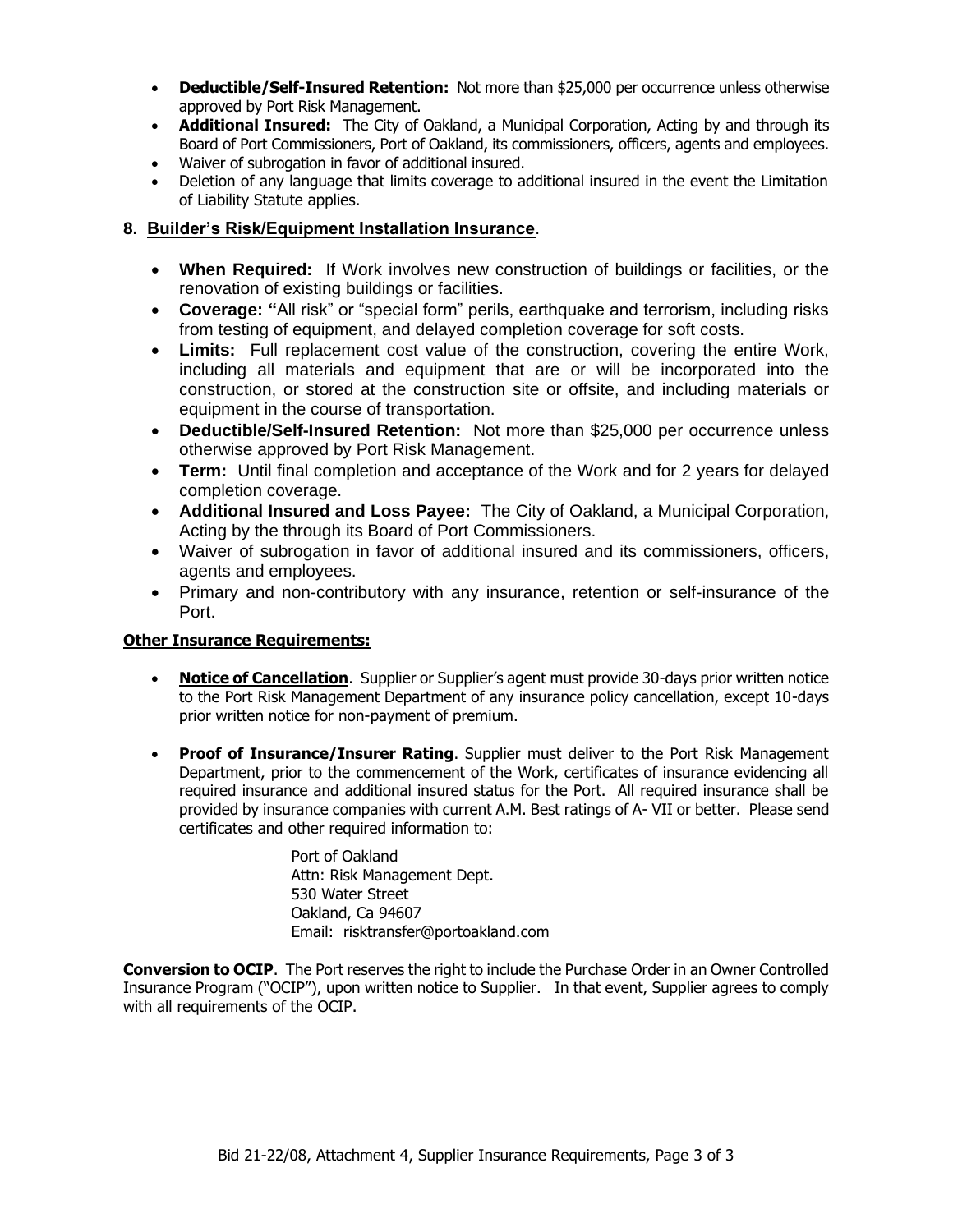

(To Be Executed by Bidder and Submitted with the Bid)

I, \_\_\_\_\_\_\_\_\_\_\_\_\_\_\_\_\_\_\_\_\_\_\_\_\_\_\_\_\_\_\_\_\_\_\_\_\_\_\_\_\_\_\_\_\_\_\_\_\_\_\_\_\_\_, declare as follows:

That I am the discussed of the contract of the contract of the party

making the attached Bid; that the attached Bid is not made in the interest of, or on behalf of, any undisclosed person, partnership, company, association, organization, or corporation; that the Bid is genuine and not collusive or sham; that the Bidder has not directly or indirectly induced or solicited any other Bidder to put in a false or sham Bid, or that anyone shall refrain from Bidding; that the Bidder has not in any manner, directly or indirectly, sought by agreement, communication, or to fix any overhead, profit, or cost element of the Bid price, or that of any other Bidder, or to secure any advantage against the public body awarding the Contract (or Purchase Order) of anyone interested in the proposed contract; that all statements contained in the Bid are true; and further, that the Bidder has not, directly or indirectly, submitted his or her Bid price or any breakdown thereof, or the contents thereof, or divulged information or data relative thereto, or paid, and will not pay, any fee to any corporation, partnership, company, association, organization, Bid depository, or to any member or agent thereof to effectuate a collusive or sham Bid.

Any person executing this declaration on behalf of a proposer that is a corporation, partnership, joint venture, limited liability company, limited liability partnership, or any other entity, hereby represents that he or she has full power to execute, and does execute, this declaration on behalf of the Bidder.

I declare under penalty of perjury under the laws of the State of California that the foregoing is true and correct.

Executed this \_\_\_\_\_\_\_\_\_\_\_\_ day of \_\_\_\_\_\_\_\_\_\_\_\_\_\_\_\_\_\_\_\_\_\_\_\_\_\_, 20\_\_, at

\_\_\_\_\_\_\_\_\_\_\_\_\_\_\_\_\_\_\_\_\_\_\_\_\_\_\_\_\_, \_\_\_\_\_\_\_\_\_\_\_\_

Signature

\_\_\_\_\_\_\_\_\_\_\_\_\_\_\_\_\_\_\_\_\_\_\_\_\_\_\_\_\_\_\_\_\_\_\_\_\_\_\_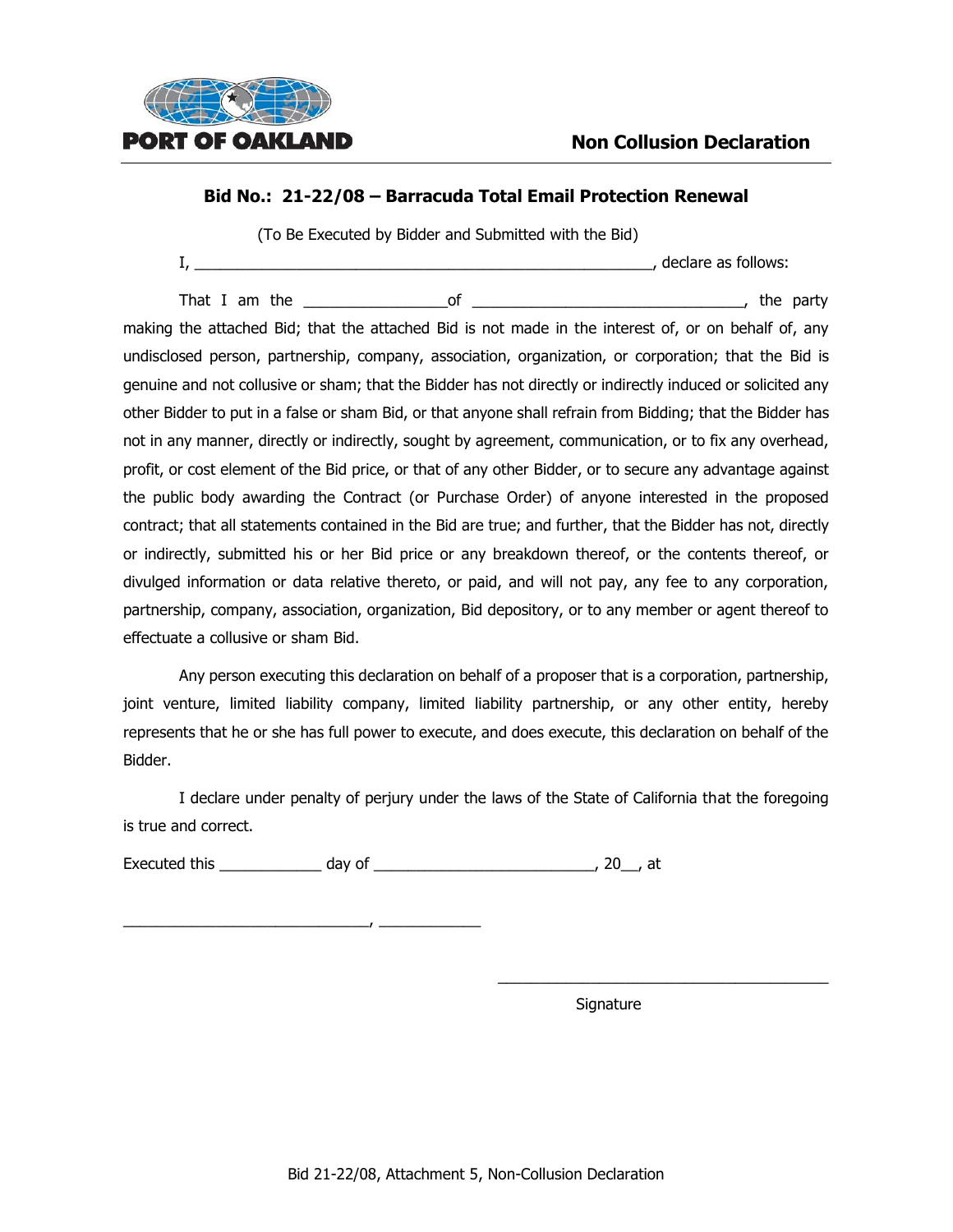

# **City of Oakland City Charter § 728 Living Wage Information**

#### **EMPLOYERS SUBJECT TO §728 OF THE CITY CHARTER MUST COMPLY WITH THE FOLLOWING REQUIREMENTS:**

- 1) Pay all non-exempt employees the living wage rates (As of July 1, 2021, \$17.56 without health benefits or \$15.30 with health benefits). Port Ordinance No. 3666, as amended also requires that covered businesses provide employees at least twelve compensated days off per year, including holidays.
- 2) Pay at least \$2.26 per hour worked toward the provision of health care benefits for employees and/or their dependents, if the employer claims credit for health benefits.
- 3) **Provide written notification to each current and new employee, at time of hire, of his or her rights to receive the benefits under the provisions of these regulations.** The notification shall be provided in English, Spanish and other languages spoken by a significant number of the employees, and shall be posted prominently in communal areas at the work site. A copy of said notification is available from the Port Division of Social Responsibility.
- 4) Provide all employees earning less than \$12/hour notification in English, Spanish, and any other language spoken by a significant number of employees of their right to advance Earned Income Credit payments.
- 5) **Maintain a list of the name, address, date of hire, occupation classification, rate of pay, benefits paid for each of its employees, and compensated time off - and submit this list to the Port's Social Responsibility Division, Attention: Connie Ng-Wong, Living Wage Compliance Officer, by March 31st, June 30th, September 30th, and December 31st of each year.** If a covered employer has obtained a waiver from the Port Board of Directors, then the employer must still submit an annual payroll report covering each of its employees by December 31st of each year. Failure to provide the list within five days of the due date will result in a penalty of \$500 per day. Covered employers shall maintain payrolls and basic records for all employees and shall preserve them for a period of at least three years after the close of the compliance period.
- 6) Require subcontractors, tenants and subtenants, or licensees who are covered by these requirements to comply with the provisions of these regulations. **Covered employers shall be responsible for including language committing the subcontractor's, tenant's or licensee's agreement to comply, in the contract with the subcontractor**. Covered employers shall submit a copy of such subcontracts or other such agreements to the Port Division of Social Responsibility.
- 7) Permit authorized Port representatives access to work sites and, with employee consent, relevant payroll records for the purpose of monitoring compliance with these regulations, investigating employee complaints of non-compliance and evaluating the operation and effects of these regulations, including the production for inspection and copying of its payroll records for any or all of its employees for the applicable compliance period. Permit a representative of the labor organizations in its industry to have access to its workforce at the Port during nonworking time and in non-work areas to ensure compliance.

Employers who fail to submit documents, declarations or information required to demonstrate compliance with these regulations shall be deemed noncompliant or non-responsive and subject to the remedies as set forth in §728.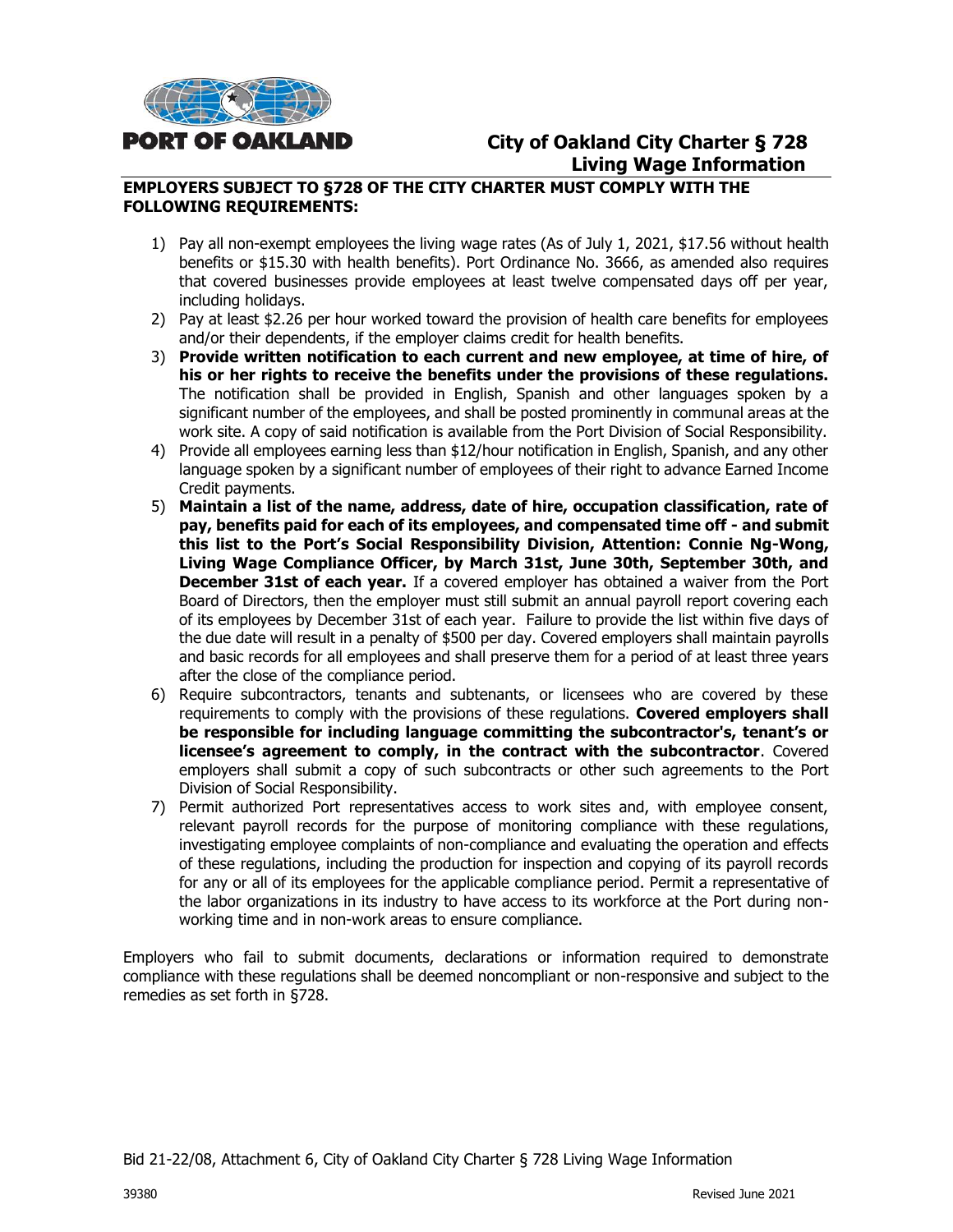

#### **COVERED BUSINESS CHECKLIST WRITE YES/NO ANSWER IN APPROPRIATE BOX:**

- 1.  $\Box$  Is the Business entering into a contract, tenancy agreement or subordinate agreement (such as, subcontract, subtenancy, or sublicense) with the Port? If no, go on to question 2. If yes, go to question 3.
- 2. **Has the Business amended an existing contract, tenancy agreement or subordinate** agreement at any time since April 2002? If no to 1 and 2, stop here: the business is not covered. If yes, go to question 3.
- 3. Is the contract with Aviation or Maritime divisions for a value of greater than \$50,000 over the life of the contract (over the next five years if contract is for less than a year and expected to be renewed or extended)? If no, stop here; the contract is not covered. If yes, go to question 4.
- 4. Is the contract for service other than the delivery of products, equipment or commodities? If no, stop here: the business is not covered. If yes, go to question 5.
- $5.$  Does the Business employ more than 20 employees who spend at least 10 hours per week (4 hours per week if part time employees) working under the contract with the Port or on Port property? Indicate the number of employees that are employed by the Contractor entirely a stop here the business is not covered. If yes, go to question 6, exemptions for specified employees of a covered employer.

#### **All employees of a covered employer are required to be provided compensation and other benefits as provided under §728 of the Charter, except for specified employees exempt under the following exemptions. The following questions should be answered for each employee.**

- 6. Does the employee work less than 25% of his/her time (10 hours per week for full time employee) under the contract with the Port? If yes, stop here; the specified employee is exempt. If no, go to question 7.
- 7. Is the employee under 21 years of age, employed by a government agency or nonprofit for after school or summer employment, or as a trainee for 90 days or less? If yes, stop here; the specified employee is exempt. If no, go to question 8.
- 8.  $\Box$  Has the Business obtained a waiver that covers the employee? If yes, stop here; the specified employee is exempt. If no, go to question 9.
- 9. Is the employee participating in a bona-fide temporary job-training program in which a significant part of the compensation consists of acquiring specialized knowledge, abilities or skills in a recognized trade? If yes, stop here; the specified employee is exempt. If no, go to question 10.

Bid 21-22/08, Attachment 6-A, Employer Self-Evaluation for Port of Oakland Living Wage, Page 1 of 2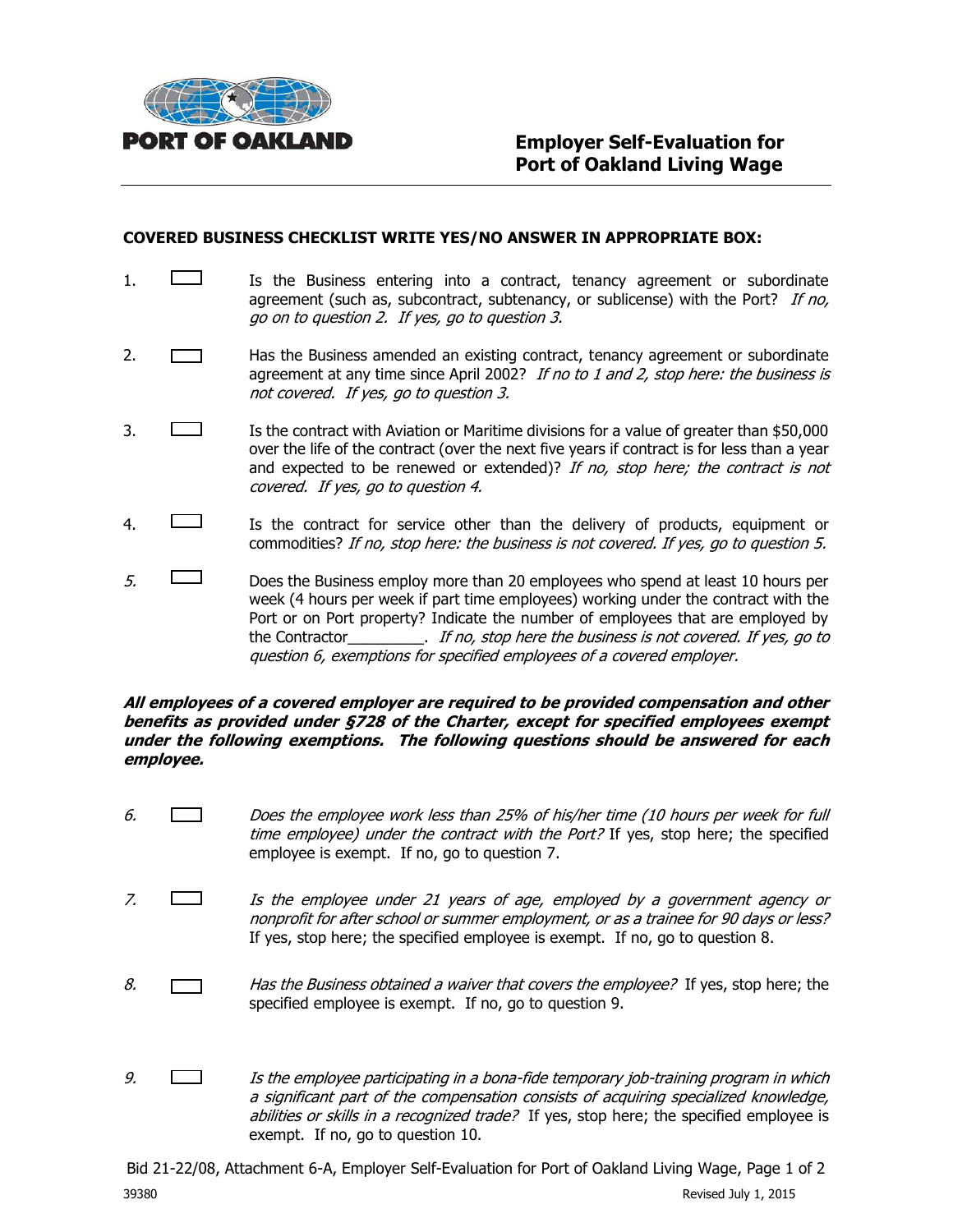- 10.  $\Box$  Is the employee a volunteer who is not compensated other than for incidental expenses or stipends? If yes, stop here; the specified employee is exempt. If no, go to question 11.
- 11. Is the employee working for the Business less than 20 hours per week for a period of 6 months or less? If yes, stop here the specified employee is exempt. If no, go to question 12.
- 12.  $\Box$  Of the remaining employees (employees for which no exemption applies as indicated by your answers to questions 6 through 11), are there 20 or fewer non-exempt employees working for the employer under the Port Contract? If yes, stop here; each of the remaining specified employee(s) is/are exempt. If no, each of the remaining specified employee(s) is covered by §728.

The undersigned authorized representative of Contractor hereby certifies under penalty of perjury that all of the information on this form is true and accurate.

| Company Name               | Signature of Authorized Representative |  |  |  |
|----------------------------|----------------------------------------|--|--|--|
| <b>Address</b>             | Type or Print Name & Title             |  |  |  |
| Area Code and Phone        | <b>Email Address</b>                   |  |  |  |
| Name of Primary Contact    | Date                                   |  |  |  |
| Project Name (Be Specific) |                                        |  |  |  |

# **Submit Completed Checklist To:**

Connie Ng-Wong

#### **Port of Oakland**

Social Responsibility Division 530 Water Street Oakland, CA 94607 Phone: (510) 627-1390 Fax: (510) 451-1656 Email: [cng-wong@portoakland.com](mailto:cng-wong@portoakland.com)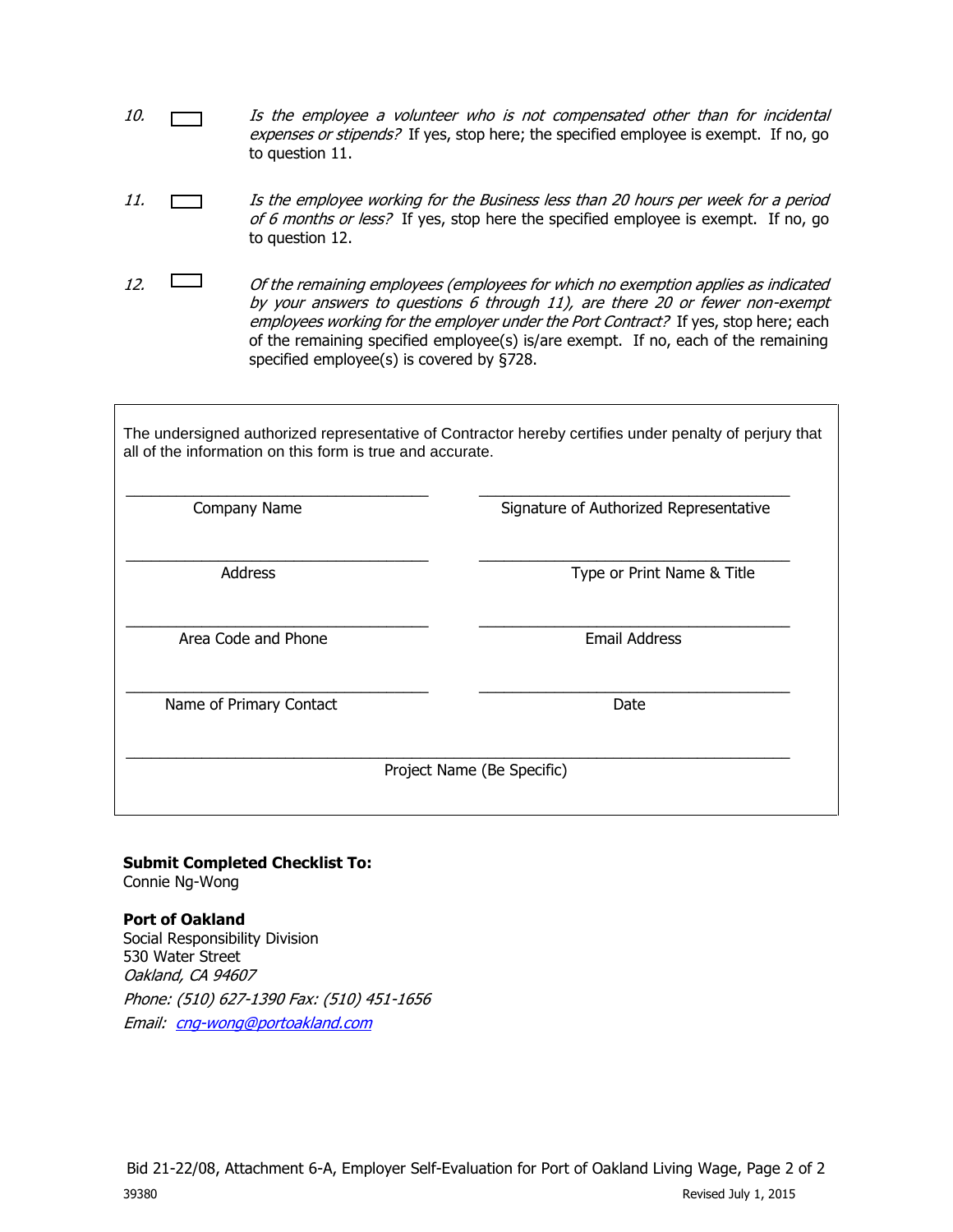

# **Certificate of Compliance – Living Wage**

The City of Oakland Living Wage Charter §728 ("§728") and Port Ordinance No. 3666 ("Ordinance 3666") as amended, provide that certain employers that enter into a contract, lease, license (or a subcontract, sublease, sublicense, or other agreement) with the Port for \$50,000 or more over the term of the contract and certain recipients of Port financial assistance for \$50,000 or more shall pay a prescribed minimum level of compensation to their covered employees ("Employees").

The undersigned ("Contractor") submits this certificate under penalty of perjury and as a condition of payment of its invoice(s) for service provided under the **Example 2** agreement between the Port and Contractor.

- 1) Contractor hereby certifies that it is in compliance with §728 and Ordinance 3666 with respect to all non-exempt Employees of Contractor engaged in Port-related employment or work on Port property.
- 2) Contractor herby acknowledges that the Port is relying on Contractor's certification of compliance with §728 and Ordinance 3666 as a condition of payment of Contractor's invoice(s).
- 3) Contractor understands that it may be subject to fines or penalties for noncompliance with §728 and Ordinance 3666 up to and including potential fines of \$500 per day until Contractor complies.
- 4) Contractor hereby certifies that claims, records and statements relating to Contractor's compliance with §728 and Ordinance 3666 are true and accurate, that such claims, records and statements are made with the knowledge that the Port will rely on such claims, records and statements, and that such claims, records and statements are submitted to the Port for the express benefit of Contractor's employees engaged in Port-related employment or work on Port property.

#### **Please check the appropriate box and sign below**

- $\Box$ Contractor hereby certifies its compliance with all of its obligations under §728 and Ordinance 3666;
- Contractor hereby certifies that all Employees of Contractor working under Contractor's contract П with the Port are compensated at wage rate(s) greater than \$12.00 per hour;
- П Contractor hereby certifies that it is not currently covered by §728 or Ordinance 3666. Contractor further certifies that should §728 or Ordinance 3666 become applicable, Contractor will comply with all of its Living Wage obligations.

All terms used herein and not defined shall have the meaning ascribed to such terms in §728 and Ordinance 3666.

The undersigned authorized representative of Contractor hereby certifies under penalty of perjury that all of the information on this form is true and accurate.

\_\_\_\_\_\_\_\_\_\_\_\_\_\_\_\_\_\_\_\_\_\_\_\_\_\_\_\_\_\_\_\_\_\_\_\_ \_\_\_\_\_\_\_\_\_\_\_\_\_\_\_\_\_\_\_\_\_\_\_\_\_\_\_\_\_\_\_\_\_\_\_\_\_

\_\_\_\_\_\_\_\_\_\_\_\_\_\_\_\_\_\_\_\_\_\_\_\_\_\_\_\_\_\_\_\_\_\_\_\_ \_\_\_\_\_\_\_\_\_\_\_\_\_\_\_\_\_\_\_\_\_\_\_\_\_\_\_\_\_\_\_\_\_\_\_\_\_

\_\_\_\_\_\_\_\_\_\_\_\_\_\_\_\_\_\_\_\_\_\_\_\_\_\_\_\_\_\_\_\_\_\_\_\_ \_\_\_\_\_\_\_\_\_\_\_\_\_\_\_\_\_\_\_\_\_\_\_\_\_\_\_\_\_\_\_\_\_\_\_\_\_

\_\_\_\_\_\_\_\_\_\_\_\_\_\_\_\_\_\_\_\_\_\_\_\_\_\_\_\_\_\_\_\_\_\_\_\_\_\_\_\_\_\_\_\_\_\_\_\_\_\_\_\_\_\_\_\_\_\_\_\_\_\_\_\_\_\_\_\_\_\_\_\_\_\_\_\_\_\_\_

Company Name The Signature of Authorized Representative

Address **Address Address Type or Print Name & Title** 

Phone and Email Date and Email Date Date and Email Date Date Date Date Date

Project Name (Be Specific)

**Submit to:** Connie Ng-Wong, Port of Oakland, Social Responsibility Division, 530 Water Street, Oakland, CA 94607. Email: [cng-wong@portoakland.com](mailto:cng-wong@portoakland.com)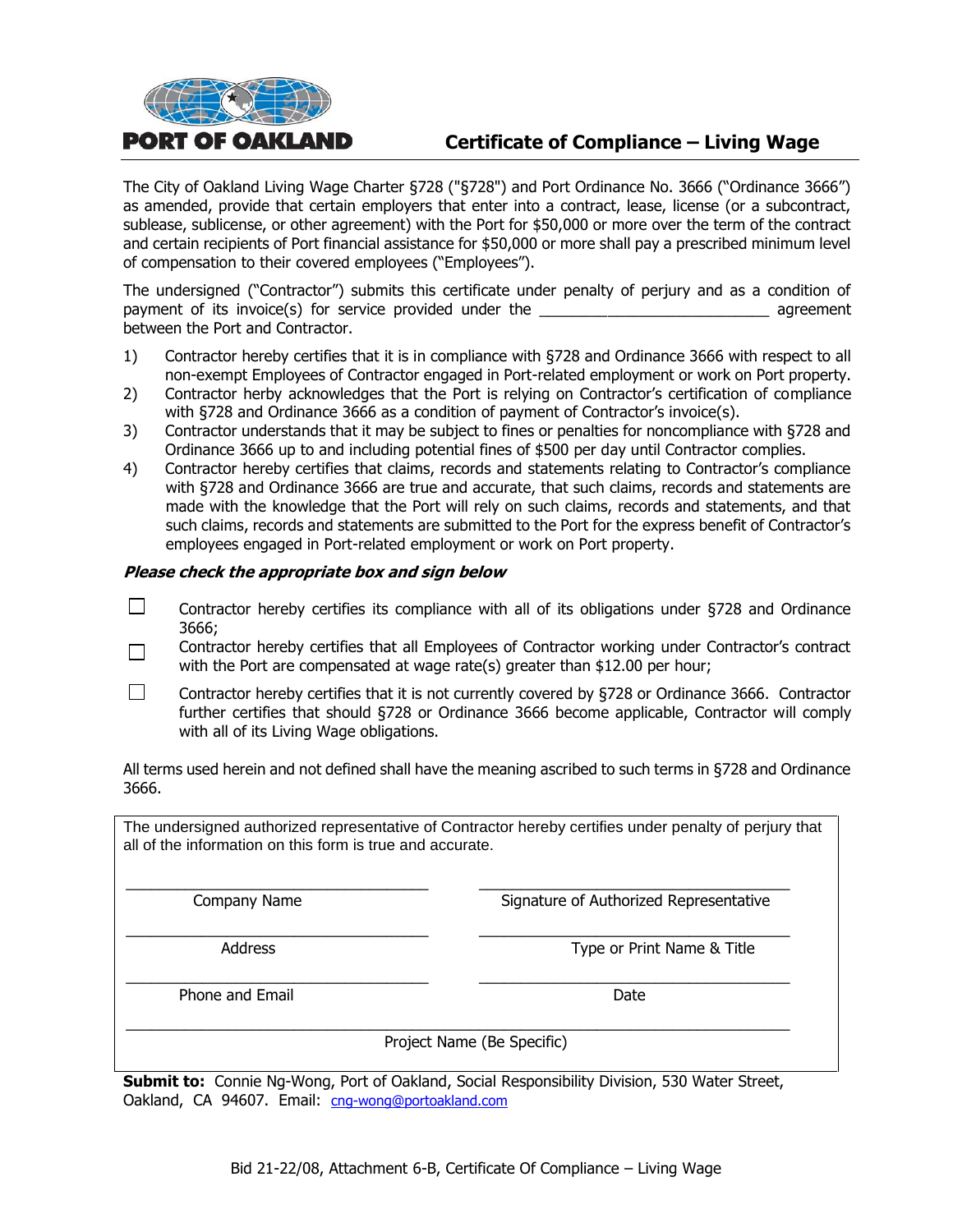

I hereby certify that I\_\_\_\_\_\_\_\_\_\_\_\_\_\_\_\_\_\_\_\_\_\_\_\_\_\_\_\_\_\_\_\_\_\_\_\_\_\_\_\_\_\_\_\_\_\_\_\_\_\_\_(Legal Name of Bidder/Respondent/Supplier/Consultant/Contractor), has reviewed the Living Wage Requirements, included in this Bid packet and will comply with said Requirement. Upon execution of an Agreement, the selected Bidder will be required to complete the Employer Self-Evaluation for Port of Oakland Form and Certificate of Compliance – Living Wage Form included in this Bid packet, and submit them to the Social Responsibility Division.

I declare under penalty of perjury under the laws of the State of California that the information I have provided herein is true and correct.

> \_\_\_\_\_\_\_\_\_\_\_\_\_\_\_\_\_\_\_\_\_\_\_\_\_\_\_\_\_\_\_\_\_\_\_\_\_\_\_\_\_ **Signature**

> \_\_\_\_\_\_\_\_\_\_\_\_\_\_\_\_\_\_\_\_\_\_\_\_\_\_\_\_\_\_\_\_\_\_\_\_\_\_\_\_\_ Print Name

> \_\_\_\_\_\_\_\_\_\_\_\_\_\_\_\_\_\_\_\_\_\_\_\_\_\_\_\_\_\_\_\_\_\_\_\_\_\_\_\_\_ Title

> \_\_\_\_\_\_\_\_\_\_\_\_\_\_\_\_\_\_\_\_\_\_\_\_\_\_\_\_\_\_\_\_\_\_\_\_\_\_\_\_\_ Date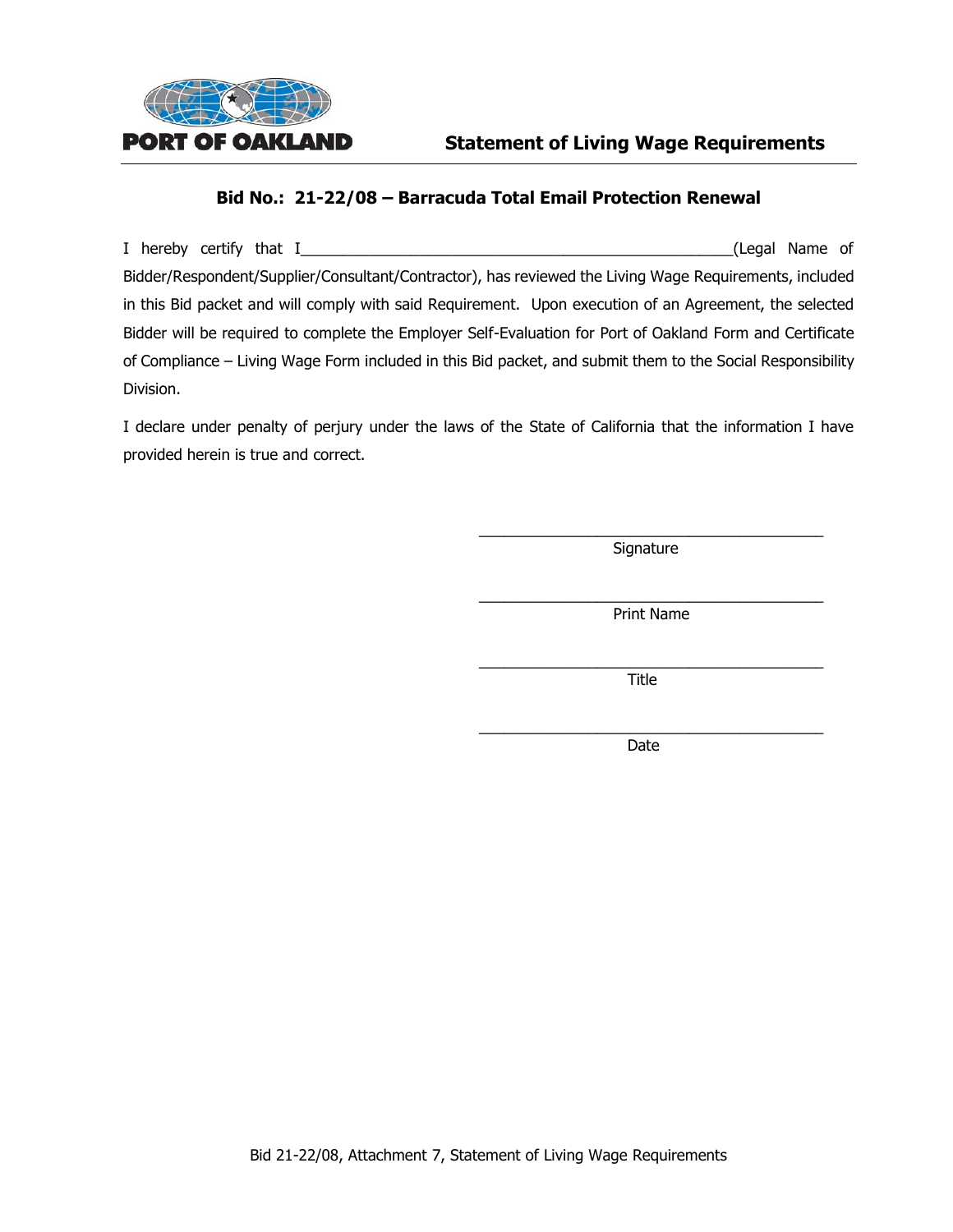

I hereby certify that I\_\_\_\_\_\_\_\_\_\_\_\_\_\_\_\_\_\_\_\_\_\_\_\_\_\_\_\_\_\_\_\_\_\_\_\_\_\_\_\_\_\_\_\_\_\_\_\_\_(Legal Name of Bidder/Supplier/Consultant/Contractor), will not discriminate against any employee or applicant for employment because of race, color, religion, sex, national origin, ancestry, age (over 40), physical or mental disability, cancer-related medical condition, a known genetic pre-disposition to a disease or disorder, veteran status, marital status, or sexual orientation.

I declare under penalty of perjury under the laws of the State of California that the information I have provided herein is true and correct and is of my own personal knowledge.

> \_\_\_\_\_\_\_\_\_\_\_\_\_\_\_\_\_\_\_\_\_\_\_\_\_\_\_\_\_\_\_\_\_\_\_\_\_\_\_\_\_ Signature

> \_\_\_\_\_\_\_\_\_\_\_\_\_\_\_\_\_\_\_\_\_\_\_\_\_\_\_\_\_\_\_\_\_\_\_\_\_\_\_\_\_ Print Name

> $\frac{1}{2}$  , and the set of the set of the set of the set of the set of the set of the set of the set of the set of the set of the set of the set of the set of the set of the set of the set of the set of the set of the set Title

> \_\_\_\_\_\_\_\_\_\_\_\_\_\_\_\_\_\_\_\_\_\_\_\_\_\_\_\_\_\_\_\_\_\_\_\_\_\_\_\_\_ Date